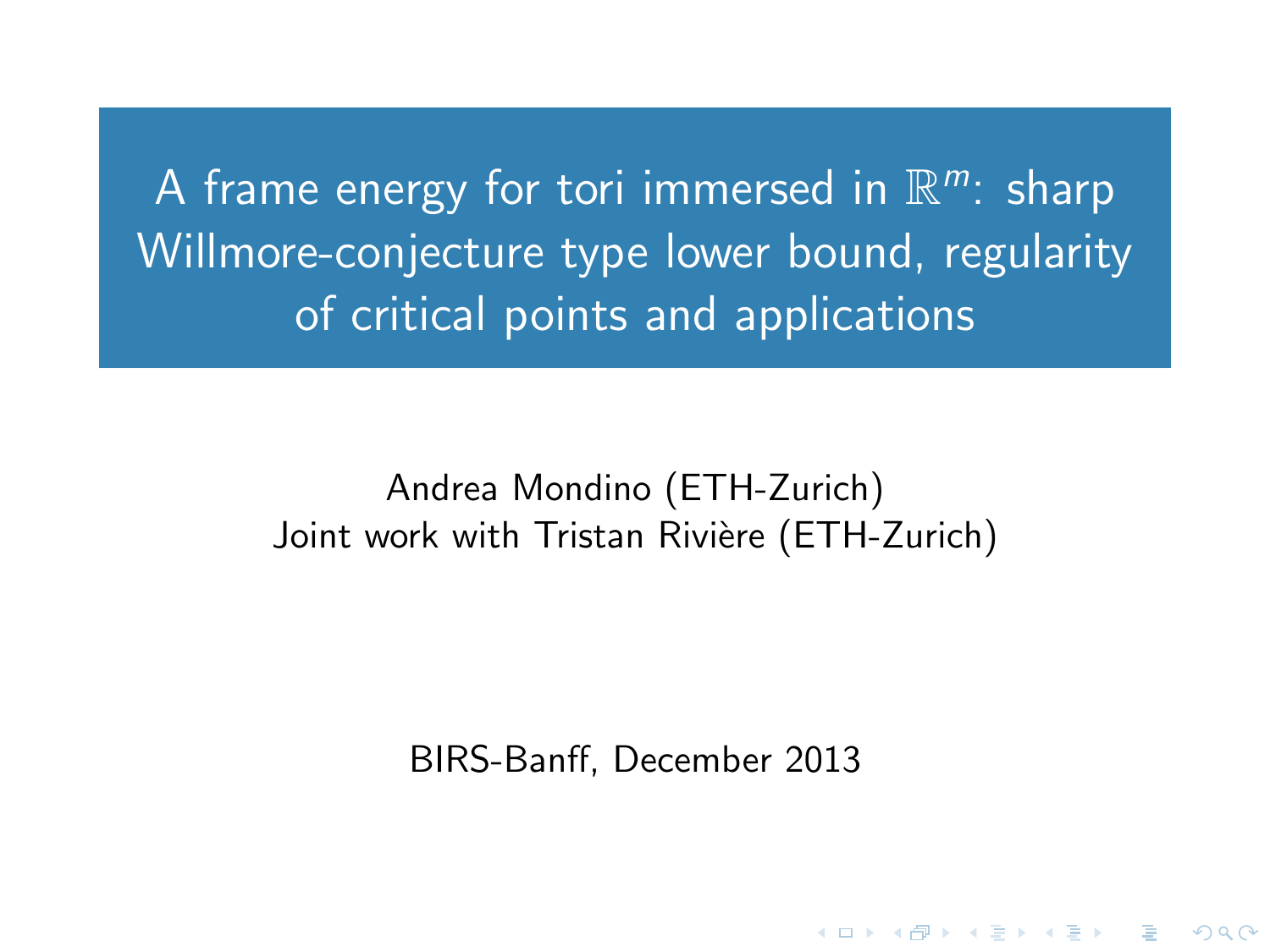K ロ ▶ K @ ▶ K 할 X X 할 X | 할 X 1 9 Q Q ^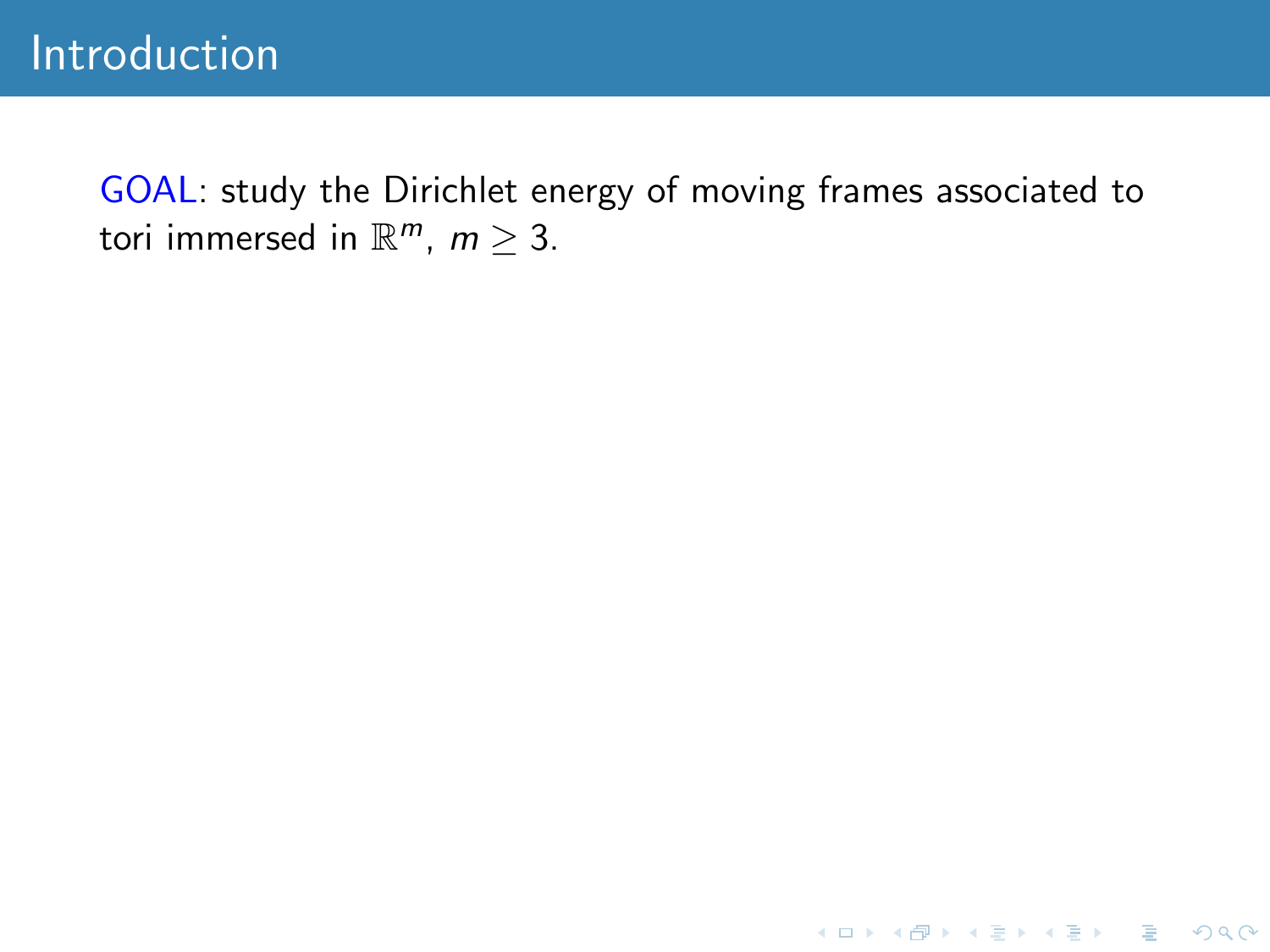Importance of moving frames

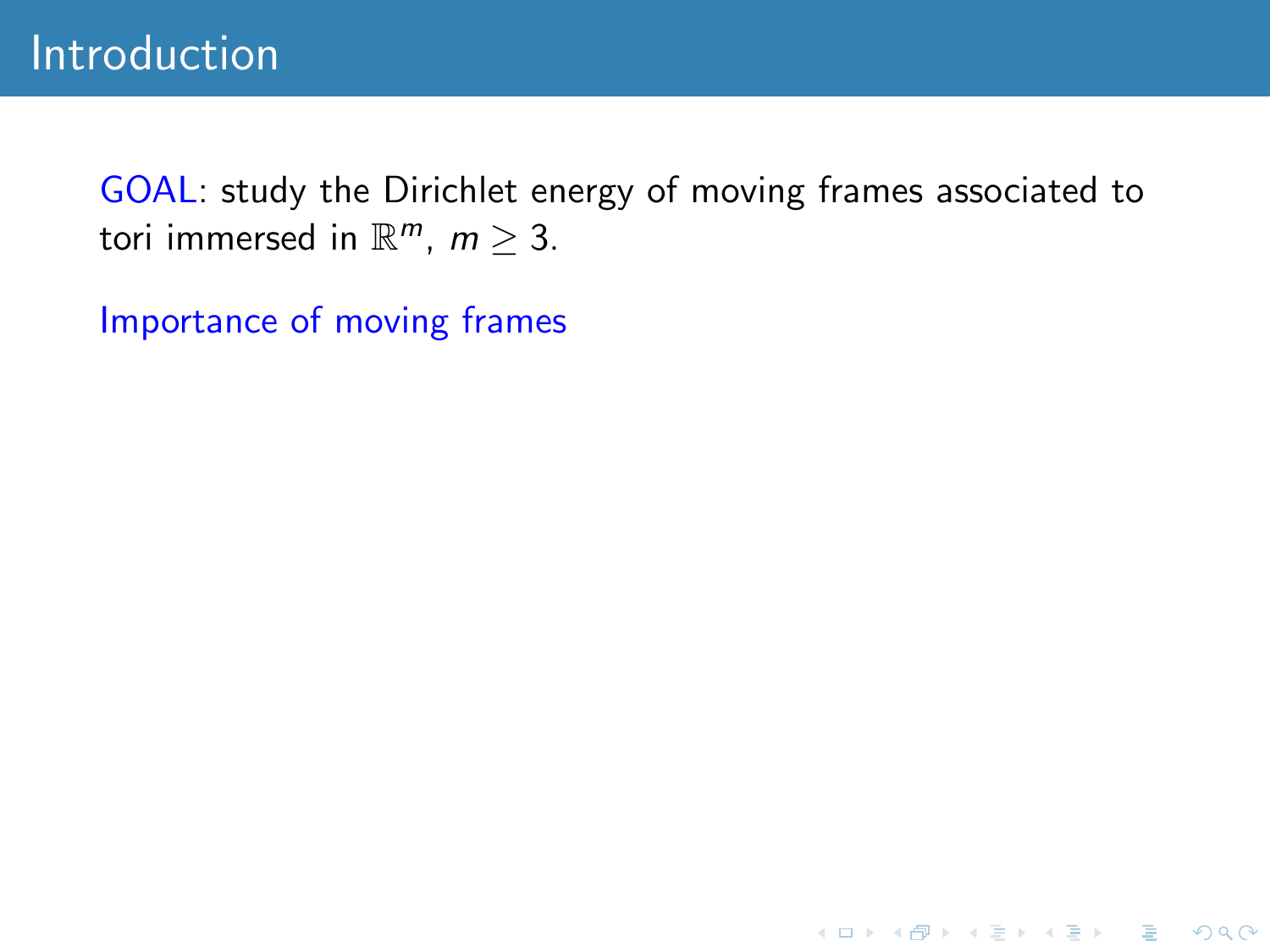Importance of moving frames

 $\blacktriangleright$  Classical topic of differential geometry: Darboux 20'ies, Cartan 40'ies, Chern 50'ies, Hélein 2002.

**KORKA SERKER ORA**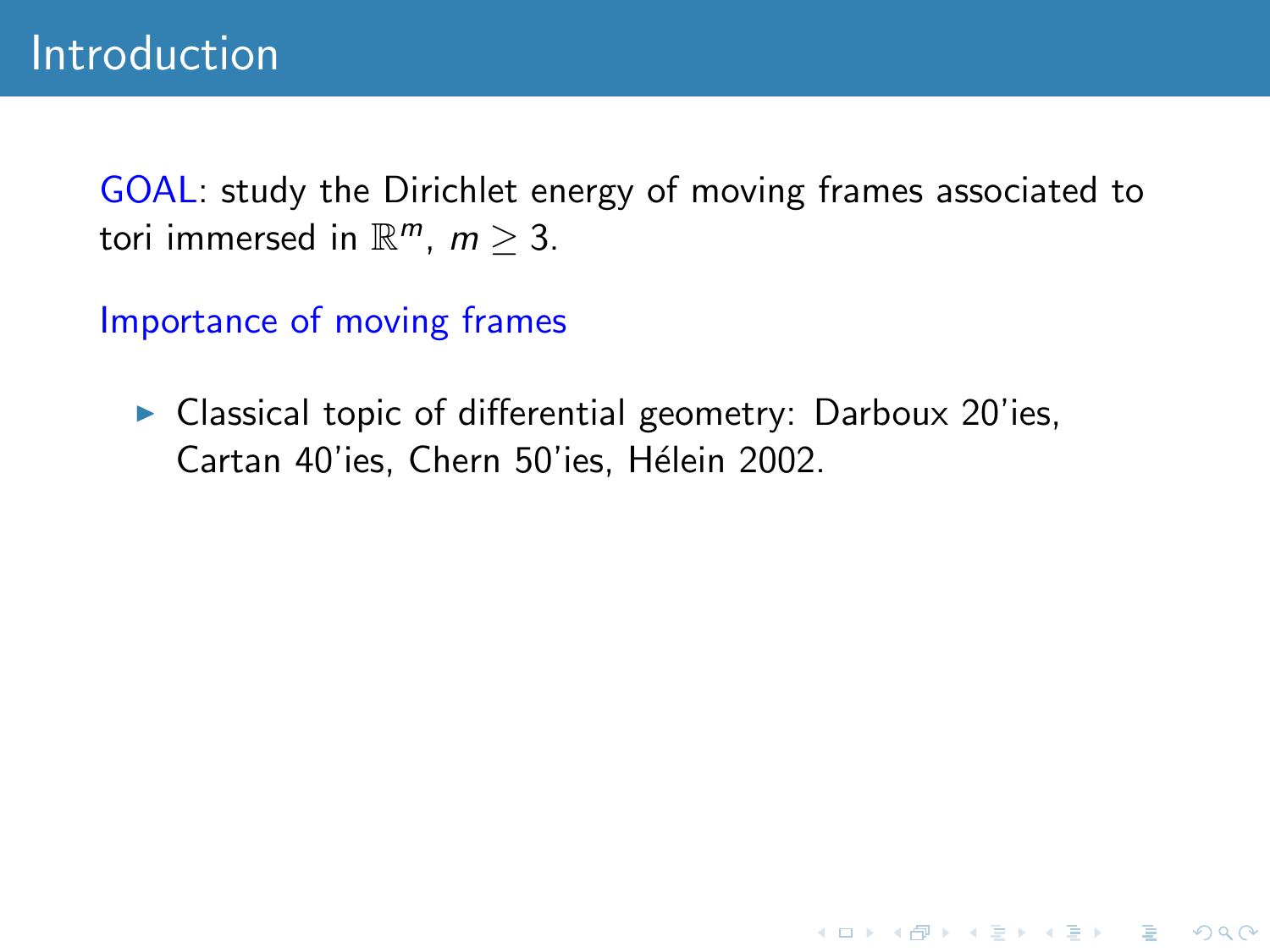Importance of moving frames

 $\triangleright$  Classical topic of differential geometry: Darboux 20'ies, Cartan 40'ies, Chern 50'ies, Hélein 2002.

**KORKA SERKER ORA** 

 $\blacktriangleright$  Why important?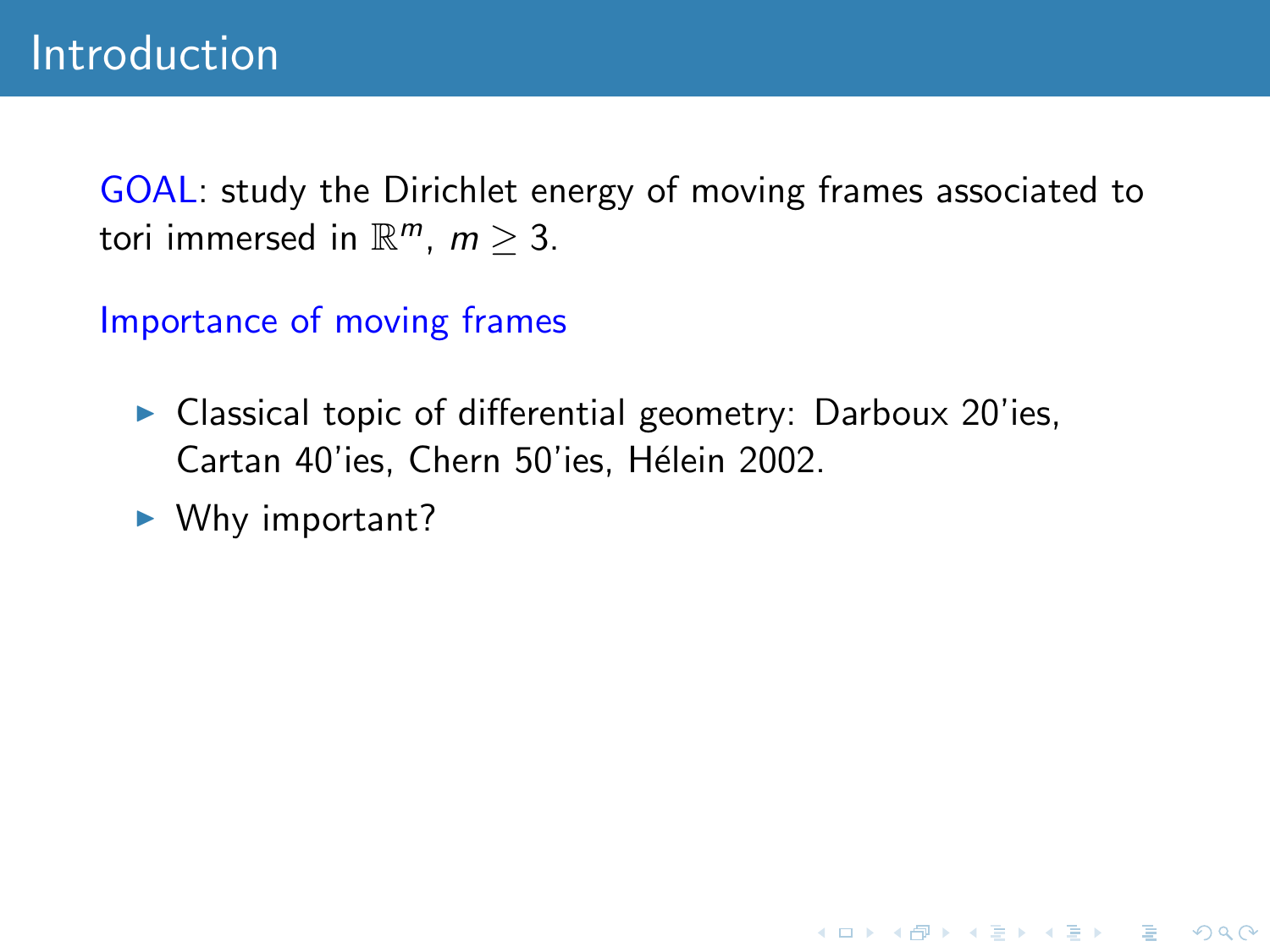Importance of moving frames

- $\triangleright$  Classical topic of differential geometry: Darboux 20'ies, Cartan 40'ies, Chern 50'ies, Hélein 2002.
- $\blacktriangleright$  Why important? Because selecting a "best moving frame" in surface theory has a comparable importance as "fixing an optimal gauge in physical problems" (in GR: harmonic coordinates to study Einstein Equations; in YM: Coulomb Gauge).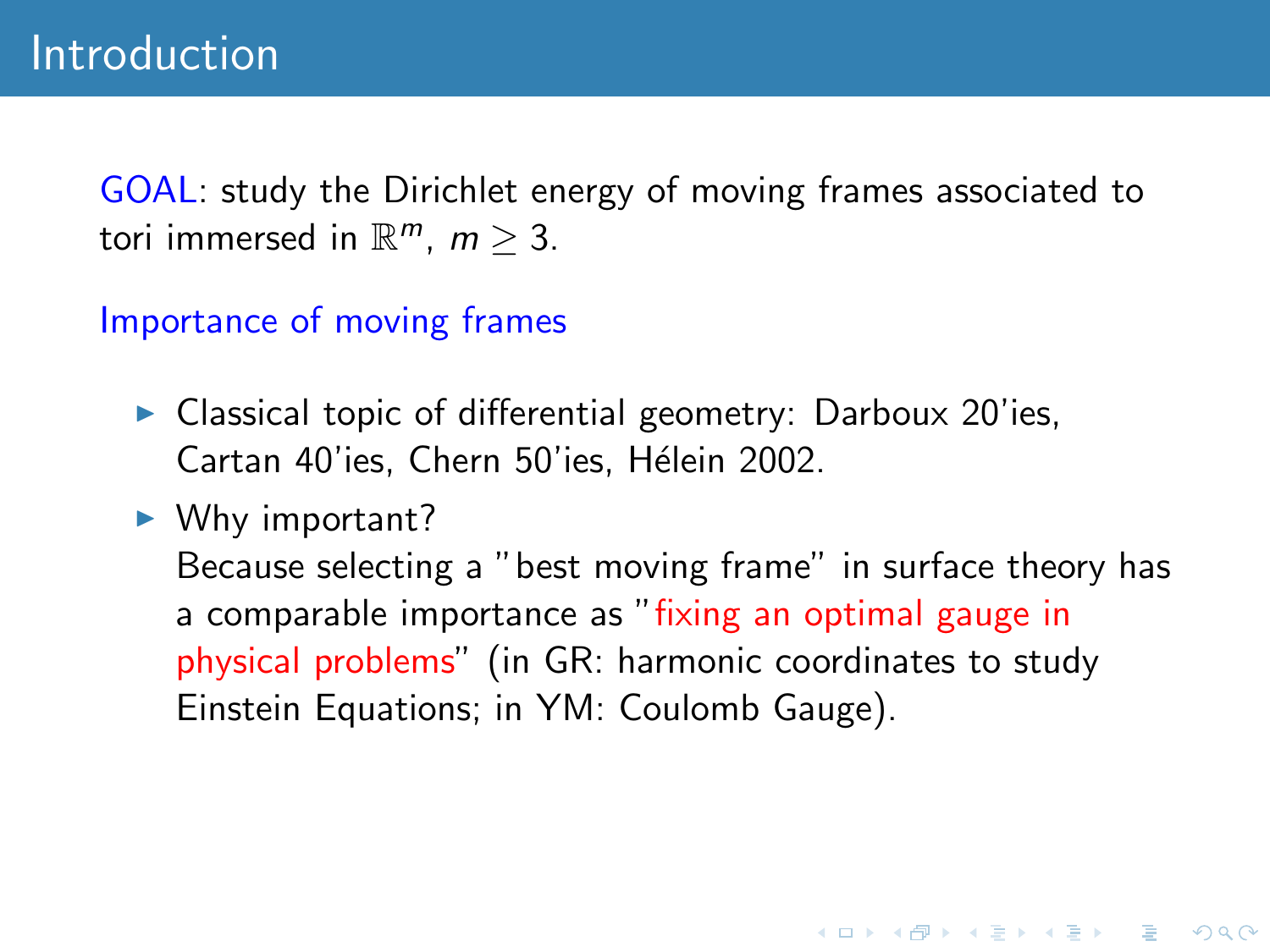Importance of moving frames

- $\triangleright$  Classical topic of differential geometry: Darboux 20'ies, Cartan 40'ies, Chern 50'ies, Hélein 2002.
- $\blacktriangleright$  Why important? Because selecting a "best moving frame" in surface theory has a comparable importance as "fixing an optimal gauge in physical problems" (in GR: harmonic coordinates to study Einstein Equations; in YM: Coulomb Gauge).

Indeed: Best frame $\rightarrow$  global conformal structure of the underlying abstract surface  $+$  local conformal coordinates.

KID KA KERKER E VOOR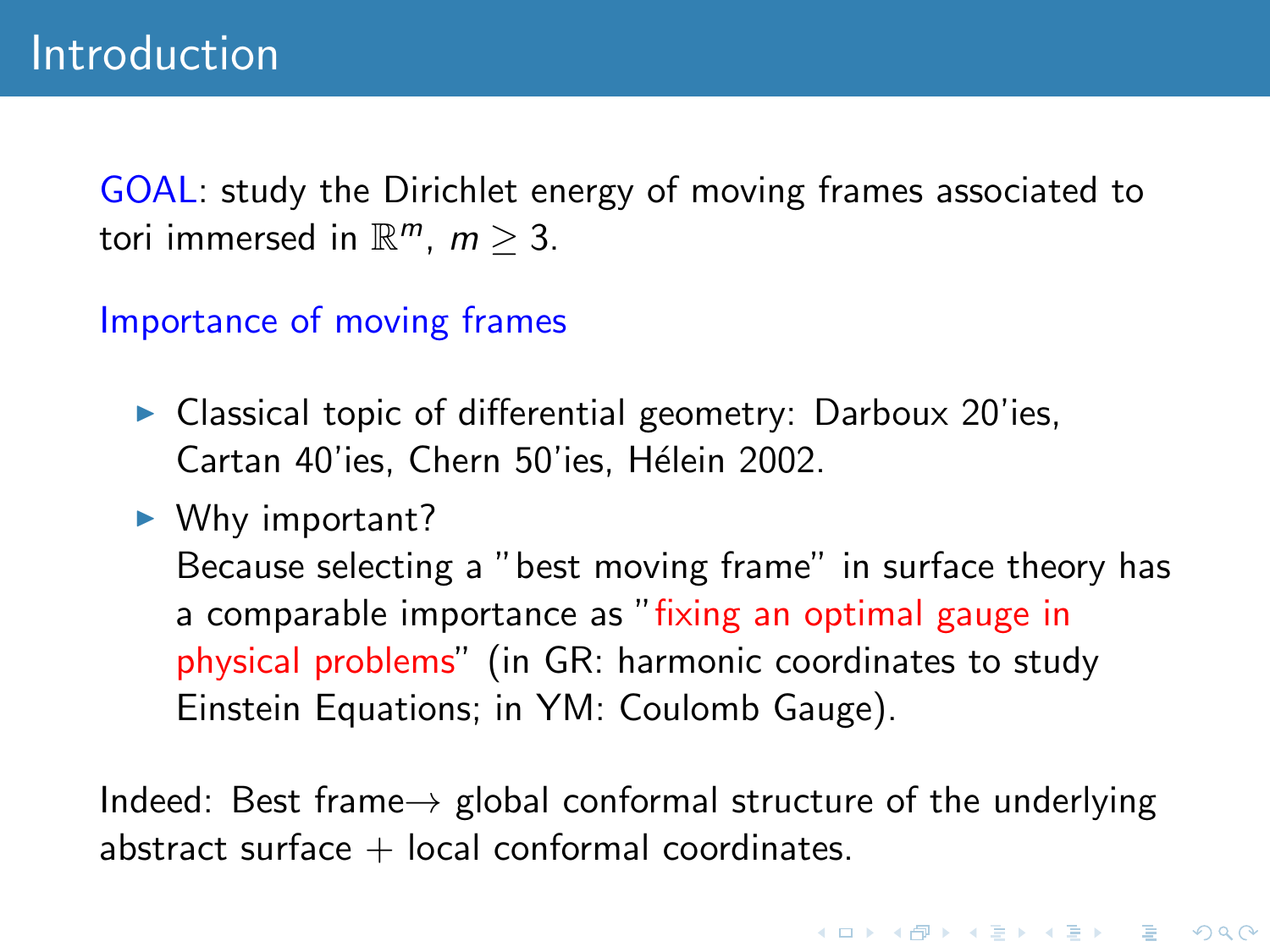$$
\blacktriangleright \vec{\Phi} : \mathbb{T}^2 \hookrightarrow \mathbb{R}^m \text{ immersion, } m \geq 3.
$$

K ロ ▶ K @ ▶ K 할 X K 할 X - 할 X - 9 Q Q\*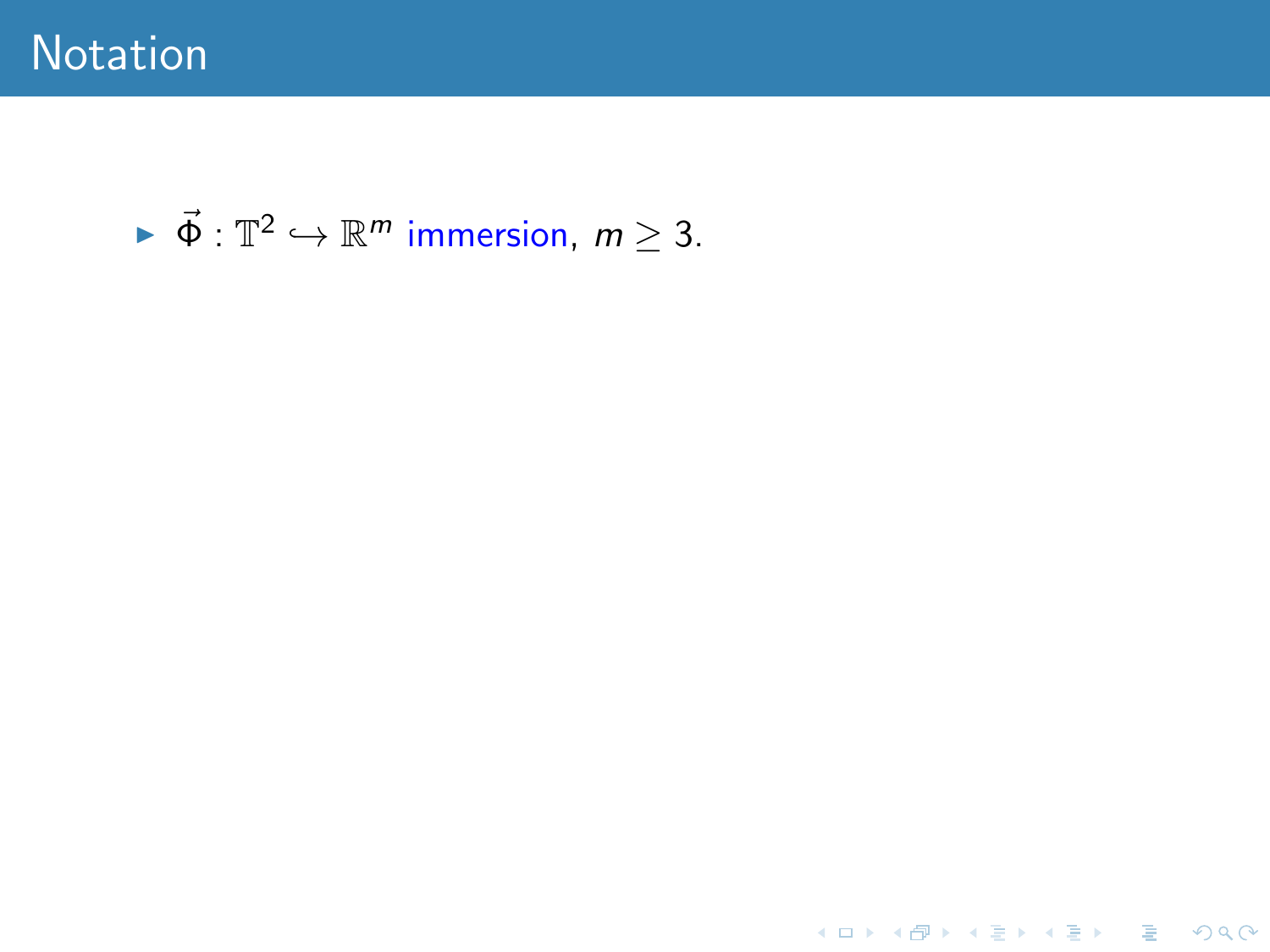### **Notation**

- $\blacktriangleright \vec{\Phi}: \mathbb{T}^2 \hookrightarrow \mathbb{R}^m$  immersion,  $m \geq 3$ .
- $\blacktriangleright$   $\vec{e} = (\vec{e}_1, \vec{e}_2)$  is a moving frame of  $\vec{\Phi}(\mathbb{T}^2)$ , i.e.  $\forall x\in\mathbb{T}^2$ ,  $(\vec{e}_1(x),\vec{e}_2(x))$  is an orthonormal basis of  $\mathcal{T}_{\vec{\Phi}(x)}\vec{\Phi}(\mathbb{T}^2).$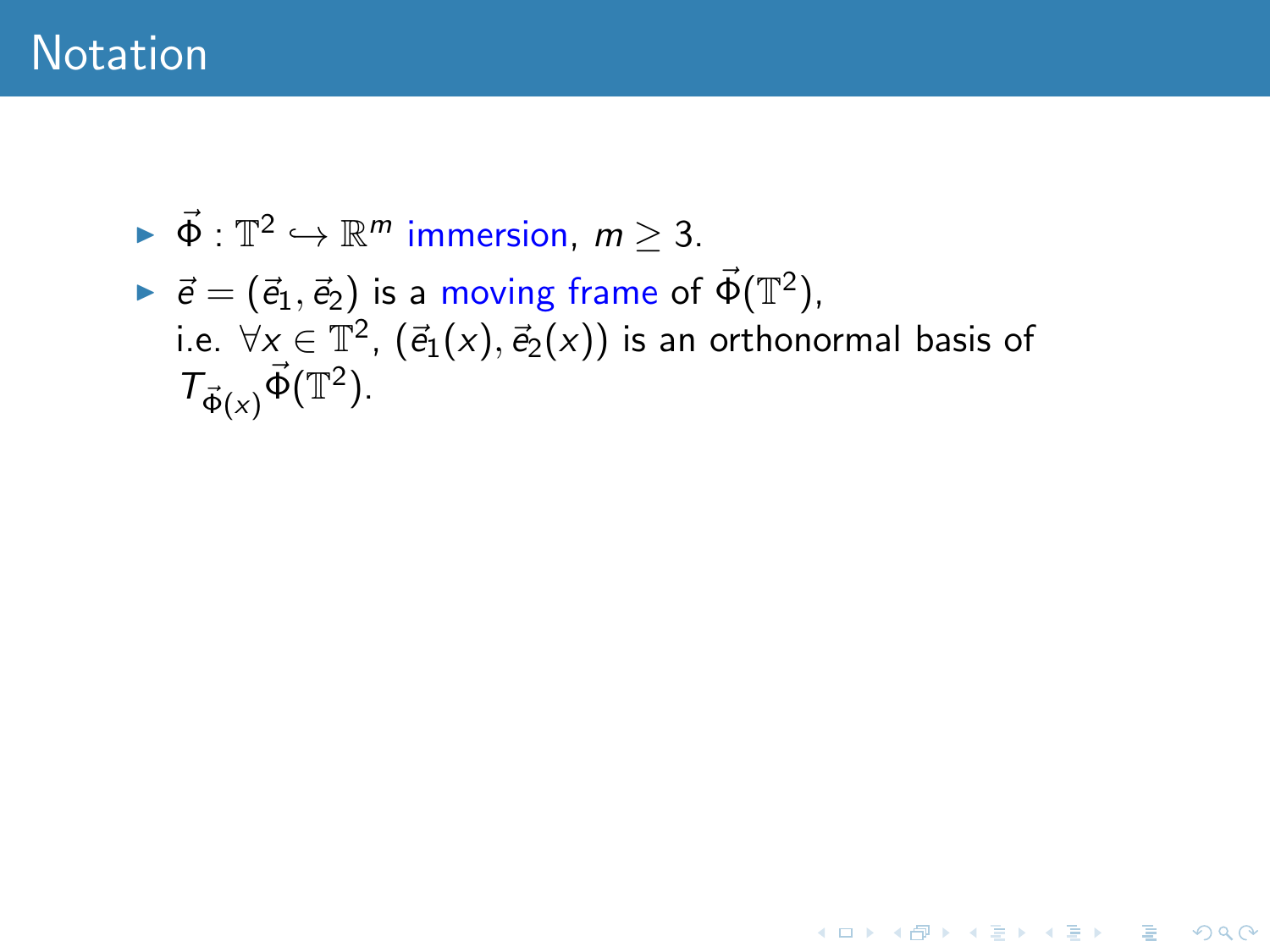## **Notation**

- $\blacktriangleright \vec{\Phi}: \mathbb{T}^2 \hookrightarrow \mathbb{R}^m$  immersion,  $m \geq 3$ .
- $\blacktriangleright$   $\vec{e} = (\vec{e}_1, \vec{e}_2)$  is a moving frame of  $\vec{\Phi}(\mathbb{T}^2)$ , i.e.  $\forall x\in\mathbb{T}^2$ ,  $(\vec{e}_1(x),\vec{e}_2(x))$  is an orthonormal basis of  $\mathcal{T}_{\vec{\Phi}(x)}\vec{\Phi}(\mathbb{T}^2).$

K ロ ▶ K @ ▶ K 할 ▶ K 할 ▶ 이 할 → 9 Q @

 $\blacktriangleright$   $(\vec{\Phi}, \vec{e})$  is called framed torus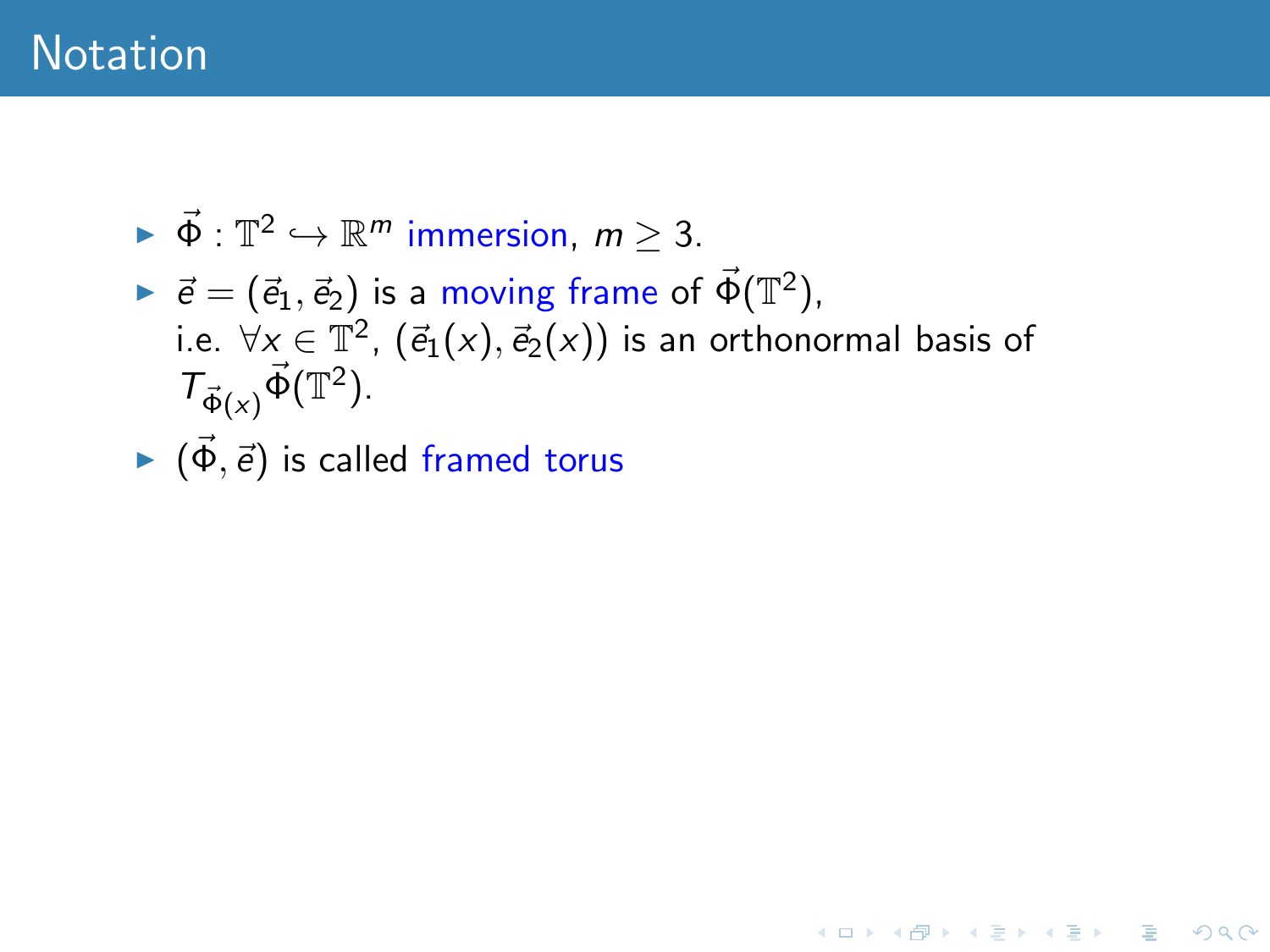### **Notation**

- $\blacktriangleright \vec{\Phi}: \mathbb{T}^2 \hookrightarrow \mathbb{R}^m$  immersion,  $m \geq 3$ .
- $\blacktriangleright$   $\vec{e} = (\vec{e}_1, \vec{e}_2)$  is a moving frame of  $\vec{\Phi}(\mathbb{T}^2)$ , i.e.  $\forall x\in\mathbb{T}^2$ ,  $(\vec{e}_1(x),\vec{e}_2(x))$  is an orthonormal basis of  $\mathcal{T}_{\vec{\Phi}(x)}\vec{\Phi}(\mathbb{T}^2).$
- $\blacktriangleright$   $(\vec{\Phi}, \vec{e})$  is called framed torus
- $\triangleright$  We define the frame energy

$$
\mathcal{F}(\vec{\Phi}, \vec{e}) := \frac{1}{4} \int_{\mathbb{T}^2} |d\vec{e}|^2 d\text{vol}_g
$$

where  $\mathit{dvol}_g$  is the volume form associated to  $g:=\vec{\Phi}^*(g_{\mathbb{R}^m})$ and  $|d\vec{e}|^2:=\sum_{i,j,k=1}^2g^{ij}\partial_{x^i}\vec{e}_k\cdot\partial_{x^j}\vec{e}_k.$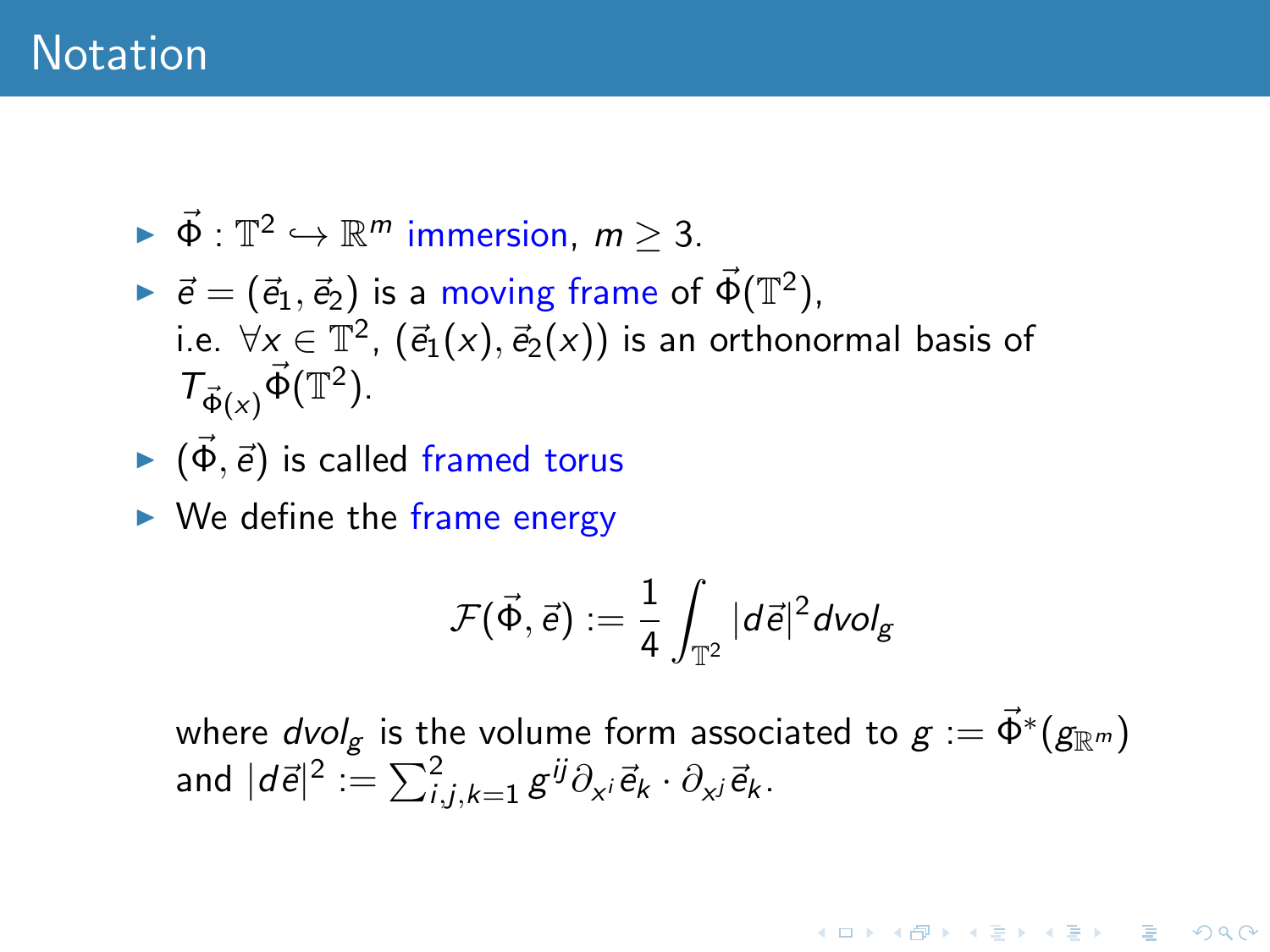## Relation of the frame energy  $\mathcal F$  with the Willmore functional W

By projecting on the tangent and the normal space  $d\vec{e}_i$  one gets

$$
\mathcal{F}(\vec{\Phi}, \vec{e}) = \mathcal{F}_{\mathcal{T}}(\vec{\Phi}, \vec{e}) + W(\vec{\Phi})
$$

where

$$
\mathcal{F}_{\mathcal{T}}(\vec{\Phi}, \vec{e}) = \frac{1}{2} \int_{\mathbb{T}^2} |\vec{e}_1 \cdot d\vec{e}_2|^2 d\text{vol}_g \quad \text{Tangential frame energy}
$$

and

$$
W(\vec{\Phi}):=\int_{\mathbb{T}^2}H^2d\text{vol}_g=\frac{1}{4}\int_{\mathbb{T}^2}|\mathbb{I}|^2d\text{vol}_g\quad\text{Willmore functional}
$$

(I is the second fundamental form of  $\vec{\Phi}$  and  $H = \frac{1}{2}$  $\frac{1}{2}g^{ij}\mathbb{I}_{ij}$  is the mean curvature).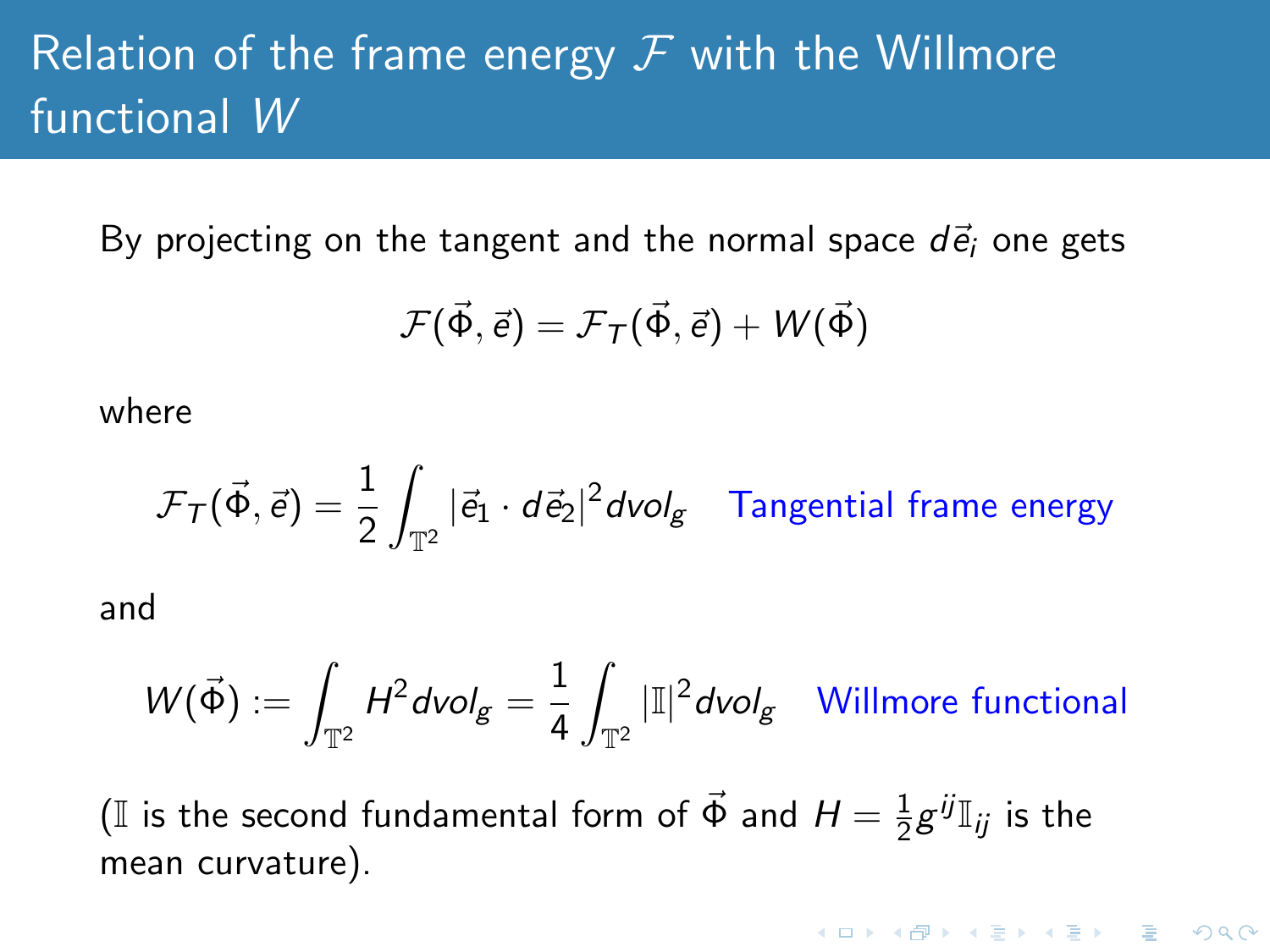$\blacktriangleright$   $\mathcal F$  is invariant under scaling in  $\mathbb R^m$  and under conformal transformations of  $g$  (i.e. in the domain)

**K ロ ▶ K 個 ▶ K 필 ▶ K 필 ▶ - 필 - 10 Q Q Q**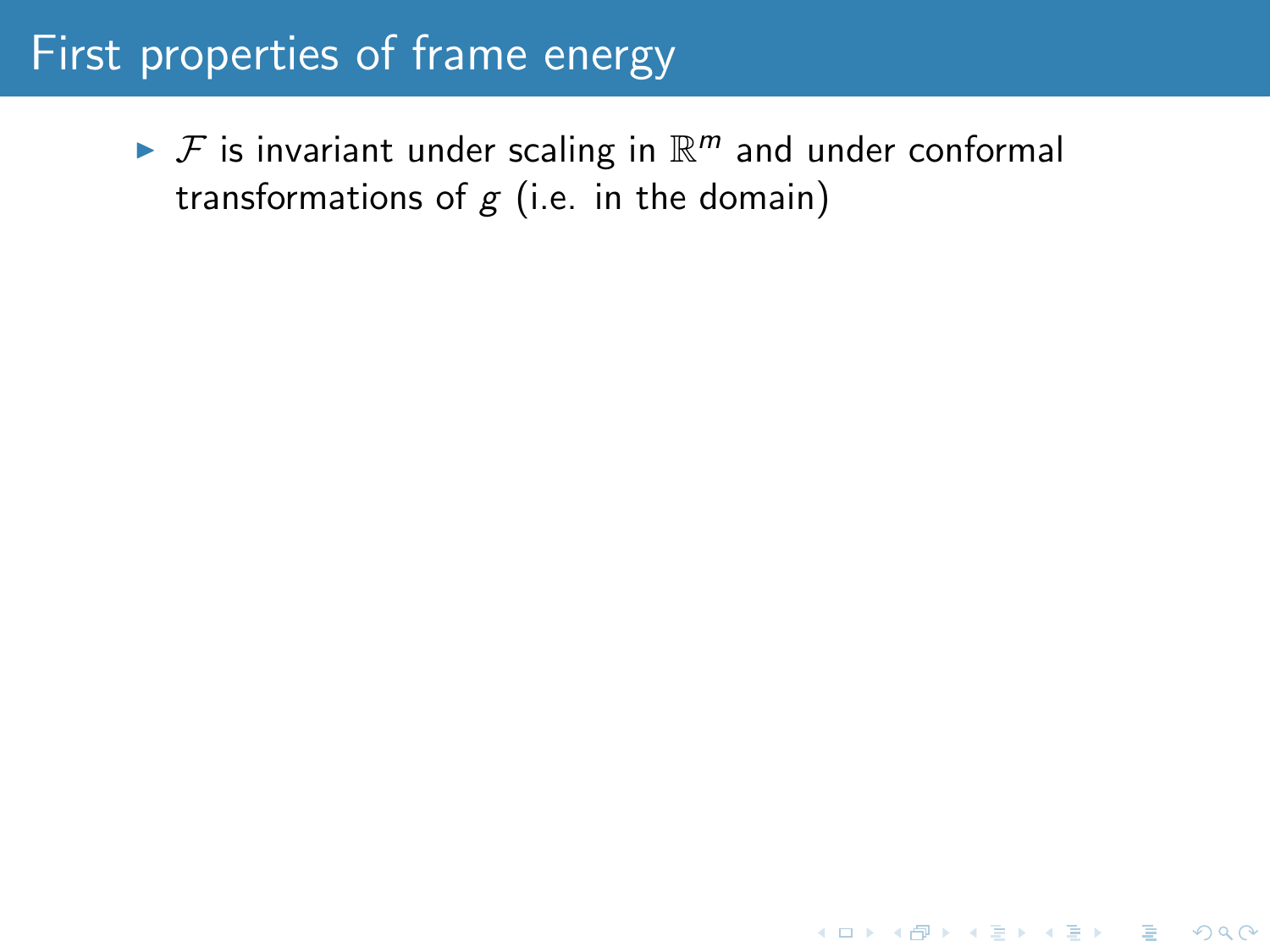- $\blacktriangleright$   $\mathcal F$  is invariant under scaling in  $\mathbb R^m$  and under conformal transformations of  $g$  (i.e. in the domain)
- but F is NOT conformally invariant in  $\mathbb{R}^m$  (i.e. is not invariant under inversions)

**K ロ ▶ K 個 ▶ K 필 ▶ K 필 ▶ - 필 - 10 Q Q Q**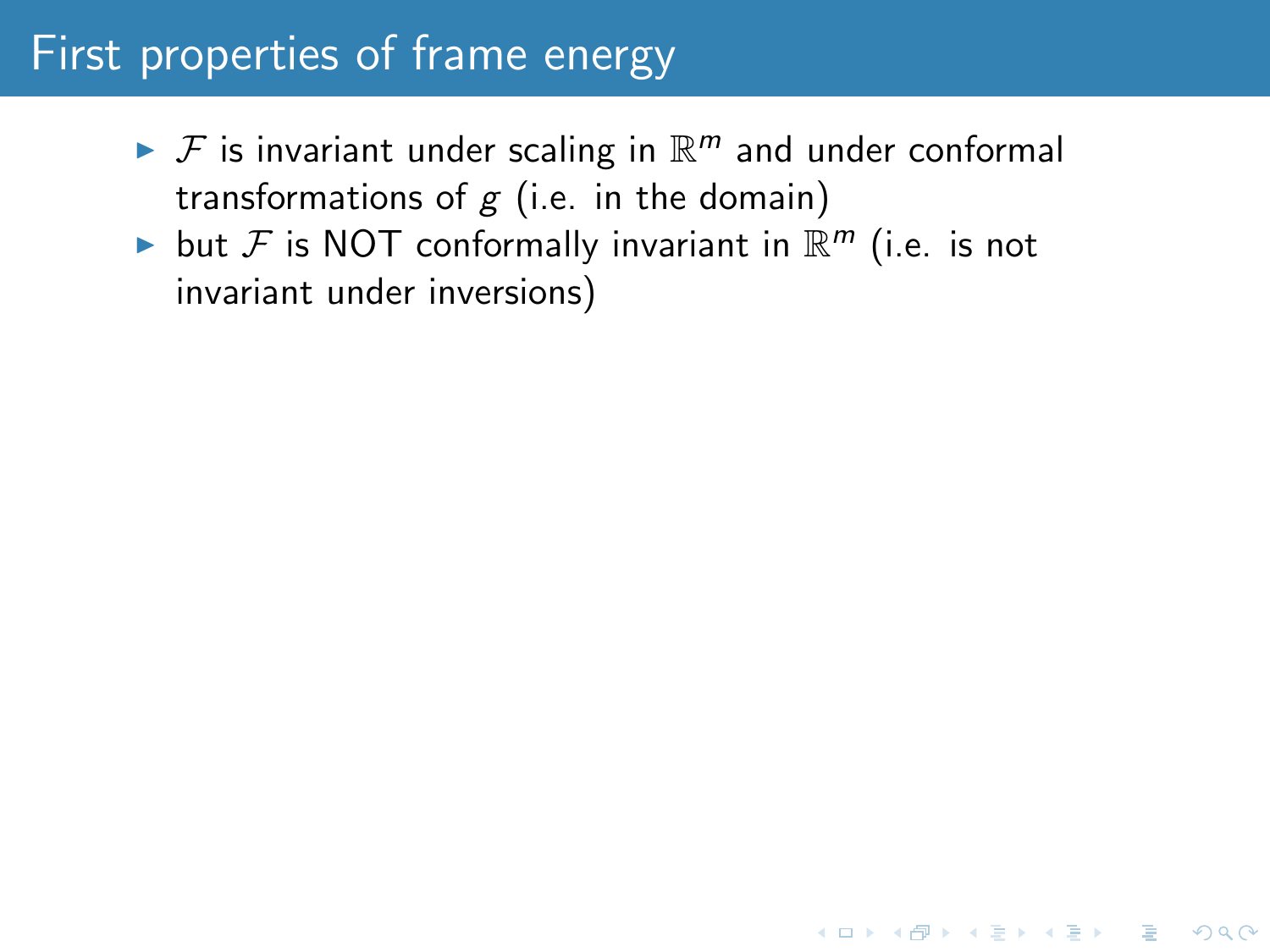- $\blacktriangleright$   $\mathcal F$  is invariant under scaling in  $\mathbb R^m$  and under conformal transformations of  $g$  (i.e. in the domain)
- but F is NOT conformally invariant in  $\mathbb{R}^m$  (i.e. is not invariant under inversions)
- <span id="page-14-0"></span>For every  $C > 0$ , the metrics induced by the framed immersions in  $\mathcal{F}^{-1}([0,\,\mathcal{C}])$  are contained in a compact subset of the moduli space of the torus.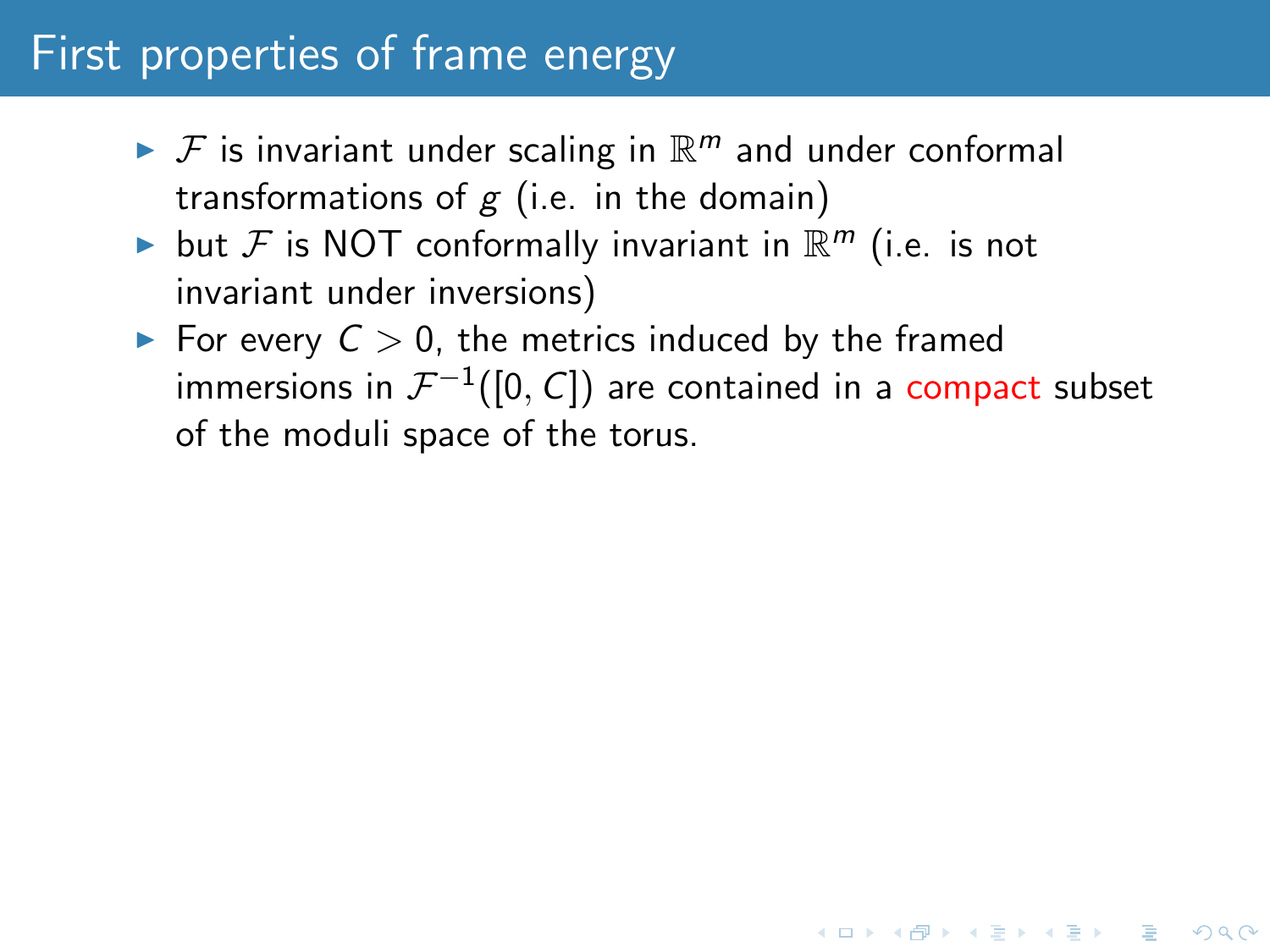- $\blacktriangleright$   $\mathcal F$  is invariant under scaling in  $\mathbb R^m$  and under conformal transformations of  $g$  (i.e. in the domain)
- but F is NOT conformally invariant in  $\mathbb{R}^m$  (i.e. is not invariant under inversions)
- For every  $C > 0$ , the metrics induced by the framed immersions in  $\mathcal{F}^{-1}([0,\,\mathcal{C}])$  are contained in a compact subset of the moduli space of the torus.

 $\Rightarrow$  F can be seen as a more coercive Willmore energy where the extra term  $\mathcal{F}_{\tau}$  prevents

- $\blacktriangleright$  degeneration under Moebius transformations of  $\mathbb{R}^m$
- $\triangleright$  degeneration of conformal classes of the underlying abstract surface

(both the last two difficulties are present, and are non trivial issues, for the Willmore functional)

 $\Rightarrow$  good chances to perform minimization of  $\mathcal{F}$  $\mathcal{F}$  $\mathcal{F}$ [.](#page-16-0)  $\iff$   $\Rightarrow$   $\Rightarrow$   $\Rightarrow$   $\Rightarrow$   $\Rightarrow$   $\Rightarrow$   $\circ$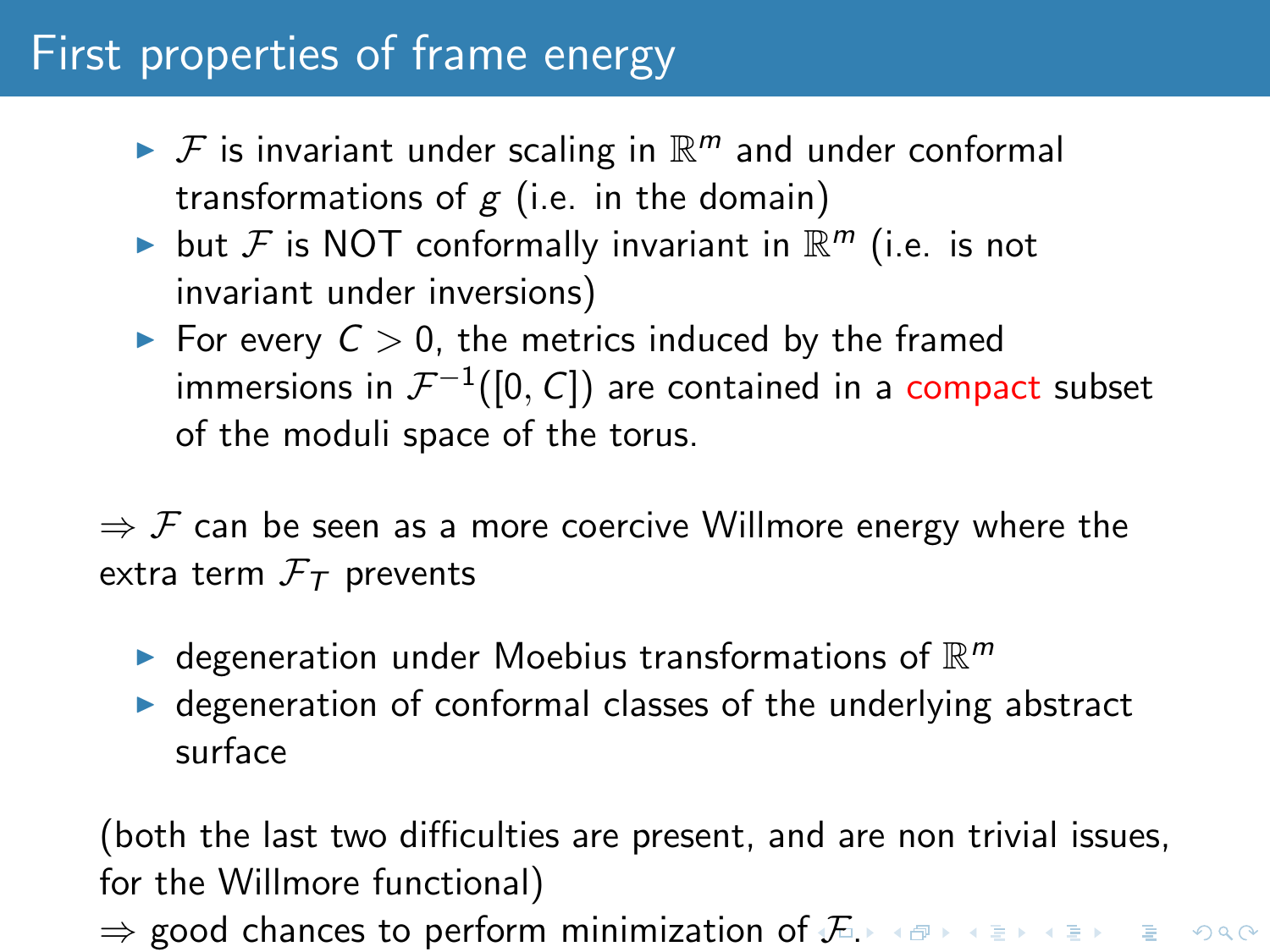<span id="page-16-0"></span> $\blacktriangleright$  Weak immersions: fix a reference metric  $g_0$  on  $\mathbb{T}^2$ , we say that  $\vec{\Phi} \in \mathcal{E}(\mathbb{T}^2,\mathbb{R}^3)$  iff  $\vec{p}(\vec{\Phi}\in W^{1,\infty}(\mathbb{T}^2,\mathbb{R}^3)$  and called  $g_{\vec{\Phi}}:=\vec{\Phi}^*g_{\mathbb{R}^3}$  there exists  $C_{\vec{p}} > 1$  s.t.  $C^{-1}_{\vec{\boldsymbol{\lambda}}}$  $\overline{\vec{\phi}}^{\text{-1}}g_{\vec{\Phi}} \leq g_0 \leq \mathcal{C}_{\vec{\Phi}}g_{\vec{\Phi}}$  a.e.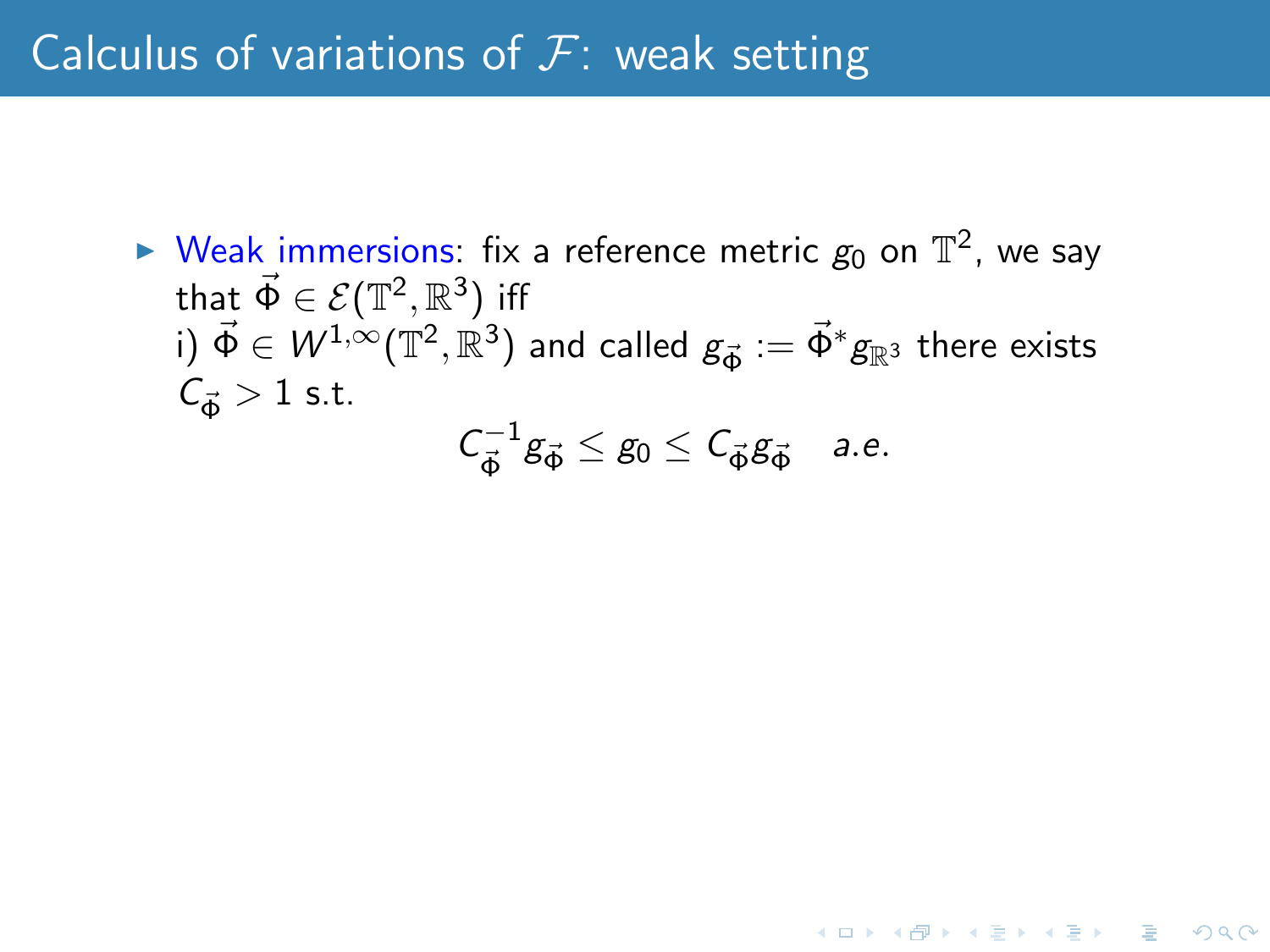$\blacktriangleright$  Weak immersions: fix a reference metric  $g_0$  on  $\mathbb{T}^2$ , we say that  $\vec{\Phi} \in \mathcal{E}(\mathbb{T}^2,\mathbb{R}^3)$  iff  $\vec{p}(\vec{\Phi}\in W^{1,\infty}(\mathbb{T}^2,\mathbb{R}^3)$  and called  $g_{\vec{\Phi}}:=\vec{\Phi}^*g_{\mathbb{R}^3}$  there exists  $C_{\vec{p}} > 1$  s.t.  $\mathcal{C}_{\vec{\Phi}}^{-1} g_{\vec{\Phi}} \leq g_0 \leq \mathcal{C}_{\vec{\Phi}} g_{\vec{\Phi}} \quad \textit{a.e.}$ 

$$
\cup_{\vec{\varphi}} \mathcal{B}_{\vec{\varphi}} \geq \mathcal{B}0 \geq \cup_{\vec{\varphi}} \mathcal{B}_{\vec{\varphi}} \quad a.
$$

**KORKA SERKER ORA** 

ii) 
$$
\vec{n} \in W^{1,2}(\mathbb{T}^2)
$$
, i.e.  $\mathbb{I} \in L^2(\mathbb{T}^2)$ .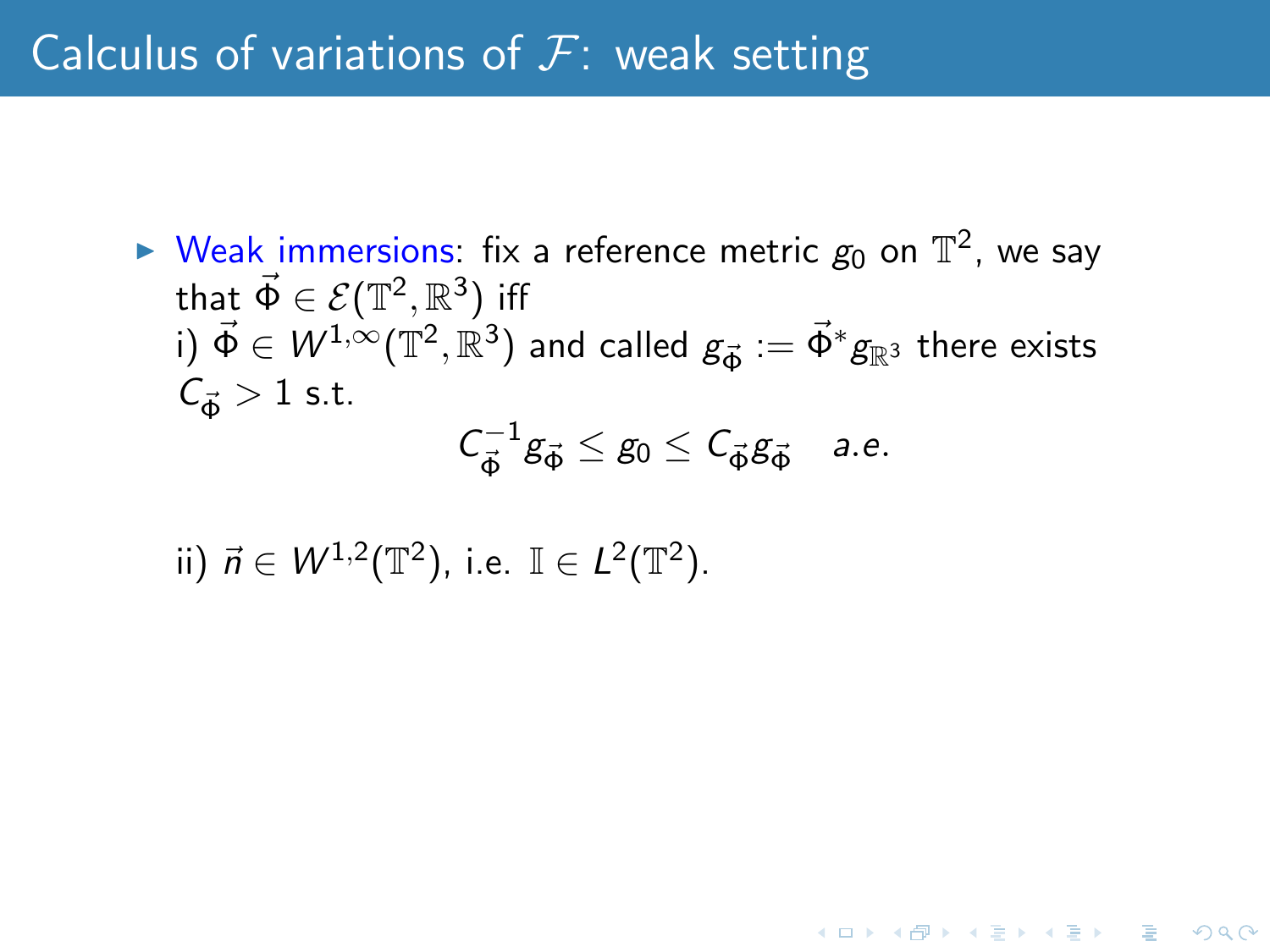$\blacktriangleright$  Weak immersions: fix a reference metric  $g_0$  on  $\mathbb{T}^2$ , we say that  $\vec{\Phi} \in \mathcal{E}(\mathbb{T}^2,\mathbb{R}^3)$  iff  $\vec{p}(\vec{\Phi}\in W^{1,\infty}(\mathbb{T}^2,\mathbb{R}^3)$  and called  $g_{\vec{\Phi}}:=\vec{\Phi}^*g_{\mathbb{R}^3}$  there exists  $C_{\vec{p}} > 1$  s.t.  $C^{-1}_{\vec{\boldsymbol{\lambda}}}$  $\overline{\vec{\phi}}^{\text{-1}}g_{\vec{\Phi}} \leq g_0 \leq \mathcal{C}_{\vec{\Phi}}g_{\vec{\Phi}}$  a.e.

ii) 
$$
\vec{n} \in W^{1,2}(\mathbb{T}^2)
$$
, i.e.  $\mathbb{I} \in L^2(\mathbb{T}^2)$ .

► Weak moving frame:  $\vec{e} \in W^{1,2}(\mathbb{T}^2, \mathcal{T}\vec{\Phi}(\mathbb{T}^2) \times \mathcal{T}\vec{\Phi}(\mathcal{T}^2))$  a.e. orthonormal

**KORKARYKERKE POLO**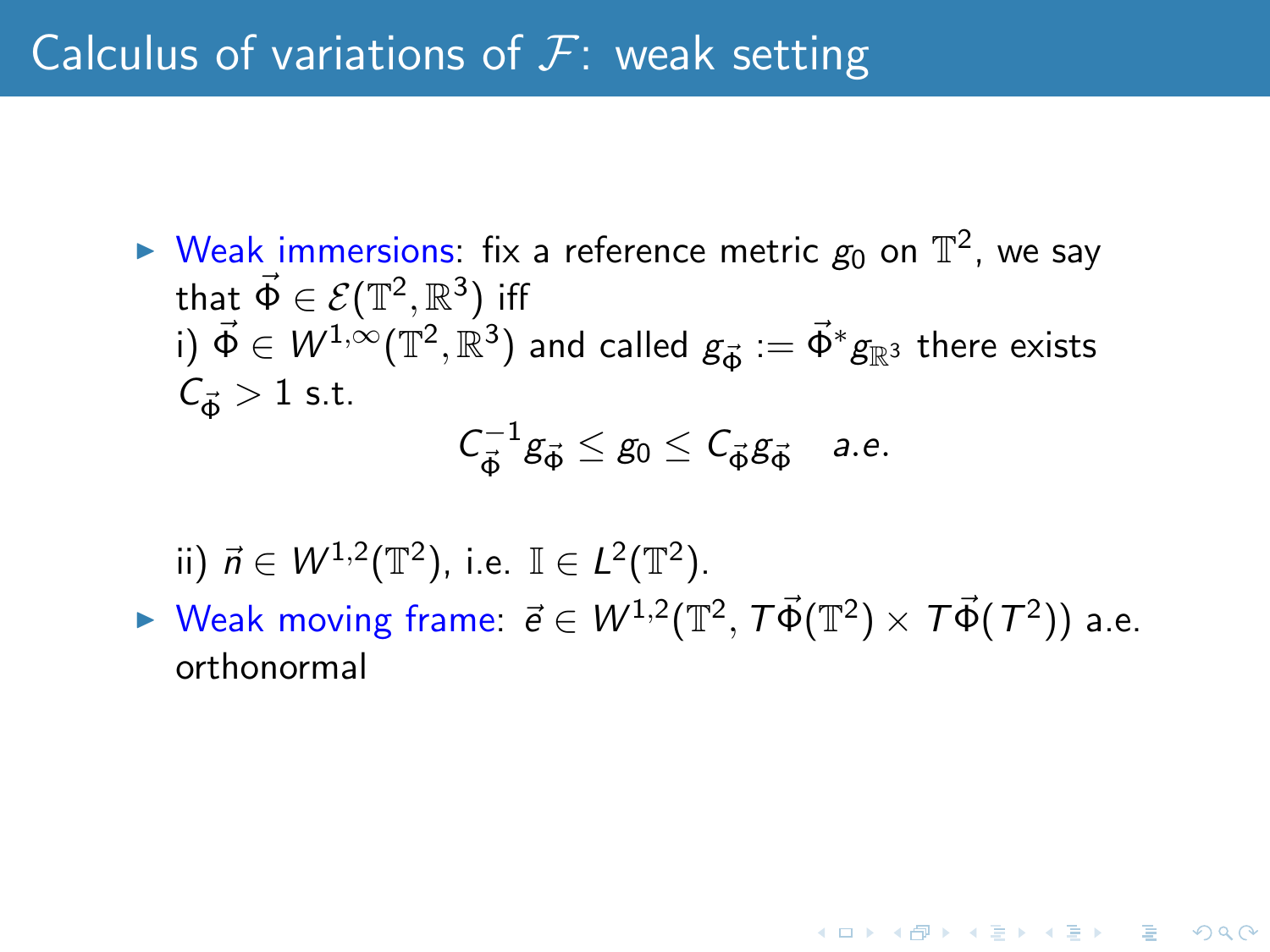$\blacktriangleright$  Weak immersions: fix a reference metric  $g_0$  on  $\mathbb{T}^2$ , we say that  $\vec{\Phi} \in \mathcal{E}(\mathbb{T}^2,\mathbb{R}^3)$  iff  $\vec{p}(\vec{\Phi}\in W^{1,\infty}(\mathbb{T}^2,\mathbb{R}^3)$  and called  $g_{\vec{\Phi}}:=\vec{\Phi}^*g_{\mathbb{R}^3}$  there exists  $C_{\vec{r}} > 1$  s.t.  $C^{-1}_{\vec{\boldsymbol{\lambda}}}$  $\overline{\vec{\phi}}^{\text{-1}}g_{\vec{\Phi}} \leq g_0 \leq \mathcal{C}_{\vec{\Phi}}g_{\vec{\Phi}}$  a.e.

ii)  $\vec{n} \in W^{1,2}(\mathbb{T}^2)$ , i.e.  $\mathbb{I} \in L^2(\mathbb{T}^2)$ .

- ► Weak moving frame:  $\vec{e} \in W^{1,2}(\mathbb{T}^2, \mathcal{T}\vec{\Phi}(\mathbb{T}^2) \times \mathcal{T}\vec{\Phi}(\mathcal{T}^2))$  a.e. orthonormal
- $\triangleright$  Weak framed immersions= $\{(\vec{\Phi}, \vec{e}) : \vec{\Phi} \text{ and } \vec{e} \text{ as above}\}$  form a Banach manifold.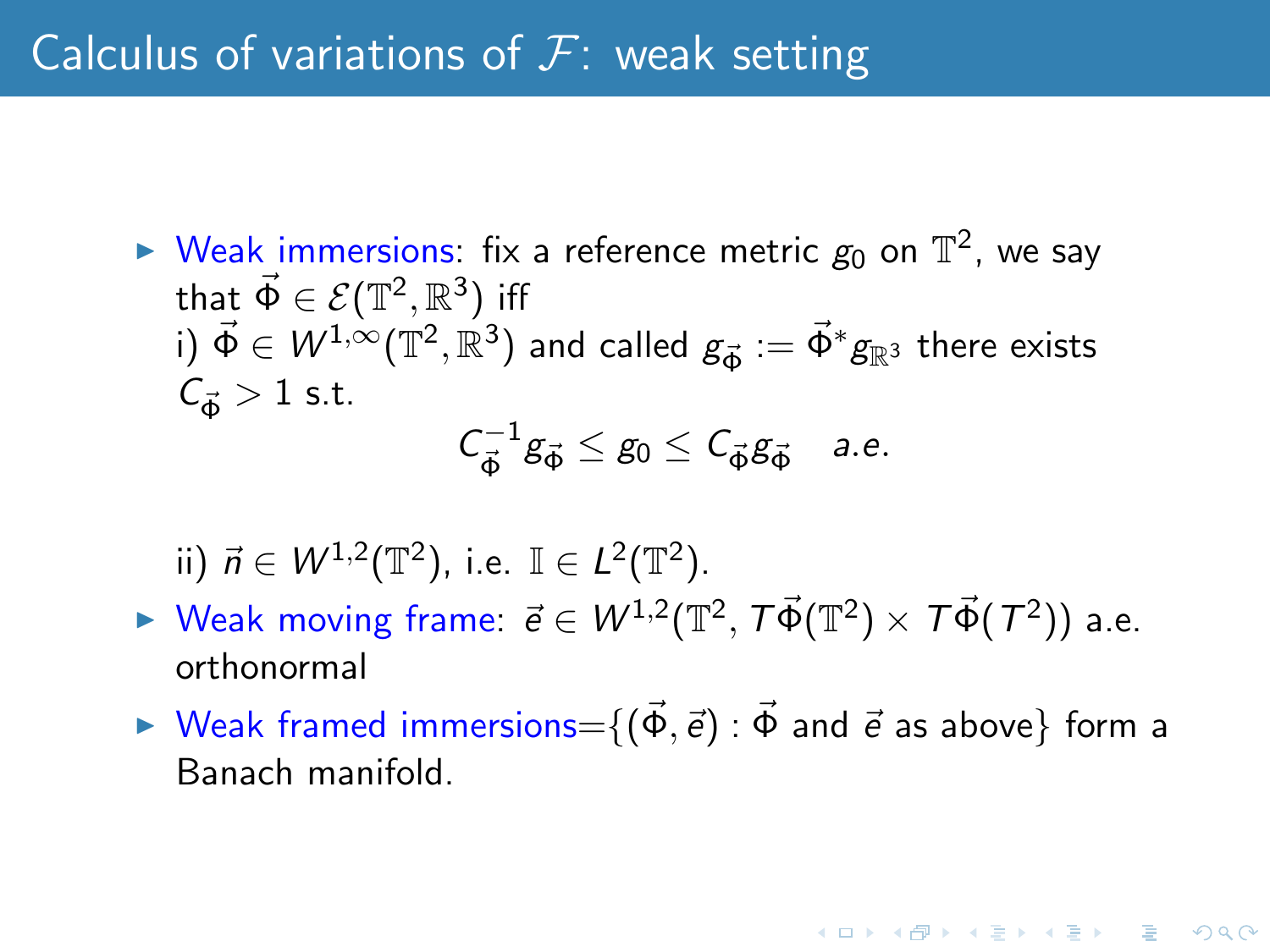## Calculus of variations of  $\mathcal{F}$ : Frechét differentability and the PDE

#### Proposition

 $F$  is Frechét differentiable on the space of weak framed immersions and  $(\vec{\Phi}, \vec{e})$  is a critical point of F iff

$$
0 = div \Big[ \frac{1}{2} \left( \nabla \vec{H} - 3 \nabla H \vec{n} + \nabla^{\perp} \vec{n} \times \vec{H} \right) - \vec{\mathbb{I}}_{\perp g} (\vec{e}_2 \cdot \nabla^{\perp} \vec{e}_1) - \vec{e}_2 \cdot \nabla^{\perp} \vec{e}_1 (\vec{e}_2 \cdot \nabla \vec{e}_1, \nabla \vec{\Phi})_g + \frac{1}{2} |\vec{e}_2 \cdot \nabla \vec{e}_1|_g^2 \nabla^{\perp} \vec{\Phi} \Big].
$$

**KORKA SERKER ORA**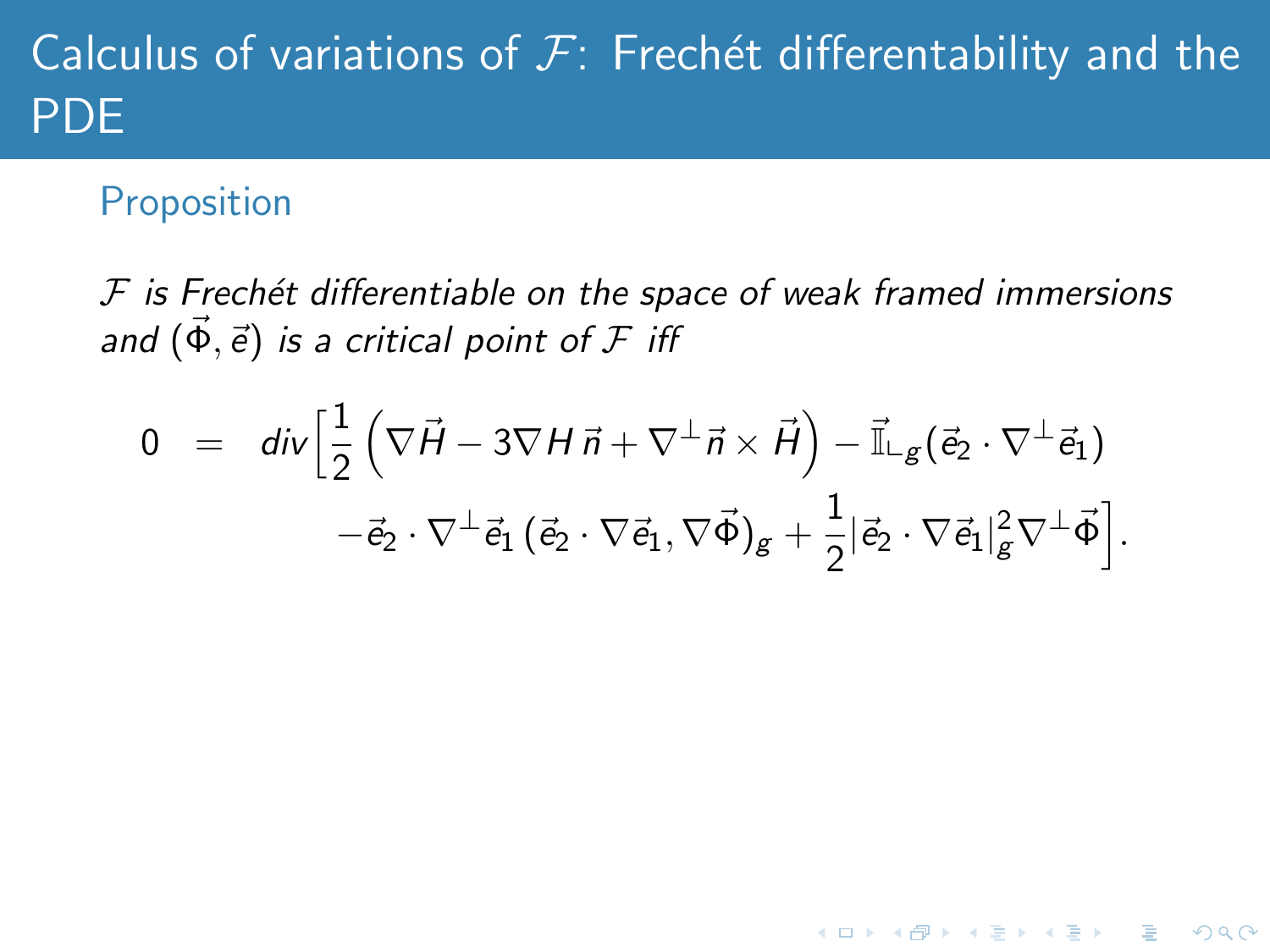## Calculus of variations of  $\mathcal{F}$ : Frechét differentability and the PDE

### Proposition

 $F$  is Frechét differentiable on the space of weak framed immersions and  $(\vec{\Phi}, \vec{e})$  is a critical point of F iff

$$
0 = div \Big[ \frac{1}{2} \left( \nabla \vec{H} - 3 \nabla H \vec{n} + \nabla^{\perp} \vec{n} \times \vec{H} \right) - \vec{\mathbb{I}}_{\perp g} (\vec{e}_2 \cdot \nabla^{\perp} \vec{e}_1) - \vec{e}_2 \cdot \nabla^{\perp} \vec{e}_1 (\vec{e}_2 \cdot \nabla \vec{e}_1, \nabla \vec{\Phi})_g + \frac{1}{2} |\vec{e}_2 \cdot \nabla \vec{e}_1|_g^2 \nabla^{\perp} \vec{\Phi} \Big].
$$

Remark: The equation is  $4^{th}$  order non linear elliptic and critical (criticality is a common feature of geometric PDEs: Willmore,Harmonic maps, CMC surfaces, Yang Mills, Yamabe, etc.)

 $\Rightarrow$  challenging to prove the regularity of critical points of the frame energy.**KORKA SERKER ORA**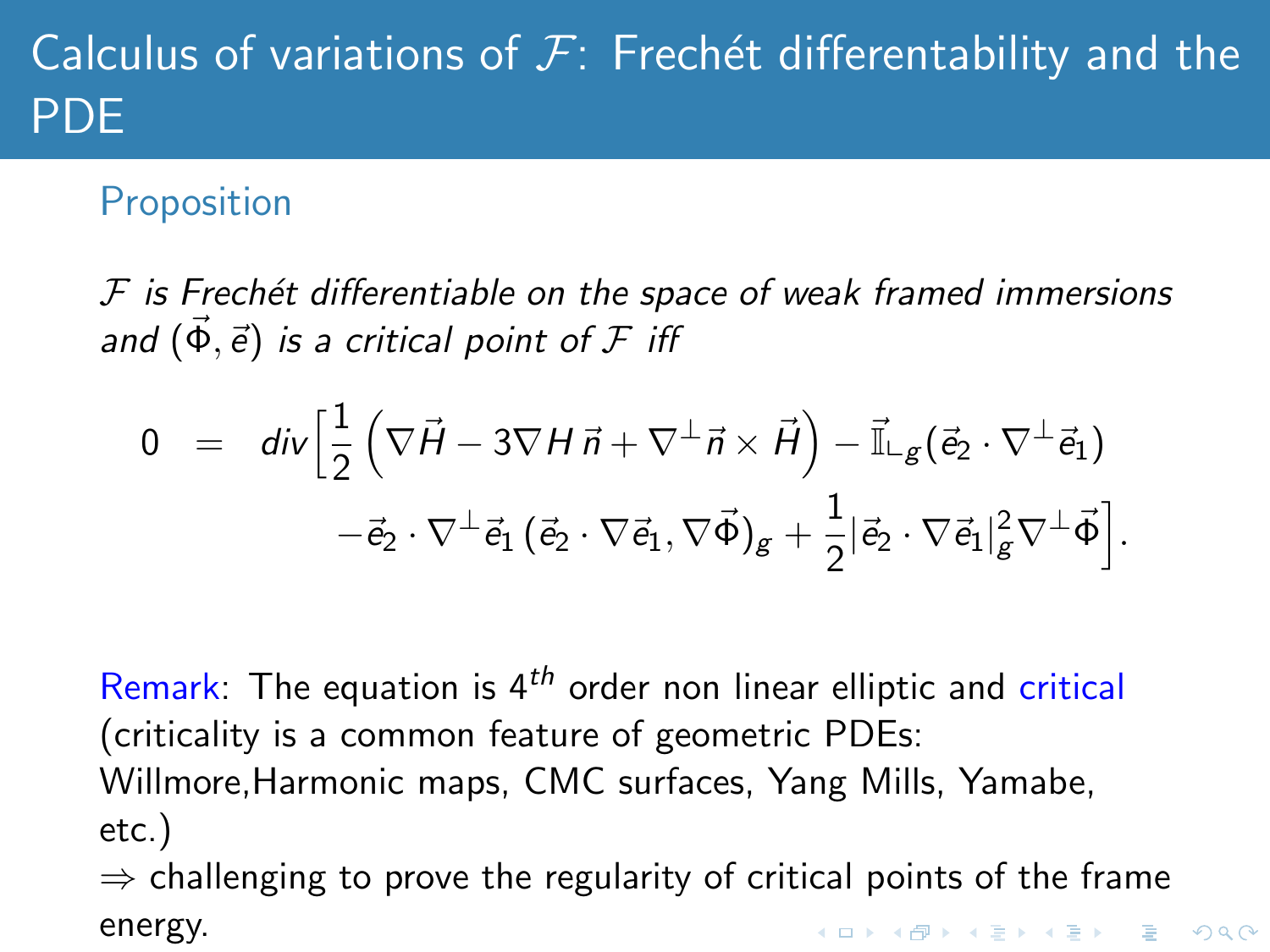## Calculus of variations of  $F$ : regularity of critical points

K ロ ▶ K @ ▶ K 할 > K 할 > 1 할 > 1 이익어

How prove regularity?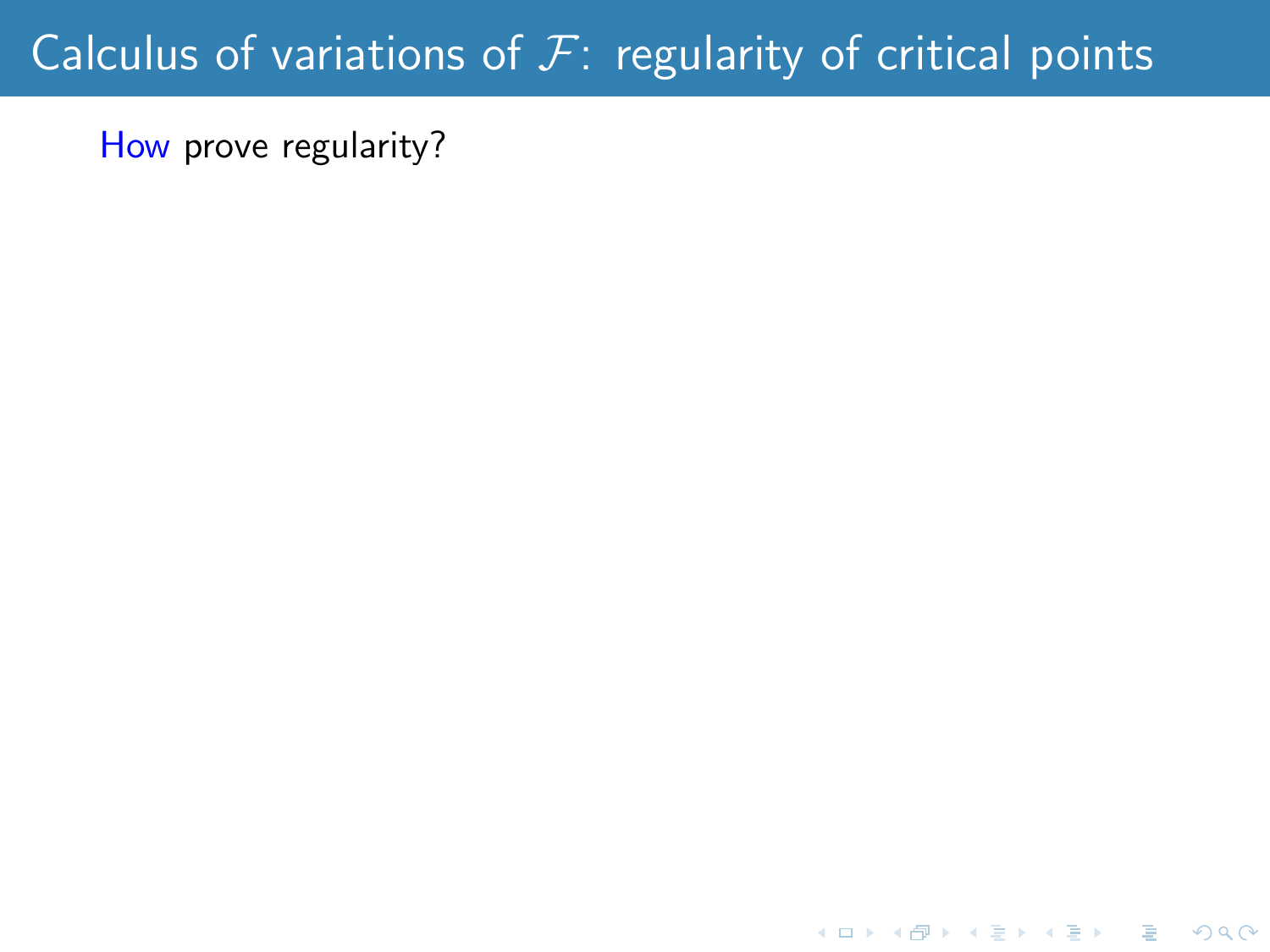## Calculus of variations of  $F$ : regularity of critical points

How prove regularity?

i) Inspired by the work of Hélein on CMC surfaces and of Rivière on Willmore surfaces, we discover some new hidden conservation laws

**K ロ ▶ K 個 ▶ K 필 ▶ K 필 ▶ - 필 - 10 Q Q Q**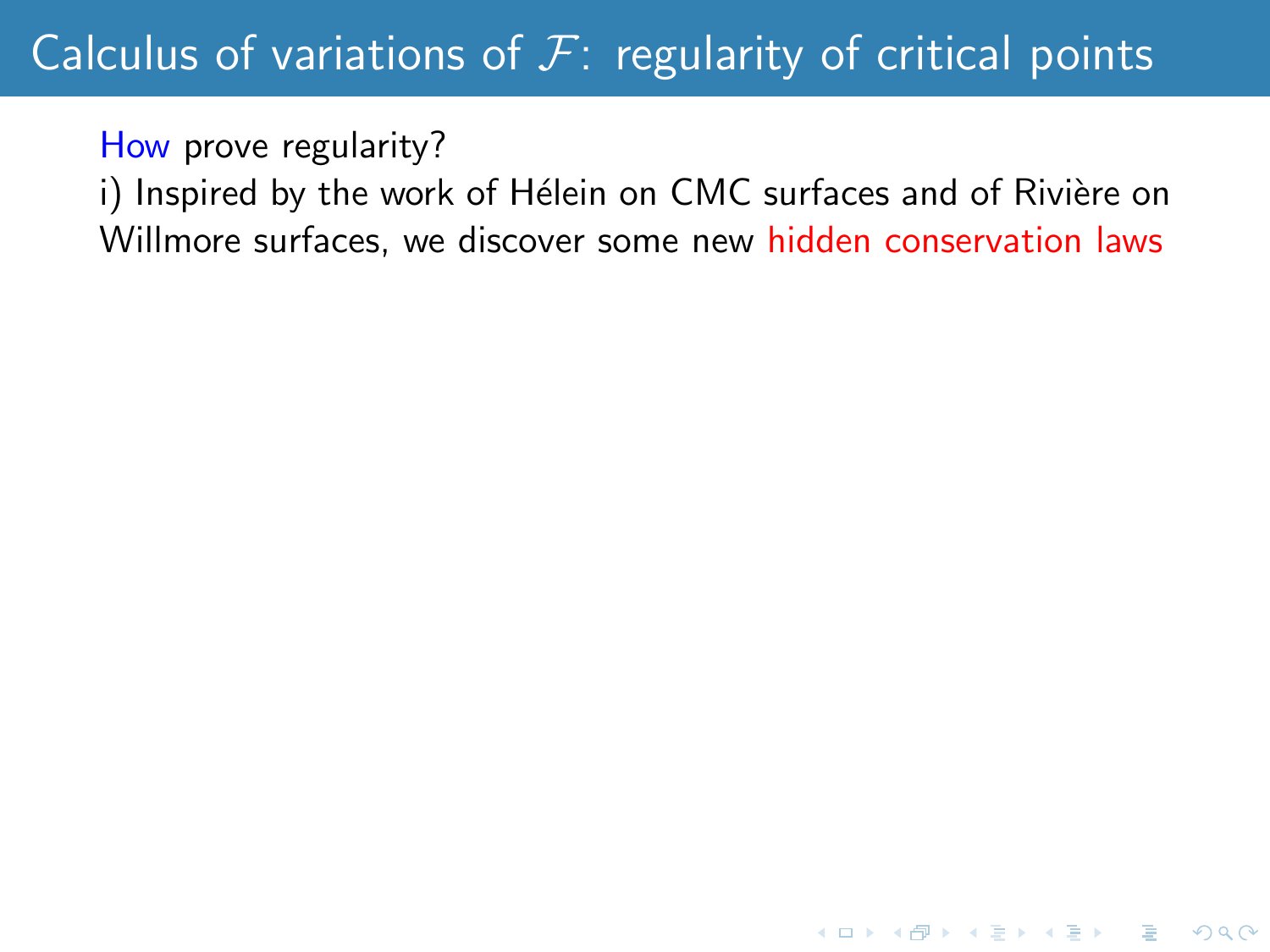#### How prove regularity?

i) Inspired by the work of Hélein on CMC surfaces and of Rivière on Willmore surfaces, we discover some new hidden conservation laws ii) these conservation laws satisfy an elliptic system involving Jacobian nonlinearities which can be studied using integrability by compensation theory.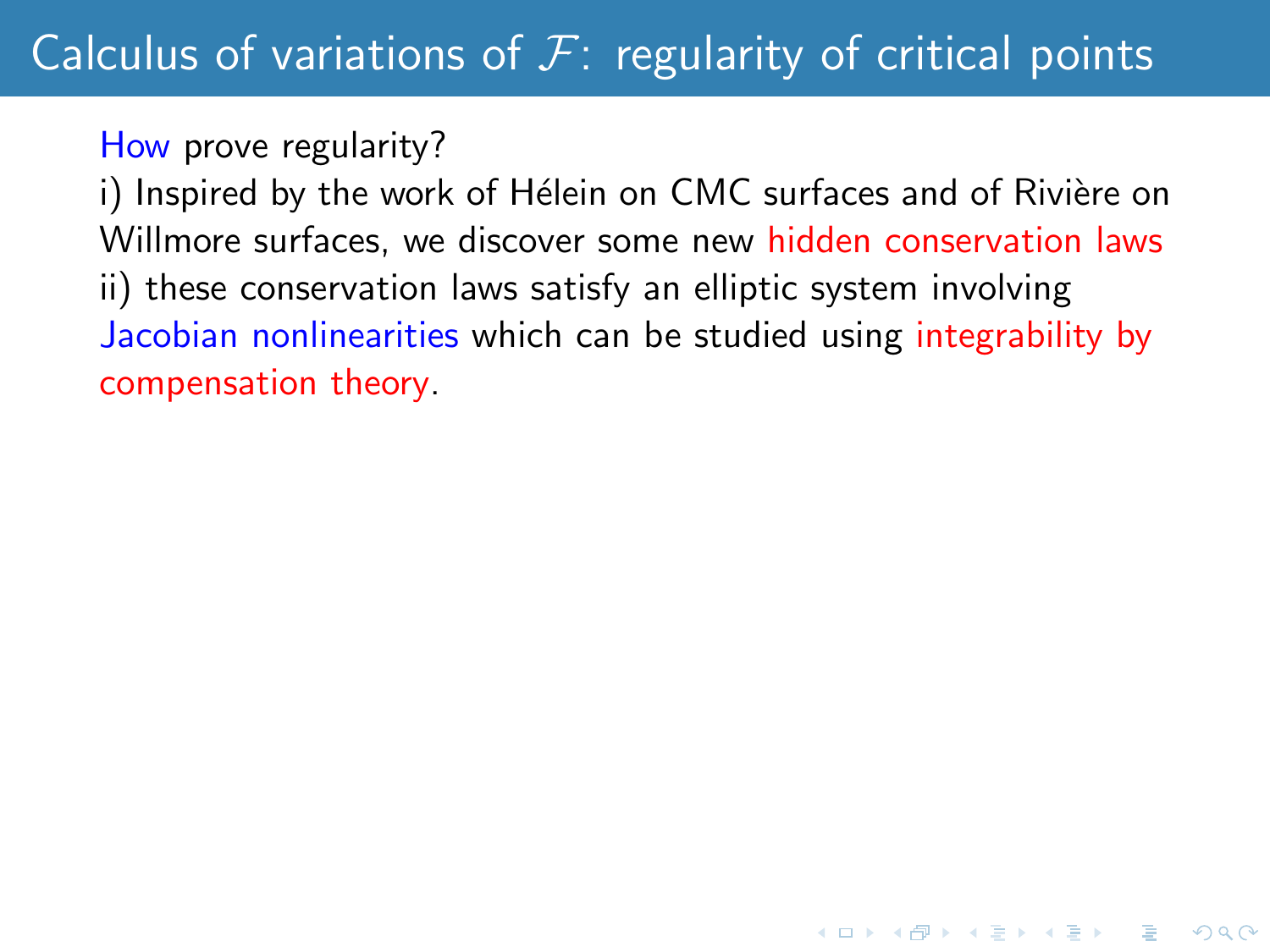#### How prove regularity?

i) Inspired by the work of Hélein on CMC surfaces and of Rivière on Willmore surfaces, we discover some new hidden conservation laws ii) these conservation laws satisfy an elliptic system involving Jacobian nonlinearities which can be studied using integrability by compensation theory.

#### Theorem

Let  $\vec{\Phi}$  be a weak immersion of the disc  $D^2$  into  $\mathbb{R}^3$  and let  $\vec{e} = (\vec{e}_1, \vec{e}_2)$  be a moving frame on  $\vec{\Phi}$  such that  $(\vec{\Phi}, \vec{e})$  is a critical point of the frame energy  $\mathcal F$ . Then, up to a bilipschitz reparametrization we have locally that  $\vec{\Phi}$  is conformal and  $\vec{e}$  is the coordinate moving frame associated to  $\vec{\Phi}$ , i.e.

 $(\vec{e}_1,\vec{e}_2) = \begin{pmatrix} \frac{\partial_{\mathsf{x}_1} \vec{\Phi}}{\partial \mathsf{z}^2} \end{pmatrix}$  $\Big).$  Moreover, there exist  $\rho \in (0,1)$  such  $\frac{\partial_{\mathsf{x}_1} \vec{\Phi}}{|\partial_{\mathsf{x}_1} \vec{\Phi}|}, \frac{\partial_{\mathsf{x}_2} \vec{\Phi}}{|\partial_{\mathsf{x}_2} \vec{\Phi}}$  $\overline{|\partial_{x_2}\vec{\Phi}|}$ that  $\vec{\Phi}|_{B_0(0)}$  is a  $C^{\infty}$  immersion. -<br>KD > K@ > K 클 > K 클 > - 클 - 이익(M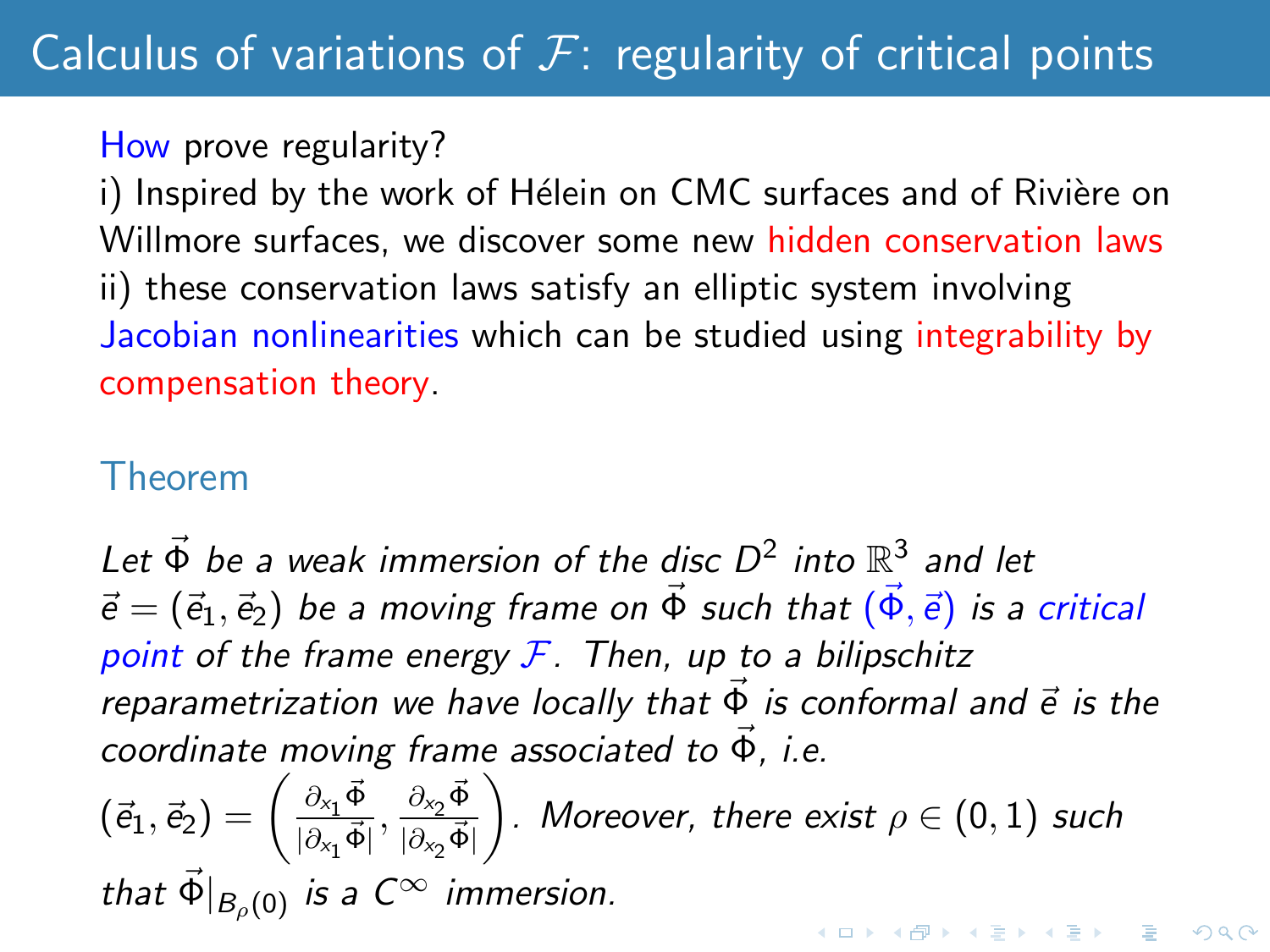K ロ ▶ K @ ▶ K 할 > K 할 > 1 할 > 1 이익어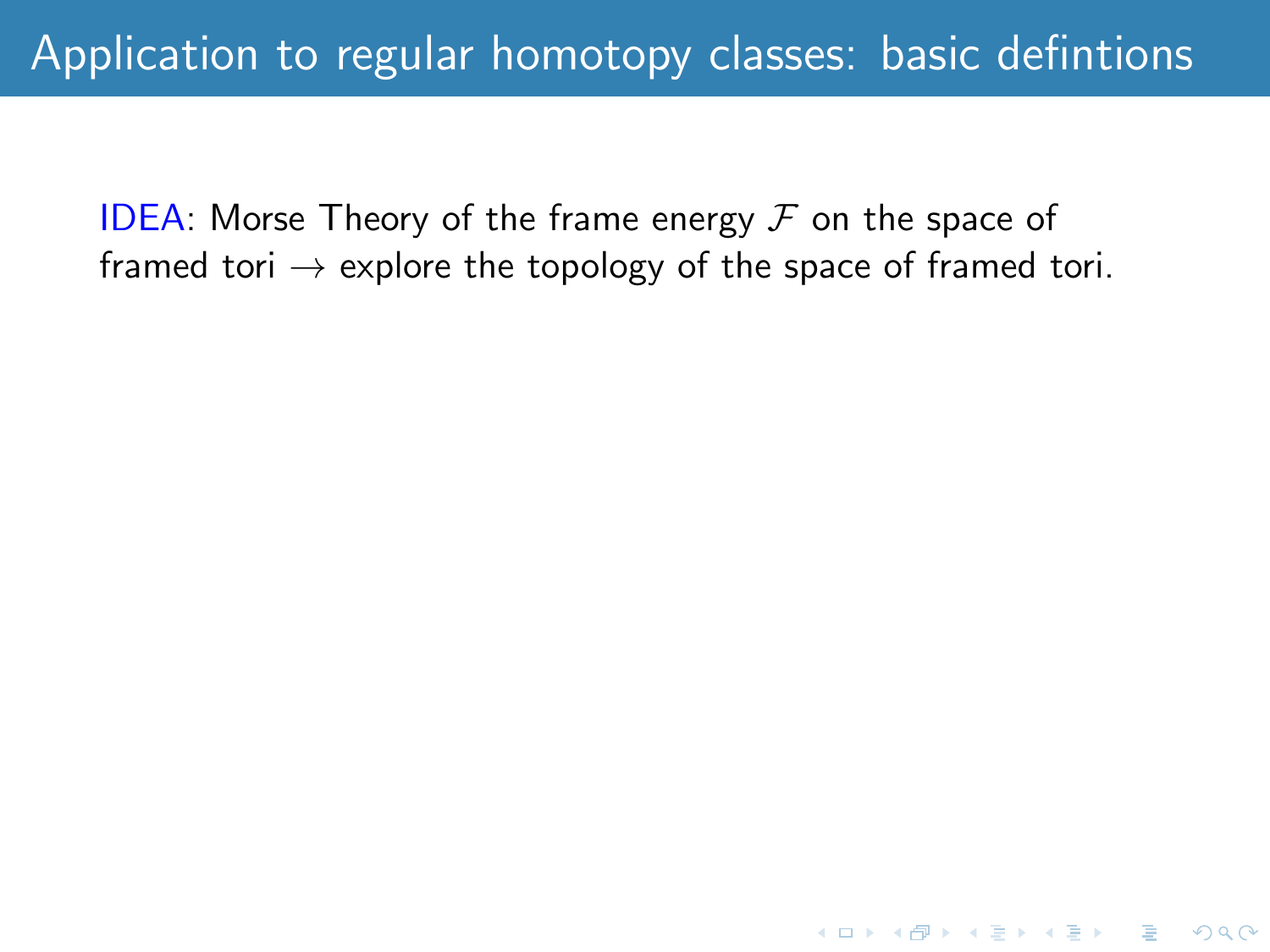DEFINITION: Let  $\Sigma^2$  be a closed surface, then two immersions  $f,g:\Sigma^2\hookrightarrow \mathbb{R}^m$  are regularly homotopic if there exists  $H: \Sigma^2 \times [0,1] \to \mathbb{R}^m$  smooth s.t. (i)  $H_0(\cdot) = H(\cdot, 0) = f$ ,  $H_1(\cdot) = H(\cdot, 1) = g$ (ii)  $H_t$  is an immersion of  $\Sigma^2$  in  $\mathbb{R}^m$  for every  $t \in [0,1]$ .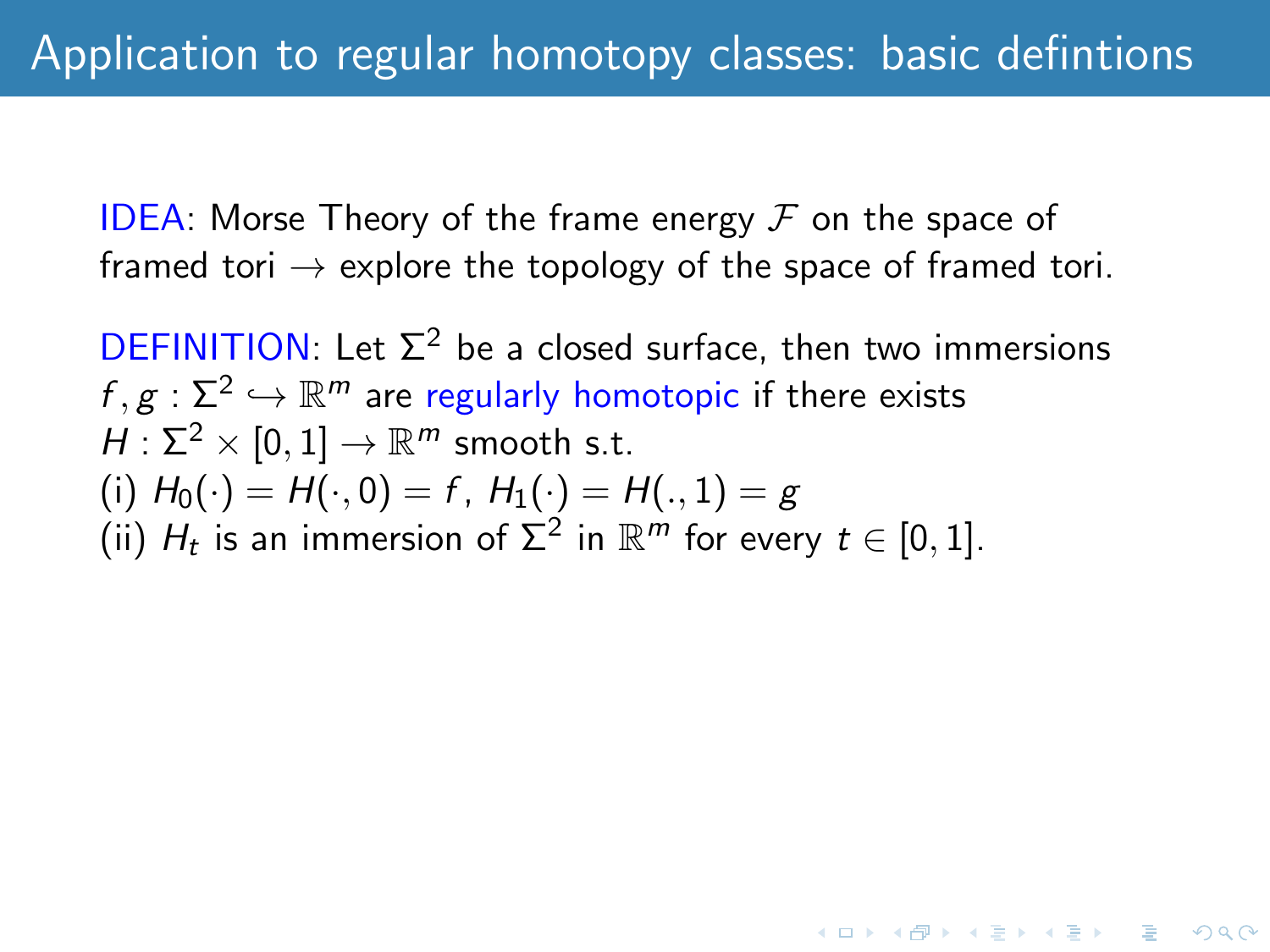DEFINITION: Let  $\Sigma^2$  be a closed surface, then two immersions  $f,g:\Sigma^2\hookrightarrow \mathbb{R}^m$  are regularly homotopic if there exists  $H: \Sigma^2 \times [0,1] \to \mathbb{R}^m$  smooth s.t. (i)  $H_0(\cdot) = H(\cdot, 0) = f$ ,  $H_1(\cdot) = H(\cdot, 1) = g$ (ii)  $H_t$  is an immersion of  $\Sigma^2$  in  $\mathbb{R}^m$  for every  $t \in [0,1]$ .

#### REMARK:

- intermediate notion between homotopy (just topological) and isotopy (for every  $t\in [0,1]$   $H_t$  is an embedding)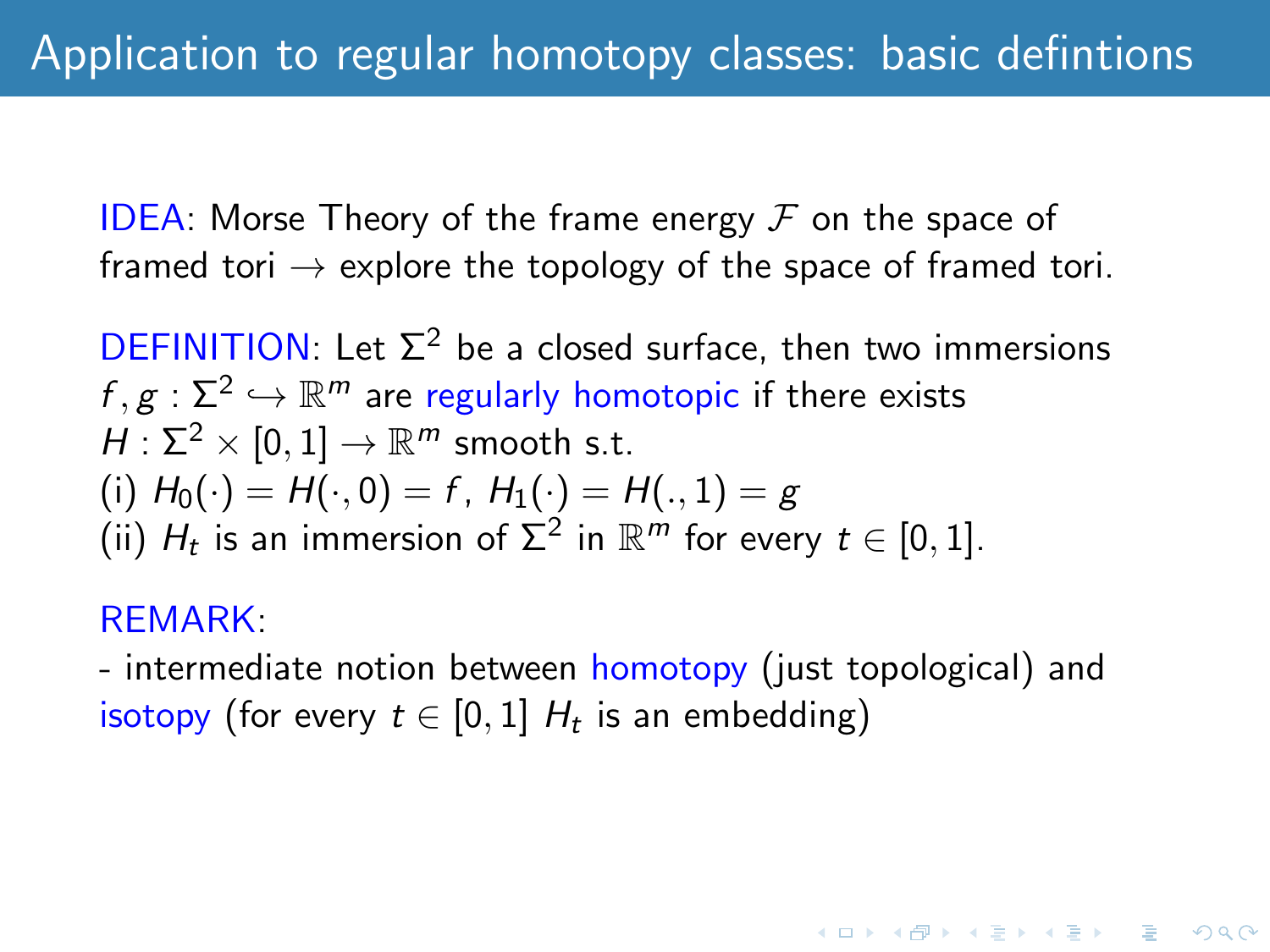DEFINITION: Let  $\Sigma^2$  be a closed surface, then two immersions  $f,g:\Sigma^2\hookrightarrow \mathbb{R}^m$  are regularly homotopic if there exists  $H: \Sigma^2 \times [0,1] \to \mathbb{R}^m$  smooth s.t. (i)  $H_0(\cdot) = H(\cdot, 0) = f$ ,  $H_1(\cdot) = H(\cdot, 1) = g$ (ii)  $H_t$  is an immersion of  $\Sigma^2$  in  $\mathbb{R}^m$  for every  $t \in [0,1]$ .

#### REMARK:

- intermediate notion between homotopy (just topological) and isotopy (for every  $t\in [0,1]$   $H_t$  is an embedding) -to be more precise we will consider regular homotopic immersions UP TO DIFFEOMORPHISMS IN THE DOMAIN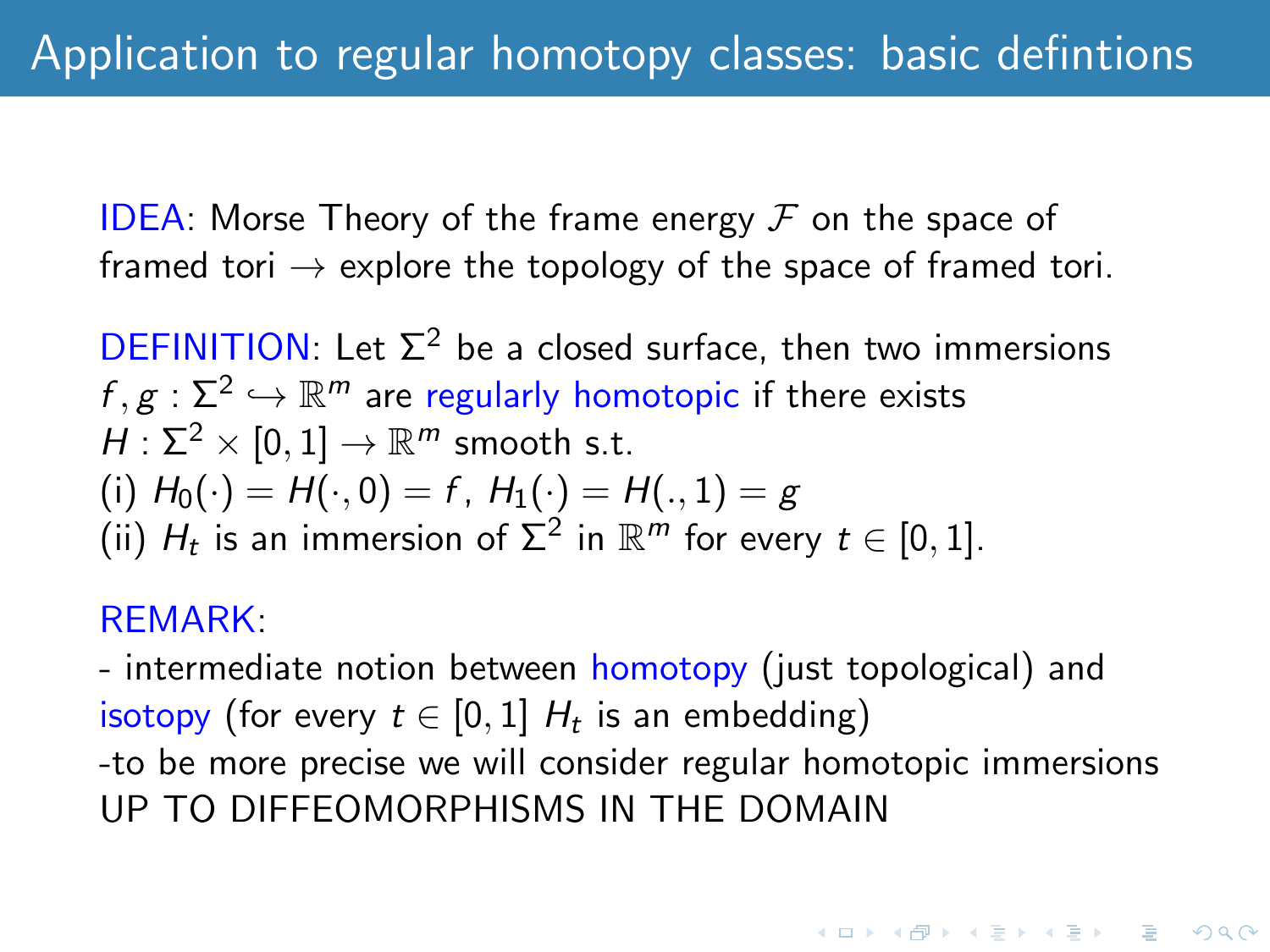▶ 1958 Smale:  $\forall f,g:S^2\hookrightarrow \mathbb{R}^3$  are regularly homotopic  $(\rightarrow$ sphere eversion); in  $\mathbb{R}^4$  there are instead countably many regular homotopy classes of spheres.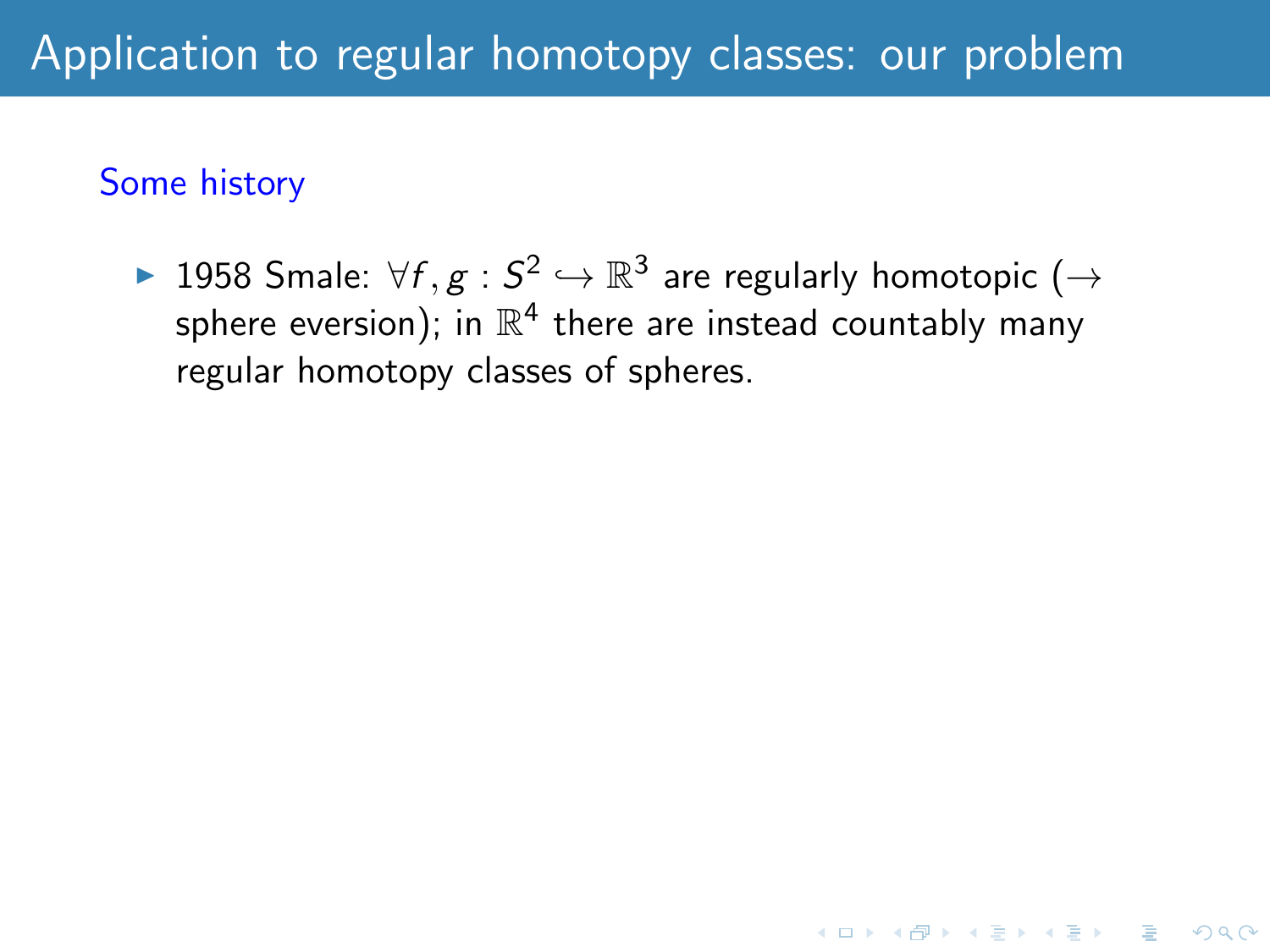- ▶ 1958 Smale:  $\forall f,g:S^2\hookrightarrow \mathbb{R}^3$  are regularly homotopic  $(\rightarrow$ sphere eversion); in  $\mathbb{R}^4$  there are instead countably many regular homotopy classes of spheres.
- $\triangleright$  1959 Hirsh: generalization to submanifolds of Riemannian manifolds, in particular
	- $\forall \Sigma^2$  countably many regular homotopy classes of immersions into  $\mathbb{R}^4$

**AD A REAKEY REPORT** 

 $- \forall f,g: Σ^2 \hookrightarrow ℝ^m, m ≥ 5$ , are regularly homotopic.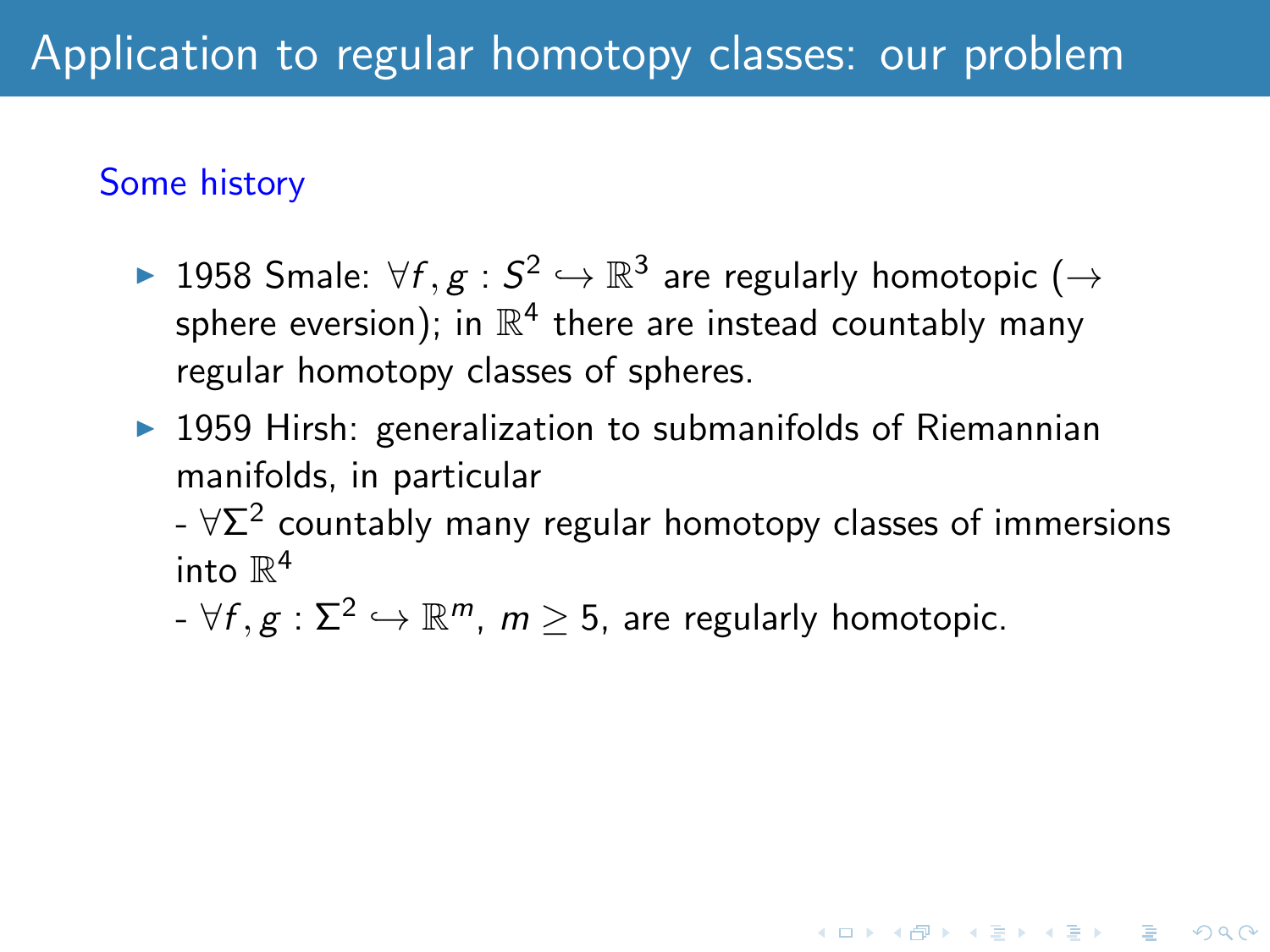- ▶ 1958 Smale:  $\forall f,g:S^2\hookrightarrow \mathbb{R}^3$  are regularly homotopic  $(\rightarrow$ sphere eversion); in  $\mathbb{R}^4$  there are instead countably many regular homotopy classes of spheres.
- $\triangleright$  1959 Hirsh: generalization to submanifolds of Riemannian manifolds, in particular
	- $\forall \Sigma^2$  countably many regular homotopy classes of immersions into  $\mathbb{R}^4$

**AD A REAKEY REPORT** 

- $\forall f,g: Σ^2 \hookrightarrow ℝ^m, m ≥ 5$ , are regularly homotopic.
- $\triangleright$  1985 Pinkall: there are exactly two regular homotopy classes of immersed tori in  $\mathbb{R}^3$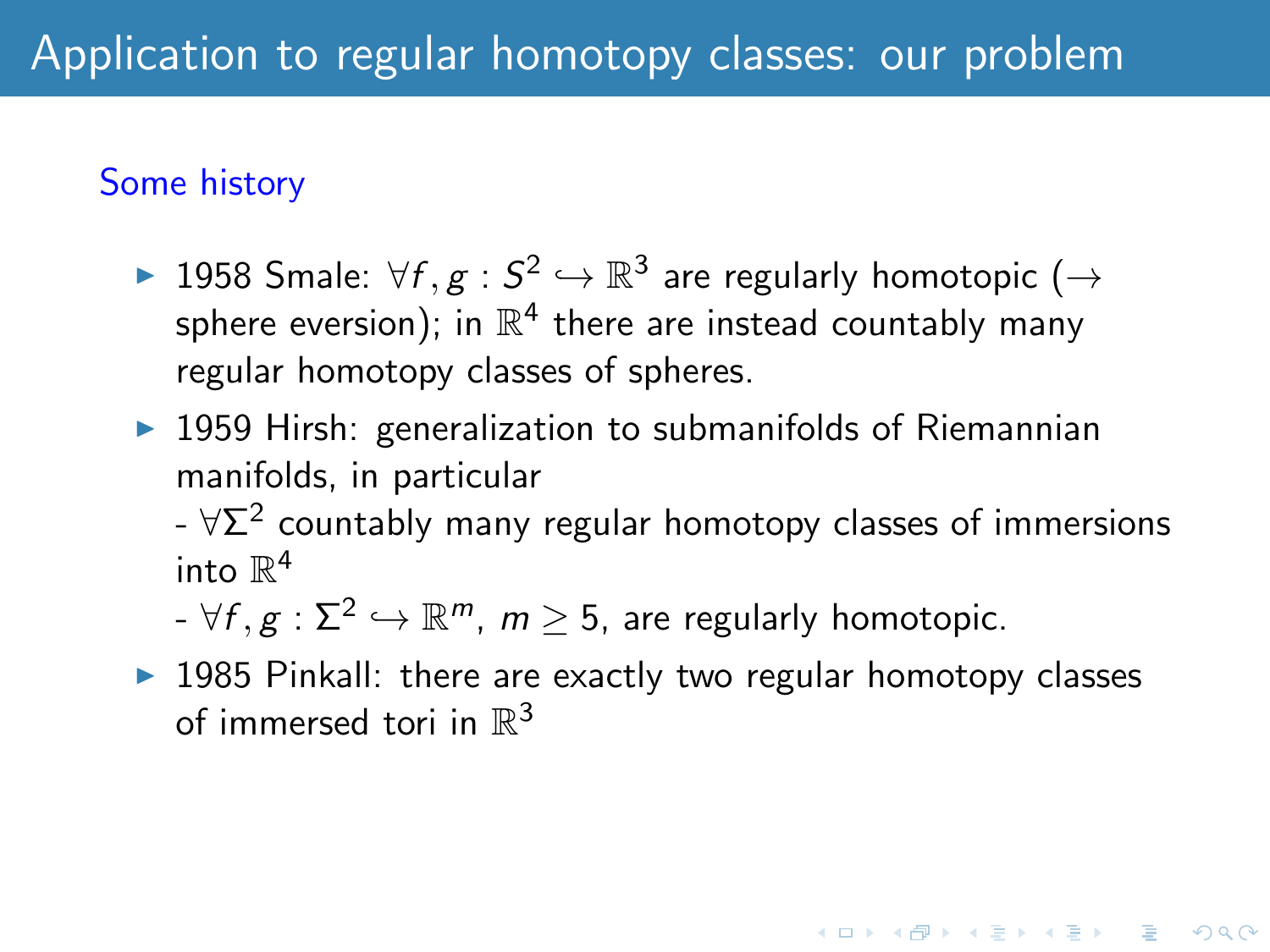- ▶ 1958 Smale:  $\forall f,g:S^2\hookrightarrow \mathbb{R}^3$  are regularly homotopic  $(\rightarrow$ sphere eversion); in  $\mathbb{R}^4$  there are instead countably many regular homotopy classes of spheres.
- $\triangleright$  1959 Hirsh: generalization to submanifolds of Riemannian manifolds, in particular
	- $\forall \Sigma^2$  countably many regular homotopy classes of immersions into  $\mathbb{R}^4$
	- $\forall f,g: Σ^2 \hookrightarrow ℝ^m, m ≥ 5$ , are regularly homotopic.
- $\triangleright$  1985 Pinkall: there are exactly two regular homotopy classes of immersed tori in  $\mathbb{R}^3$

Question: can we find a canonical rapresentant for the two classes of Pinkall?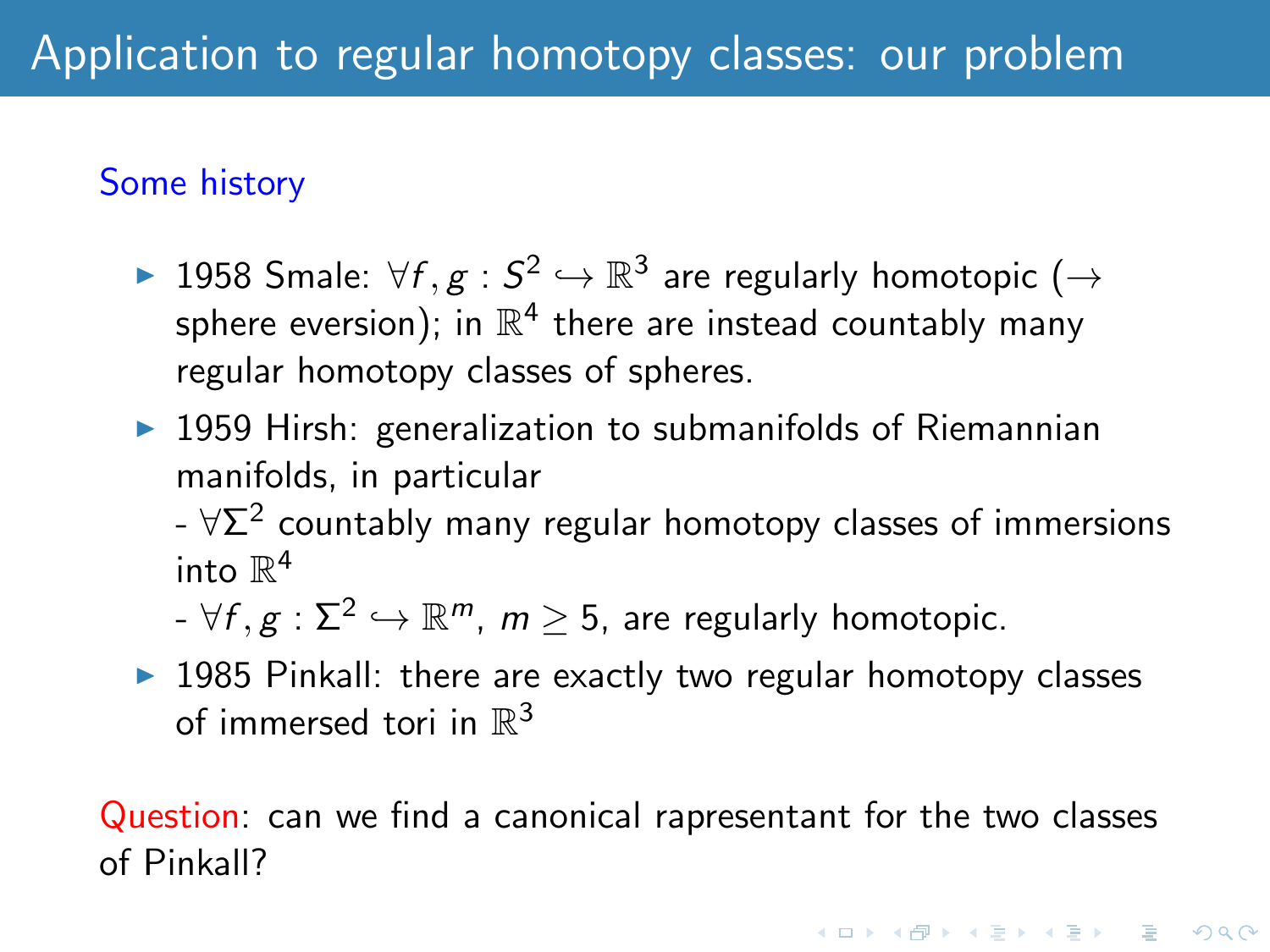- ▶ 1958 Smale:  $\forall f,g:S^2\hookrightarrow \mathbb{R}^3$  are regularly homotopic  $(\rightarrow$ sphere eversion); in  $\mathbb{R}^4$  there are instead countably many regular homotopy classes of spheres.
- $\triangleright$  1959 Hirsh: generalization to submanifolds of Riemannian manifolds, in particular
	- $\forall \Sigma^2$  countably many regular homotopy classes of immersions into  $\mathbb{R}^4$
	- $\forall f,g: Σ^2 \hookrightarrow ℝ^m, m ≥ 5$ , are regularly homotopic.
- $\triangleright$  1985 Pinkall: there are exactly two regular homotopy classes of immersed tori in  $\mathbb{R}^3$

Question: can we find a canonical rapresentant for the two classes of Pinkall?  $Idea$ : minimize  $F$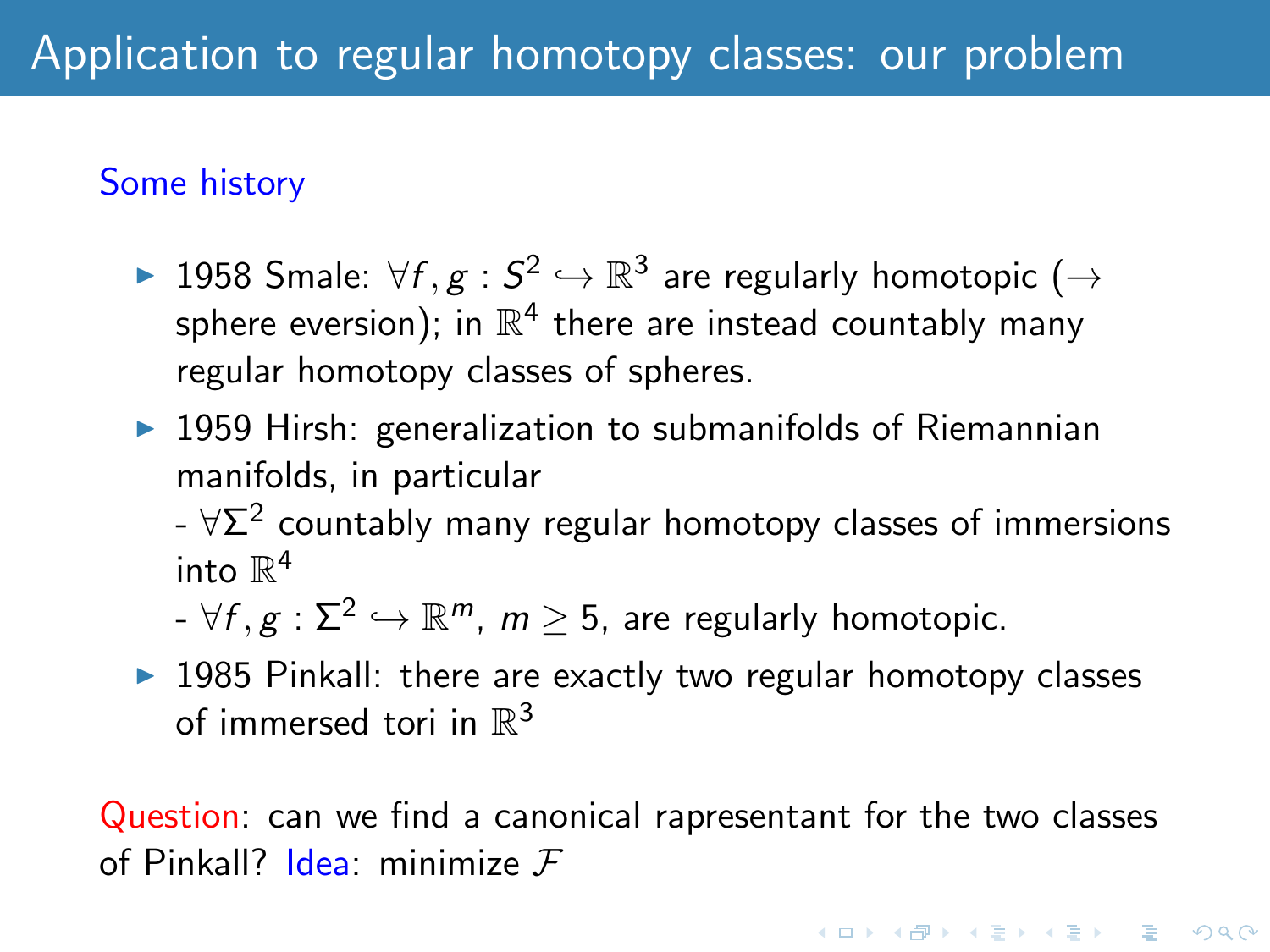## Minimization of  $F$  in regular homotopy classes

Lemma The notion of regular homotopy class extend to weak immersions.

**K ロ ▶ K 個 ▶ K 필 ▶ K 필 ▶ - 필 - 10 Q Q Q**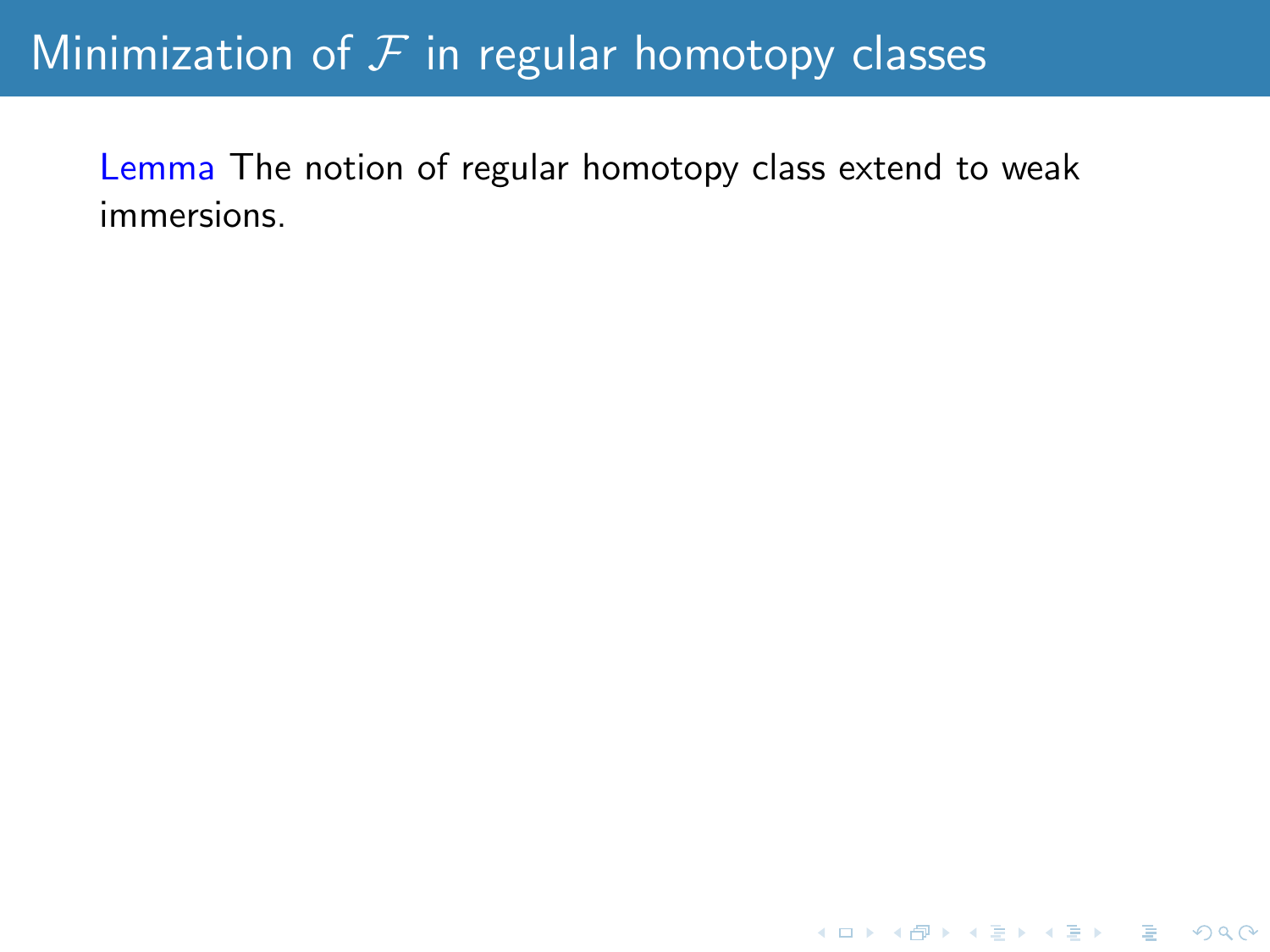Lemma The notion of regular homotopy class extend to weak immersions.

#### Theorem

Fix  $\sigma$  a regular homotopy class of immersions of the 2-torus  $\mathbb{T}^2$ into  $\mathbb{R}^3$ . Then there exists a smooth conformal immersion  $\vec\Phi:\mathbb{T}^2\hookrightarrow\mathbb{R}^3$ , with  $\vec\Phi\in\sigma$ , such that, called  $\vec{e} := (\vec{e}_1,\vec{e}_2) := \begin{pmatrix} \frac{\partial_{x_1}}{\partial \vec{b}} \ \frac{\partial}{\partial x_1} \end{pmatrix}$  $\frac{\partial_{\mathsf{x}_1} \vec{\Phi}}{|\partial_{\mathsf{x}_1} \vec{\Phi}|}, \frac{\partial_{\mathsf{x}_2} \vec{\Phi}}{|\partial_{\mathsf{x}_2} \vec{\Phi}}$  $|\partial_{x_2} \vec{\Phi}|$  $\big)$  the coordinate moving frame, the couple ( $\vec{\Phi}$ ,  $\vec{e}$ ) minimizes the frame energy  $\vec{F}$  among all weak immersions of  $\mathbb{T}^2$  into  $\mathbb{R}^3$  lying in  $\sigma$  and all  $W^{1,2}$  moving frames on  $\vec{\Phi}(\mathbb{T}^2)$  :

$$
\mathcal{F}(\vec{\Phi}, \vec{e}) = \min \left\{ \mathcal{F}(\tilde{\vec{\Phi}}, \tilde{\vec{e}}) : \tilde{\vec{\Phi}} \in \mathcal{E}(\mathbb{T}^2, \mathbb{R}^3), \tilde{\vec{\Phi}} \in \sigma, \, \tilde{\vec{e}} \in W^{1,2}(\mathbb{T}^2) \right\}.
$$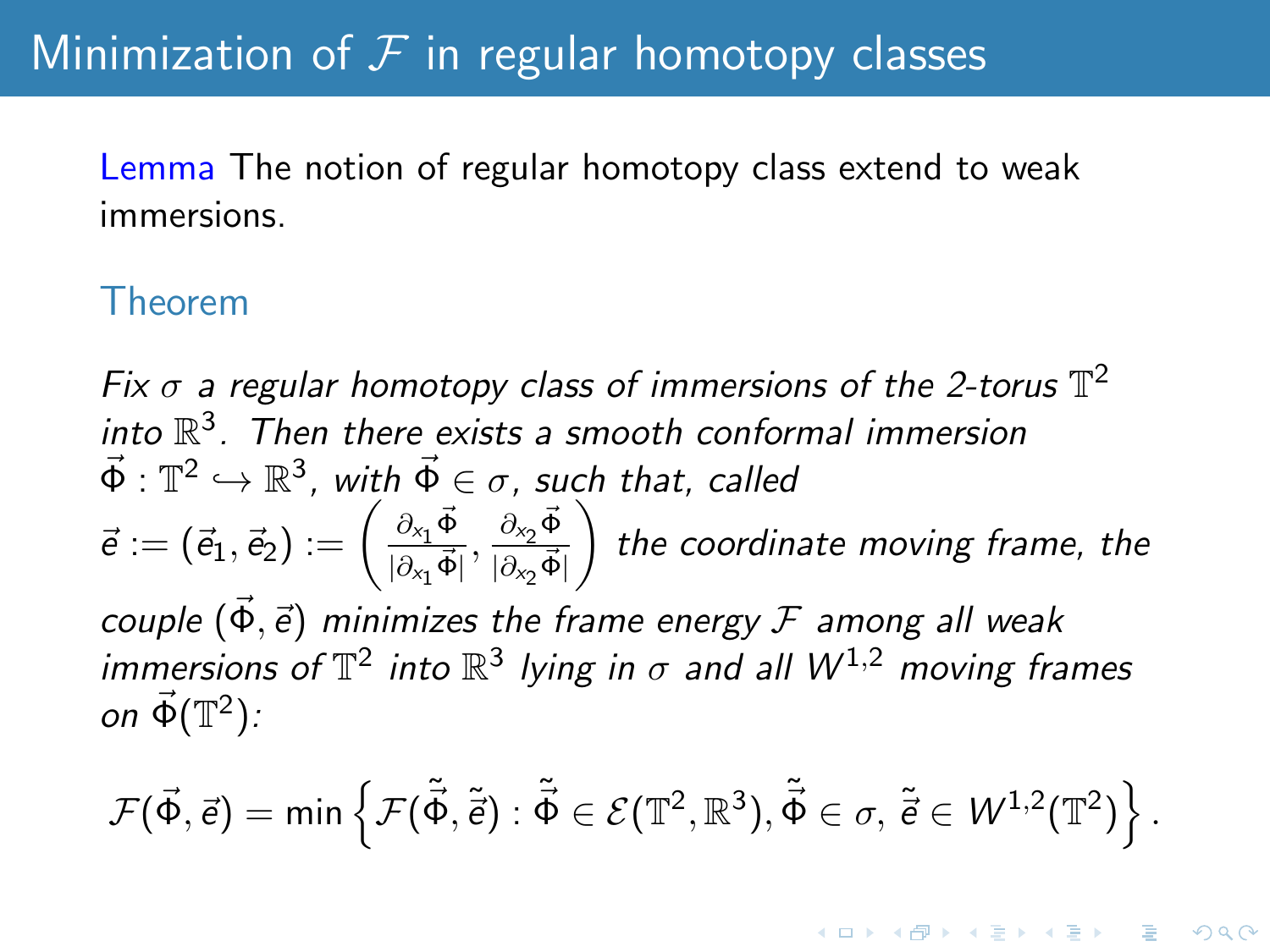a) The minimization of  $F$  in regular homotopy classes of tori immersed in  $\mathbb{R}^4$  is more difficult: possible loss of homotopic complexity in the concentration points of  $\mathcal{F}$ .

**K ロ ▶ K 個 ▶ K 필 ▶ K 필 ▶ - 필 - 10 Q Q Q**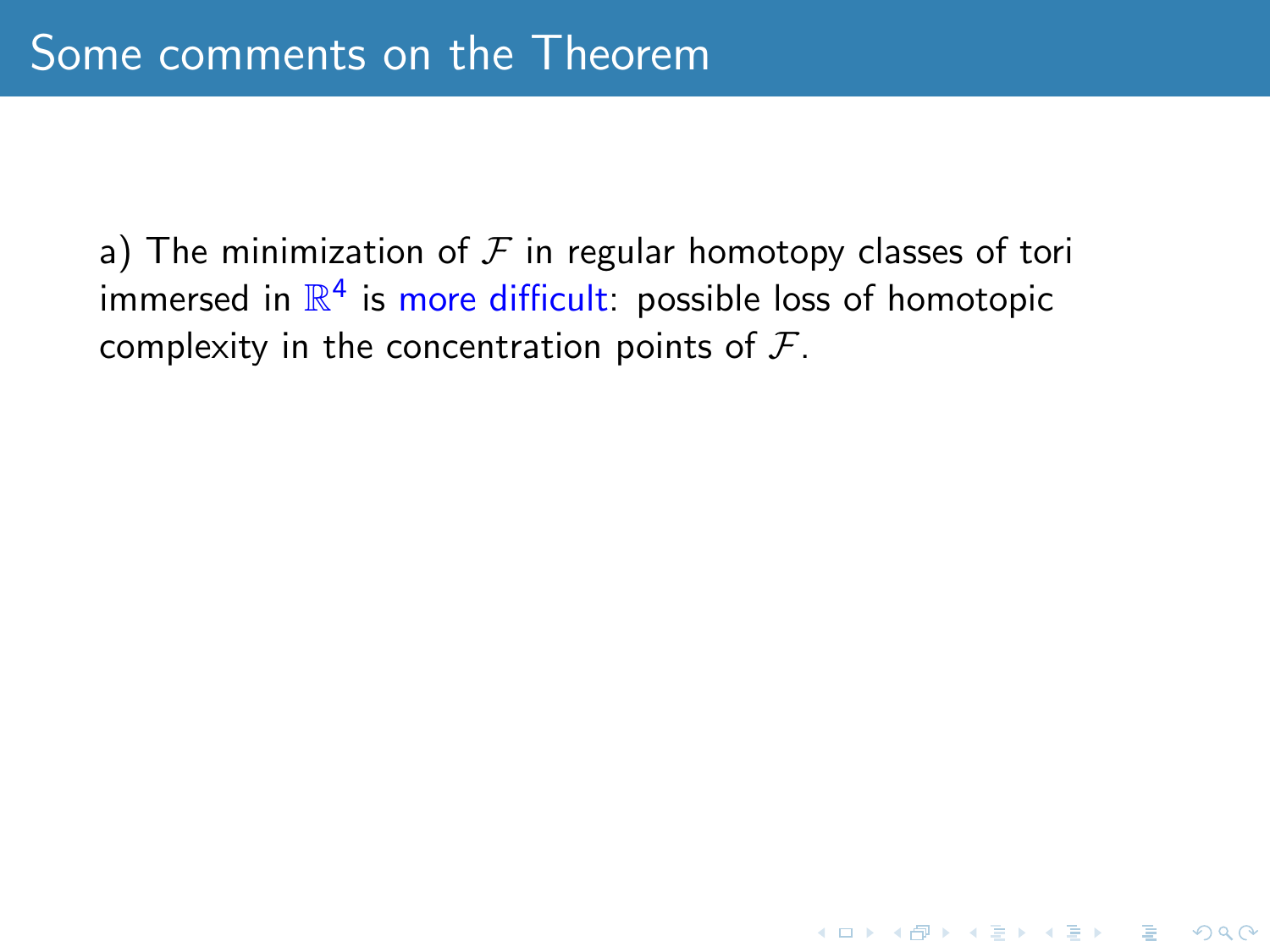a) The minimization of  $\mathcal F$  in regular homotopy classes of tori immersed in  $\mathbb{R}^4$  is more difficult: possible loss of homotopic complexity in the concentration points of  $\mathcal{F}$ .

b) The minimization of the Willmore functional in regular homotopy classes is more difficult (maybe even not possible) because of

- possible degeneration of conformal classes
- bubbling of the the conformal factor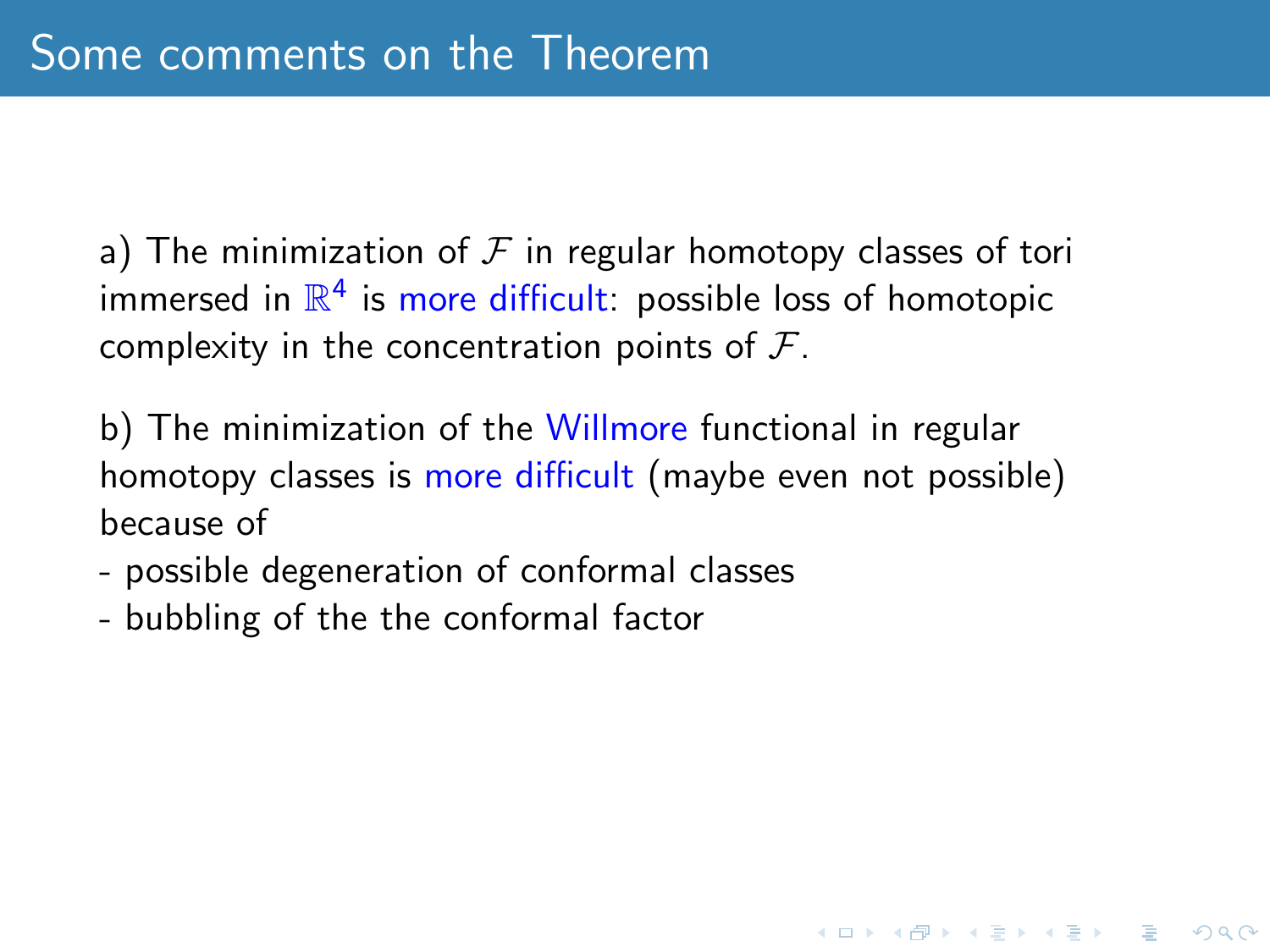a) The minimization of  $\mathcal F$  in regular homotopy classes of tori immersed in  $\mathbb{R}^4$  is more difficult: possible loss of homotopic complexity in the concentration points of  $\mathcal{F}$ .

b) The minimization of the Willmore functional in regular homotopy classes is more difficult (maybe even not possible) because of

- possible degeneration of conformal classes
- bubbling of the the conformal factor

here both are excluded.

The first by the previous Proposition, the second by a Wente-type estimate of  $\lambda$  in terms of  $\mathcal{F}$ .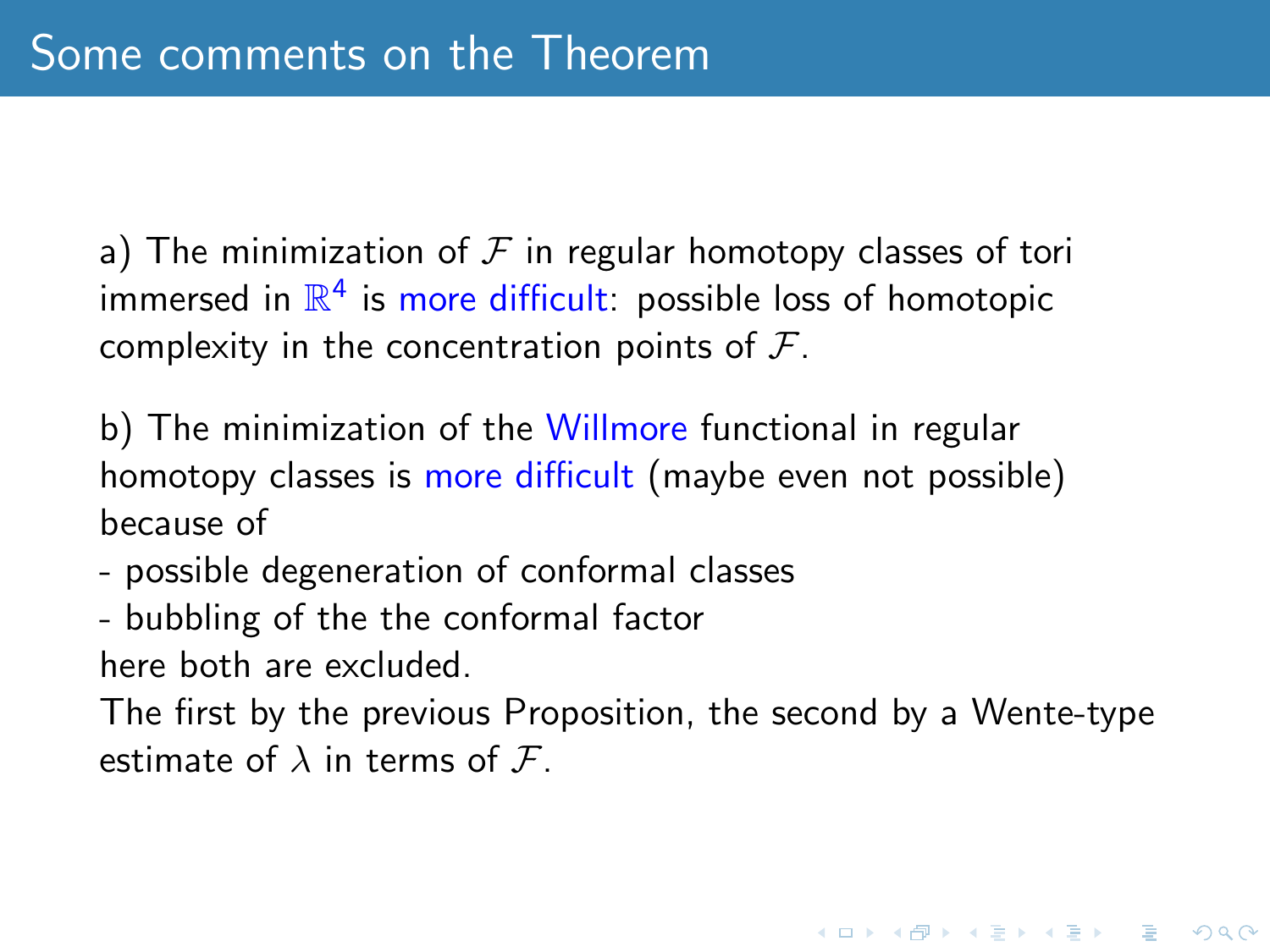Questions: what about free minimization in arbitrary codimension? Is there a minimizer? Who is it?

K ロ ▶ K @ ▶ K 할 ▶ K 할 ▶ | 할 | © 9 Q @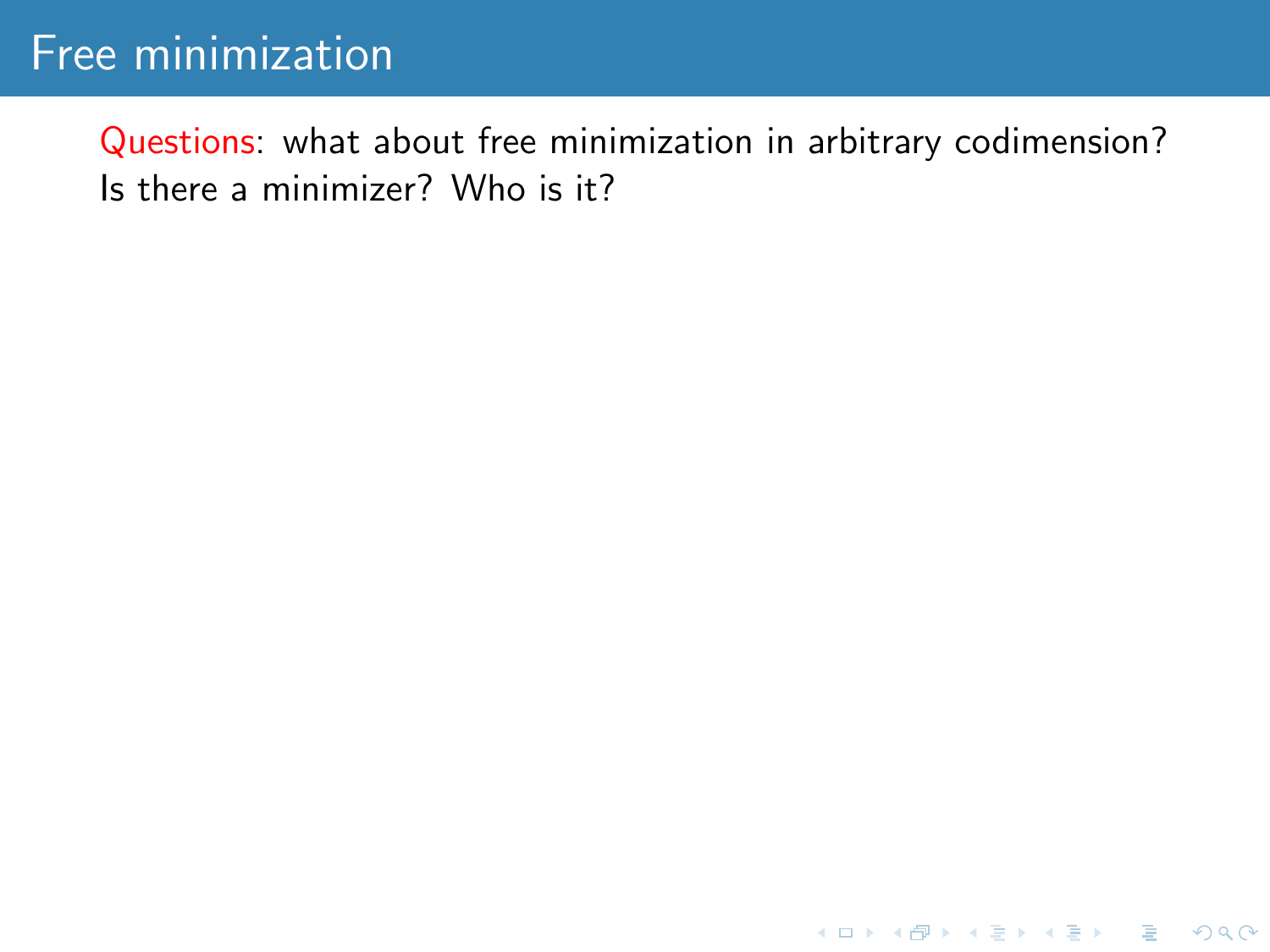Questions: what about free minimization in arbitrary codimension? Is there a minimizer? Who is it?

Theorem Let  $\vec{\Phi}:\mathbb{T}^2\hookrightarrow\mathbb{R}^m$  be a smooth immersion of the 2-dimensional torus into the Euclidean  $3 \le m$ -dimensional space and let  $\vec{e} = (\vec{e}_1, \vec{e}_2)$  be any moving frame along  $\vec{\Phi}$ . Then

$$
\mathcal{F}(\vec{\Phi}, \vec{e}) := \frac{1}{4} \int_{\mathbb{T}^2} |d\vec{e}|^2 \ d\textit{vol}_g \geq 2\pi^2
$$

.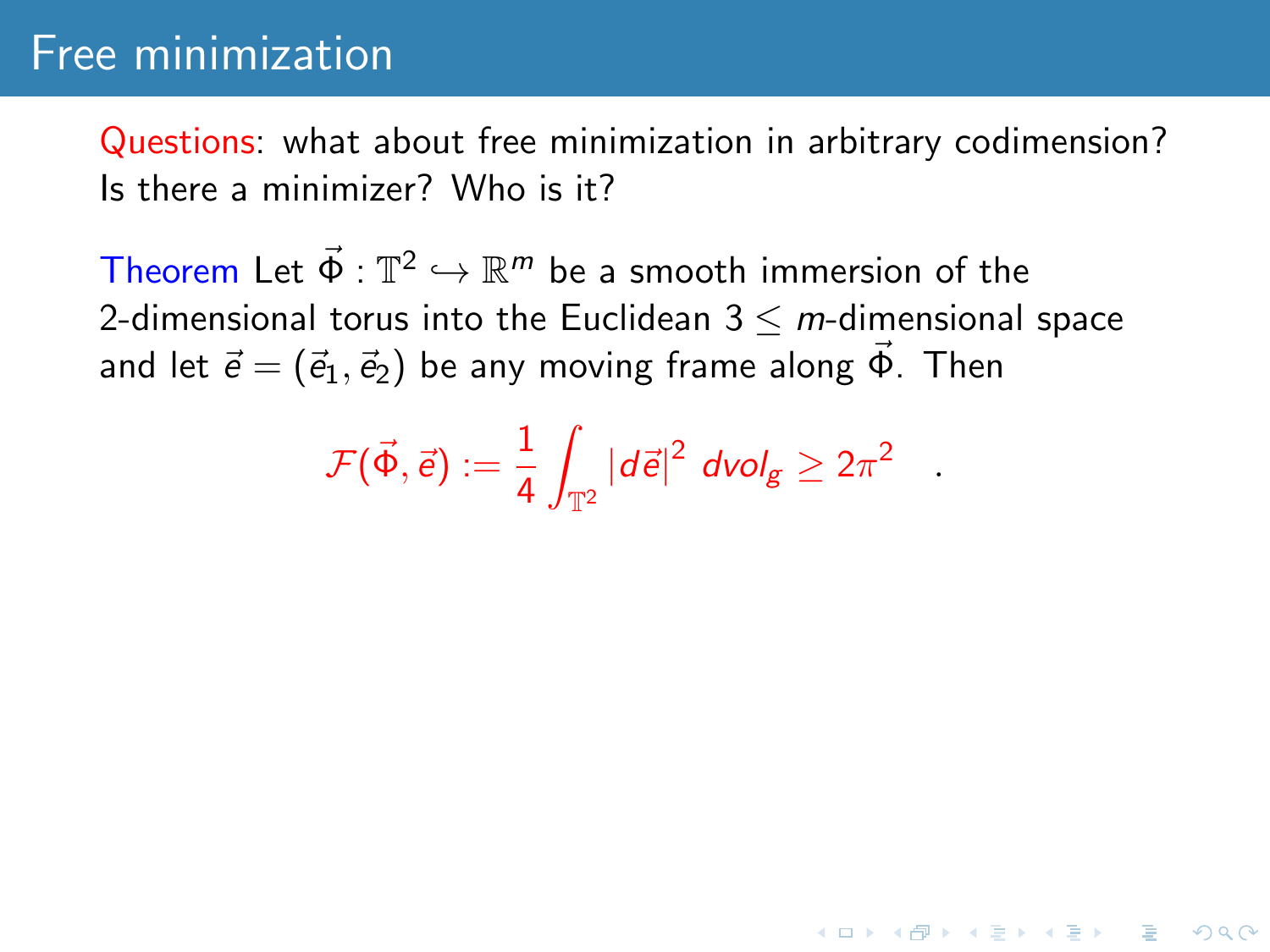Questions: what about free minimization in arbitrary codimension? Is there a minimizer? Who is it?

Theorem Let  $\vec{\Phi}:\mathbb{T}^2\hookrightarrow\mathbb{R}^m$  be a smooth immersion of the 2-dimensional torus into the Euclidean  $3 \le m$ -dimensional space and let  $\vec{e} = (\vec{e}_1, \vec{e}_2)$  be any moving frame along  $\vec{\Phi}$ . Then

$$
\mathcal{F}(\vec{\Phi}, \vec{e}) := \frac{1}{4} \int_{\mathbb{T}^2} |d\vec{e}|^2 \ d\textit{vol}_g \geq 2\pi^2
$$

.

**KORKAR KERKER E VOOR** 

Question: rigidity?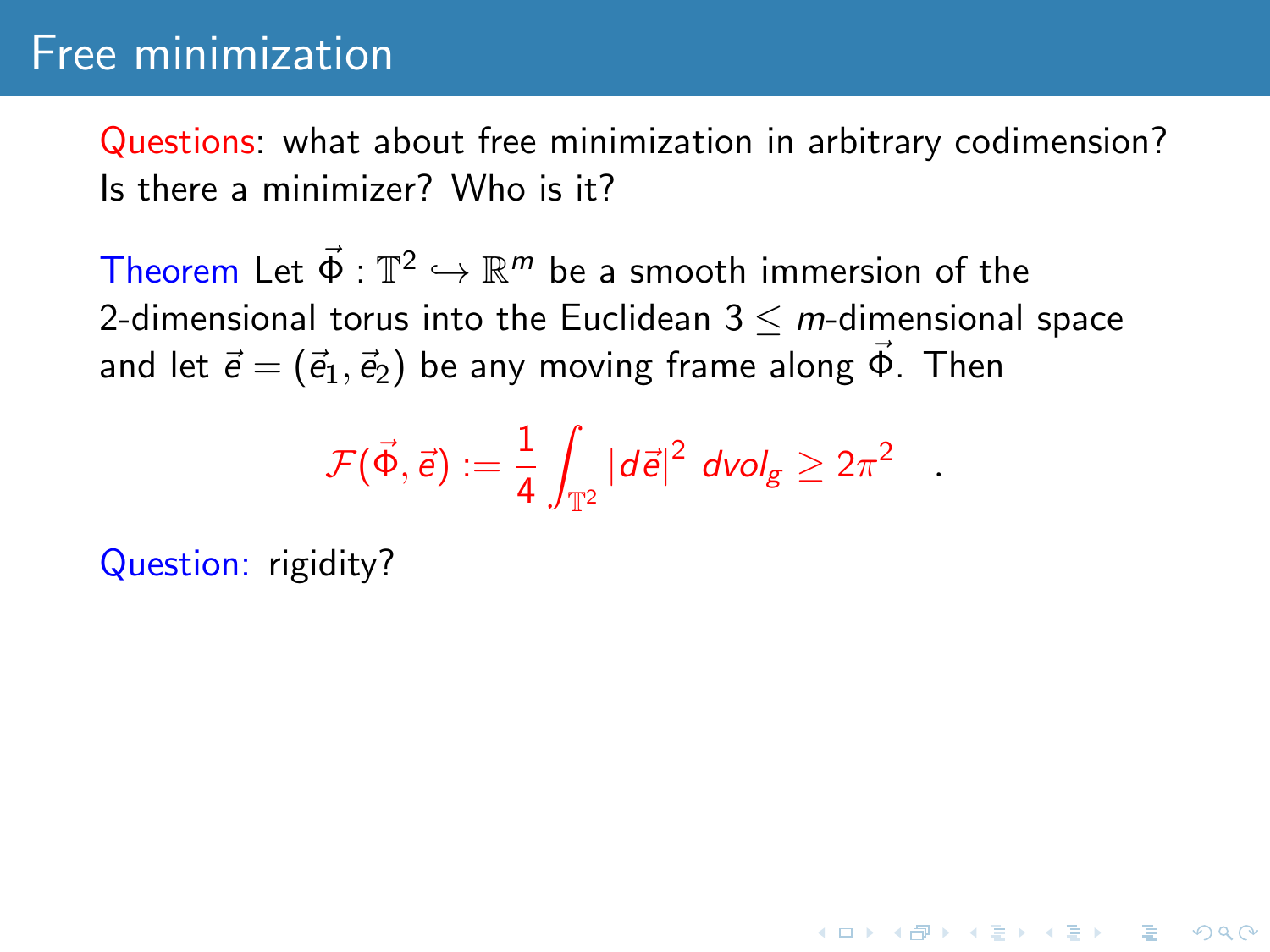Questions: what about free minimization in arbitrary codimension? Is there a minimizer? Who is it?

Theorem Let  $\vec{\Phi}:\mathbb{T}^2\hookrightarrow\mathbb{R}^m$  be a smooth immersion of the 2-dimensional torus into the Euclidean  $3 \leq m$ -dimensional space and let  $\vec{e} = (\vec{e}_1, \vec{e}_2)$  be any moving frame along  $\vec{\Phi}$ . Then

$$
\mathcal{F}(\vec{\Phi}, \vec{e}) := \frac{1}{4} \int_{\mathbb{T}^2} |d\vec{e}|^2 \ d\textit{vol}_g \geq 2\pi^2
$$

.

Question: rigidity?

YES! If equality holds then it must be  $m\geq 4$ ,  $\vec{\Phi}(\mathbb{T}^2)\subset \mathbb{R}^m$  must be, up to isometries and dilations in  $\mathbb{R}^m$ , the Clifford torus

$$
T_{Cl} := S^1 \times S^1 \subset \mathbb{R}^4 \subset \mathbb{R}^m \quad ,
$$

and  $\vec{e}$  must be, up to a constant rotation on  $\mathcal{T}(\vec{\Phi}(\mathbb{T}^2))$ , the moving frame given by  $(\frac{\partial}{\partial \theta}, \frac{\partial}{\partial \varphi})$ , where of course  $(\theta, \varphi)$  are natural flat the coordinates on  $S^1\times S^1.$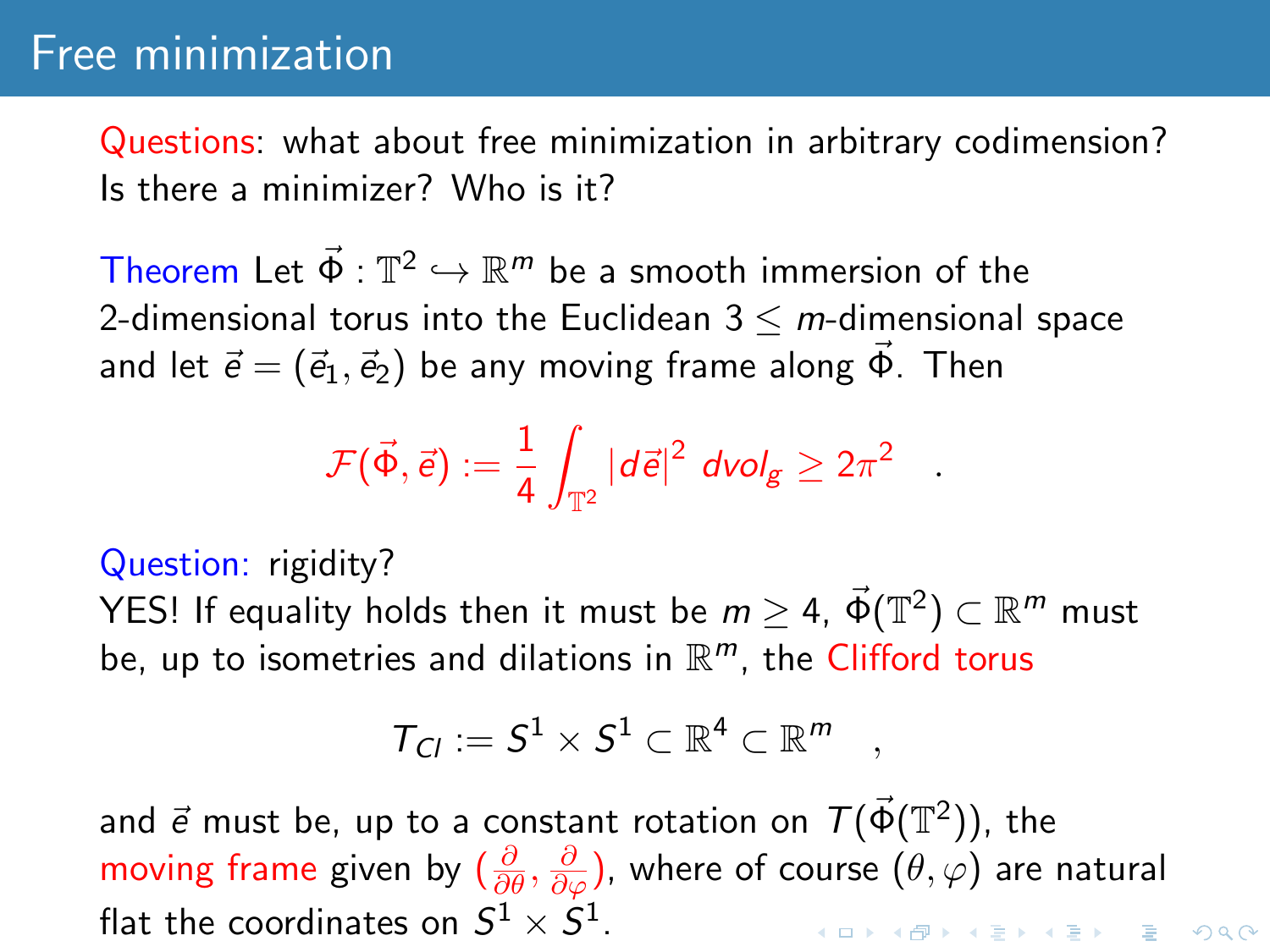In codimension one the lower bound is of course implied by the proof of Willmore conjecture by Marques-Neves, but our lower bound holds in arbitrary codimension.

K ロ ▶ K @ ▶ K 할 > K 할 > 1 할 > 1 이익어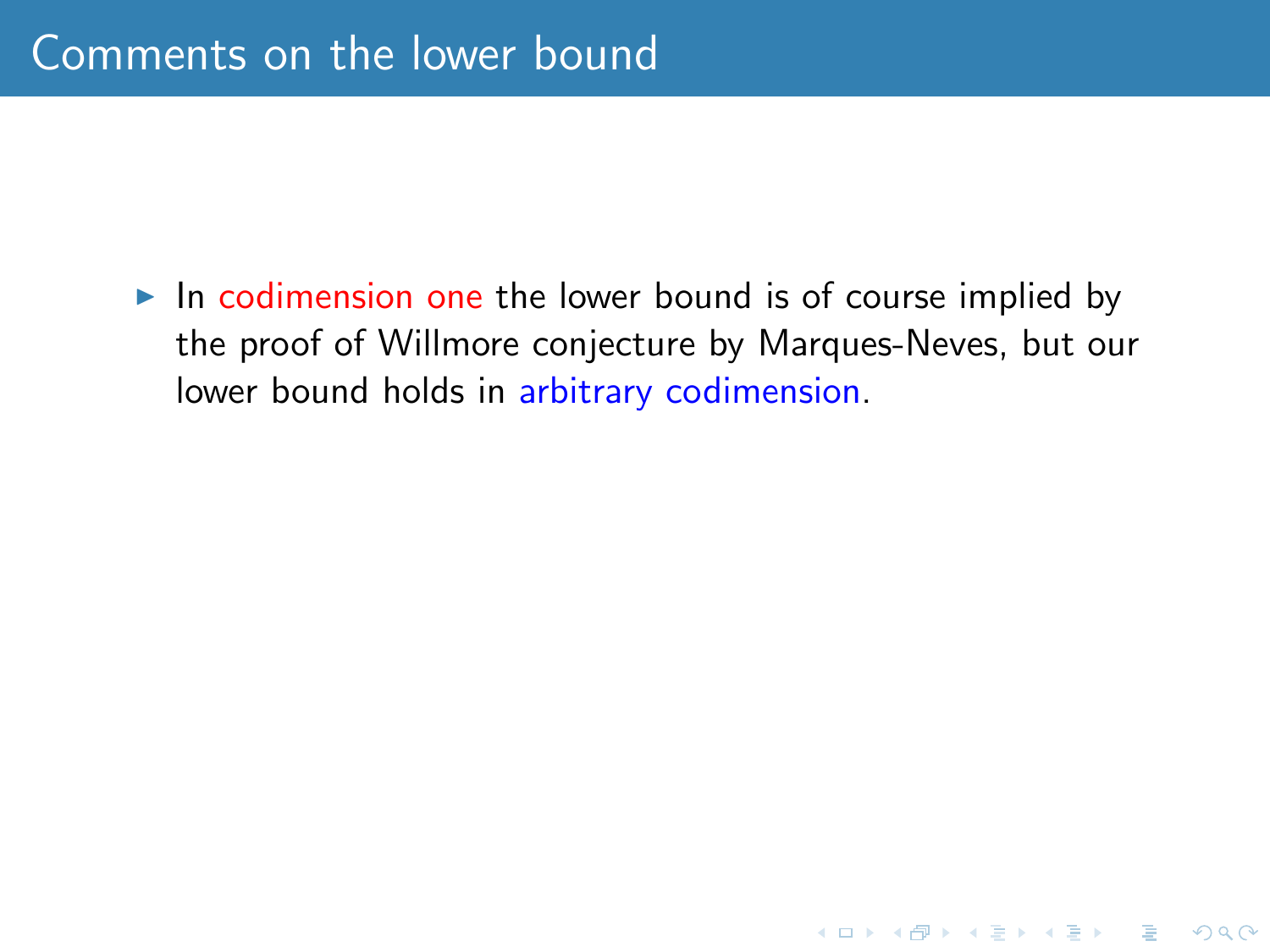- $\blacktriangleright$  In codimension one the lower bound is of course implied by the proof of Willmore conjecture by Marques-Neves, but our lower bound holds in arbitrary codimension.
- $\triangleright$  Surprisingly, our lower bound works better in higher codimension: it is sharp and rigid in codimension at least 2, but in codimension one it is not realized.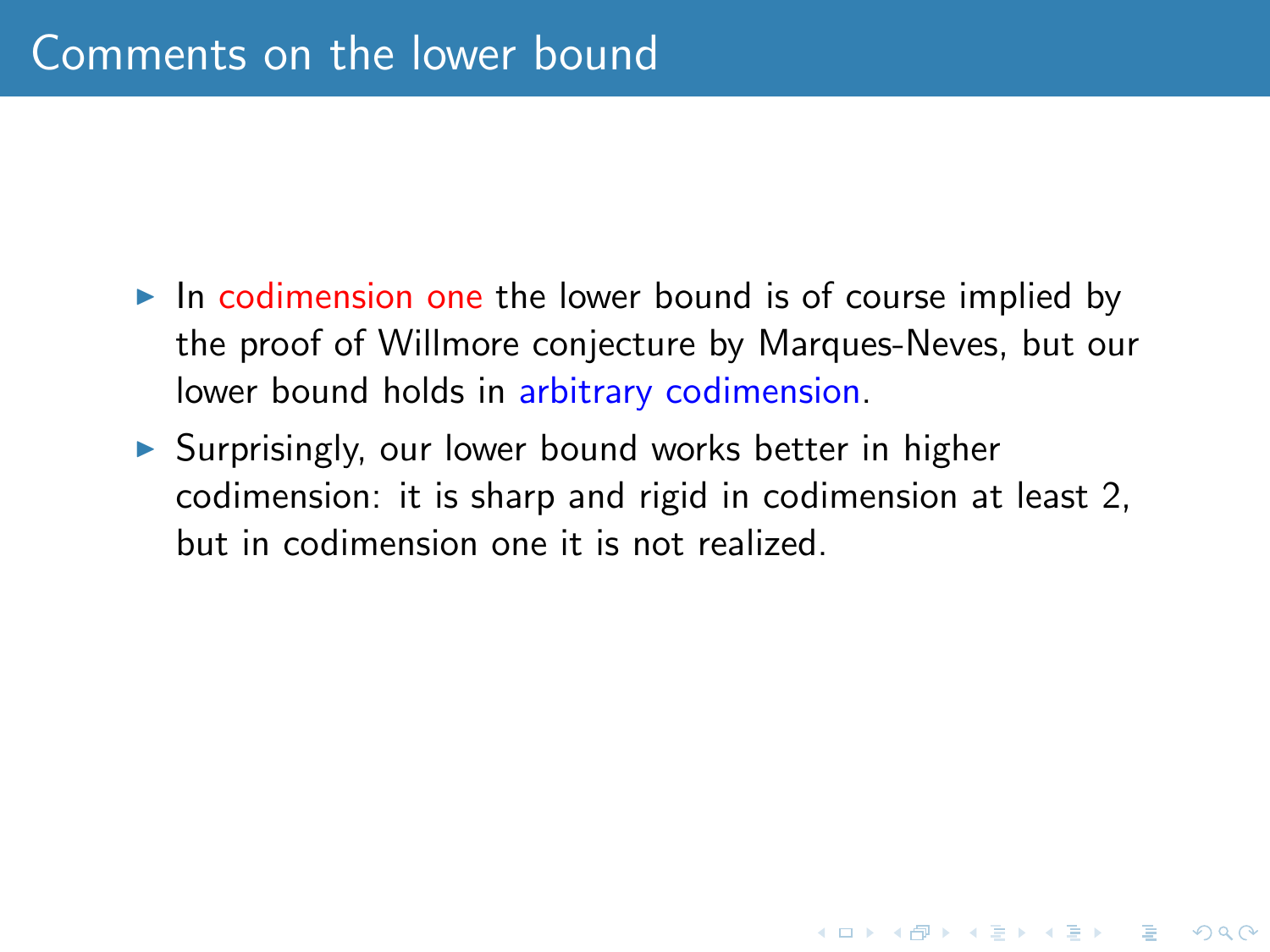- $\blacktriangleright$  In codimension one the lower bound is of course implied by the proof of Willmore conjecture by Marques-Neves, but our lower bound holds in arbitrary codimension.
- $\triangleright$  Surprisingly, our lower bound works better in higher codimension: it is sharp and rigid in codimension at least 2, but in codimension one it is not realized.
- $\triangleright$  Topping (2000), using integral geometry, proved an analogous lower bound for an analogous energy for immersions of rectangular tori into  $S^3$ .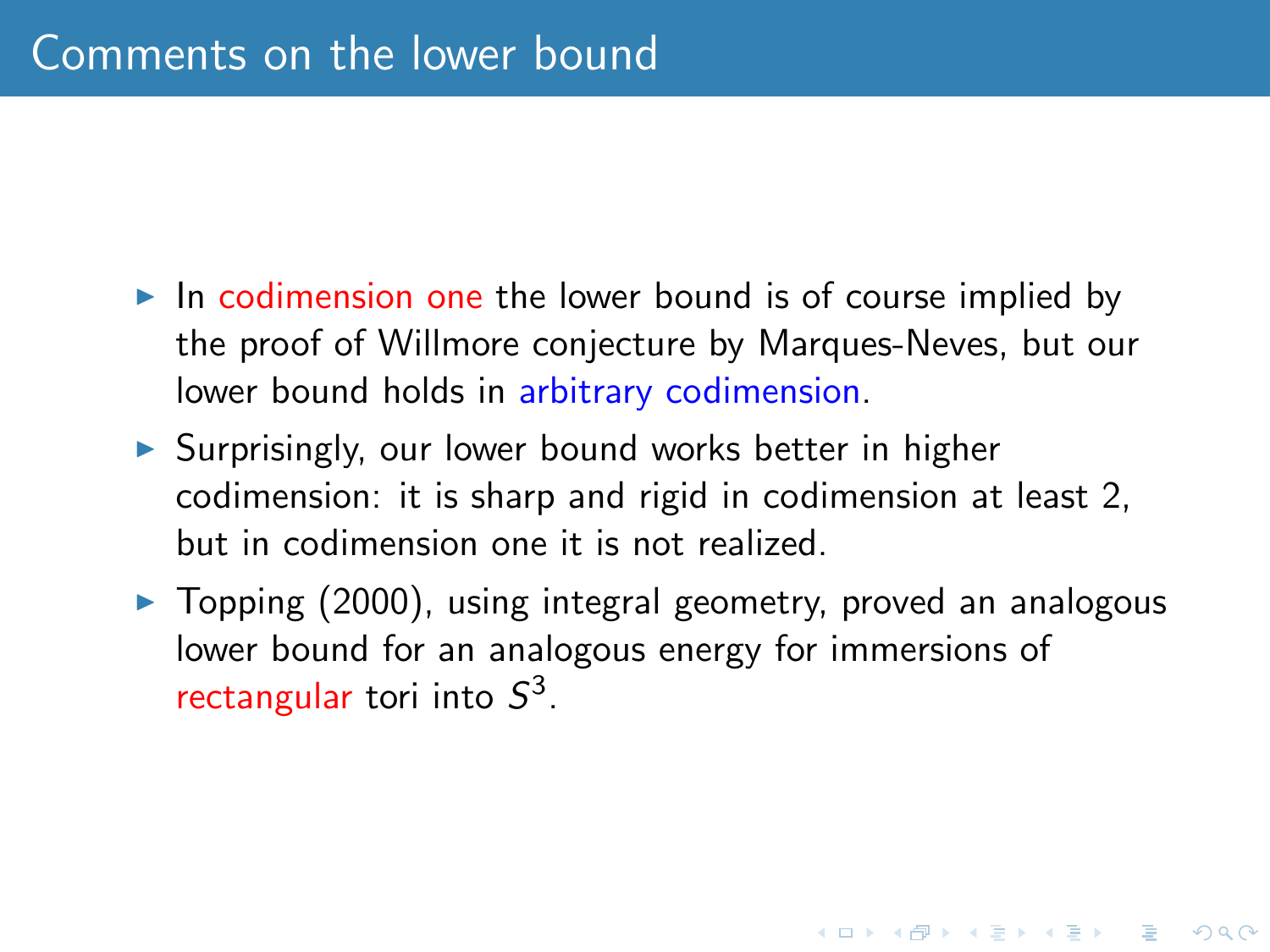$$
\mathcal{F}(\vec{\Phi}, \vec{e}) \geq \pi^2 \left(\tau_2 + \frac{1}{\tau_2}\right) \frac{\sin^2 \theta}{\sin^2 \theta + \cos^4 \theta}.
$$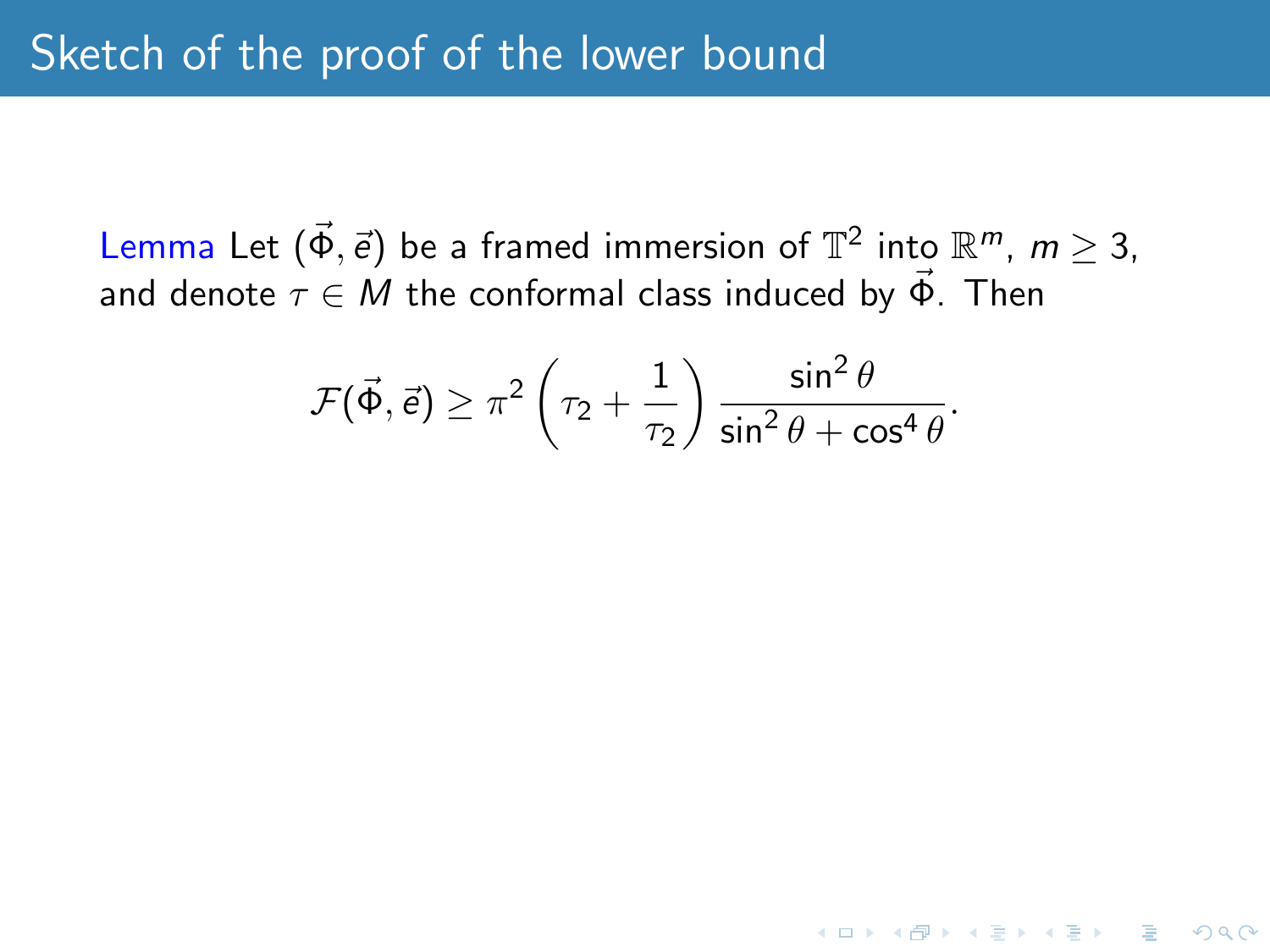$$
\mathcal{F}(\vec{\Phi}, \vec{e}) \geq \pi^2 \left(\tau_2 + \frac{1}{\tau_2}\right) \frac{\sin^2 \theta}{\sin^2 \theta + \cos^4 \theta}.
$$

**KORKAR KERKER E VOOR** 

-Now let  $f(\tau)$  denote the right hand side and define  $\Omega:=\Big\{(\tau_1,\tau_2): \big(\tau_1-\frac{1}{2}\big)$  $\left(\frac{1}{2}\right)^2+\left(\tau_2-1\right)^2\leq \frac{1}{4}$  $\frac{1}{4} \Big\} \cap M^+.$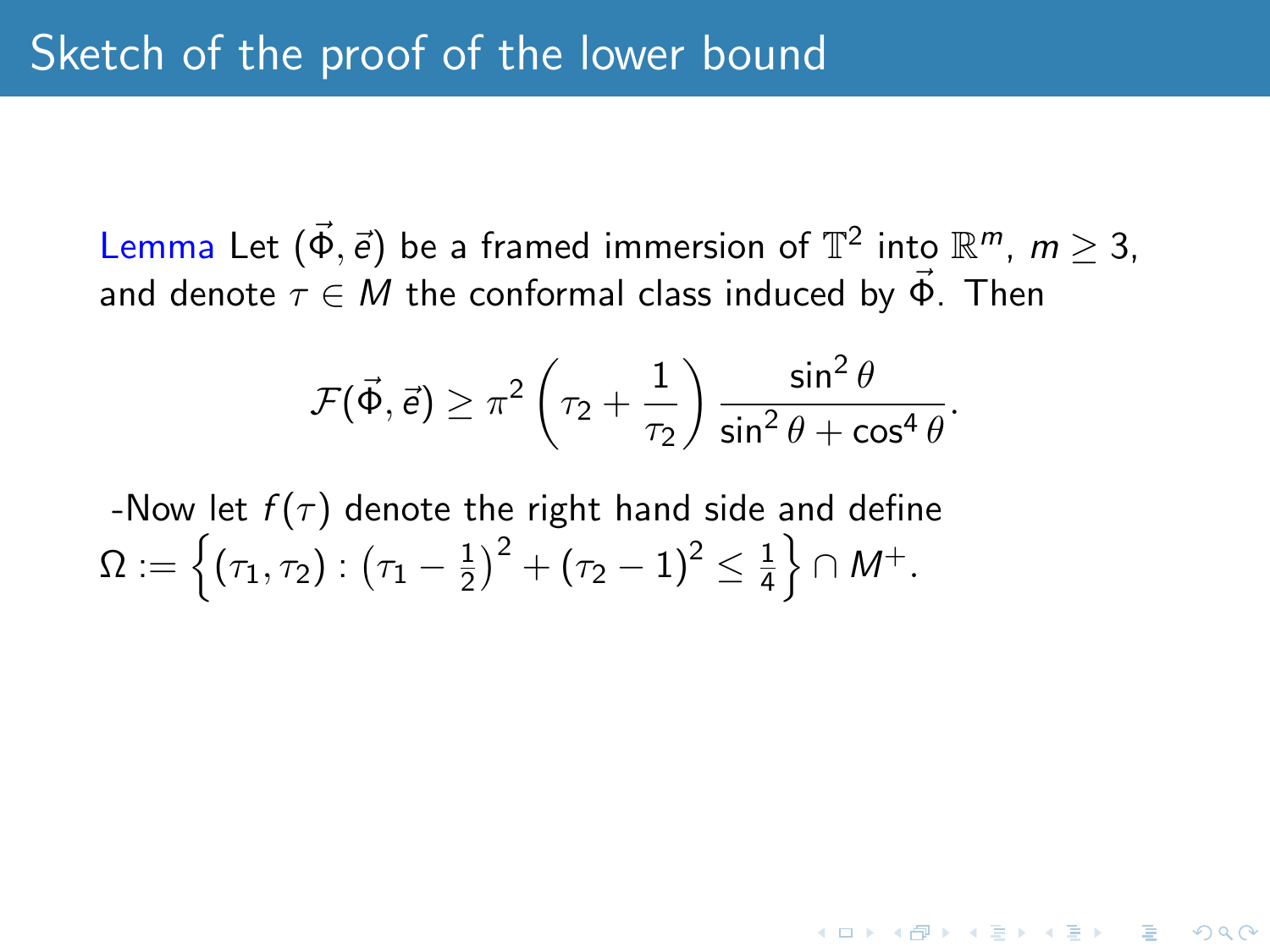$$
\mathcal{F}(\vec{\Phi}, \vec{e}) \geq \pi^2 \left(\tau_2 + \frac{1}{\tau_2}\right) \frac{\sin^2 \theta}{\sin^2 \theta + \cos^4 \theta}.
$$

-Now let  $f(\tau)$  denote the right hand side and define  $\Omega:=\Big\{(\tau_1,\tau_2): \big(\tau_1-\frac{1}{2}\big)$  $\left(\frac{1}{2}\right)^2+\left(\tau_2-1\right)^2\leq \frac{1}{4}$  $\frac{1}{4} \Big\} \cap M^+.$ -Then, by direct computation,  $f|_{\partial\Omega}\geq 2\pi^2$  and is monotone strictly increasing in  $\tau_2$  for  $\tau_2 \geq 1 \rightarrow$  lower bound true for  $\tau \notin \Omega$ .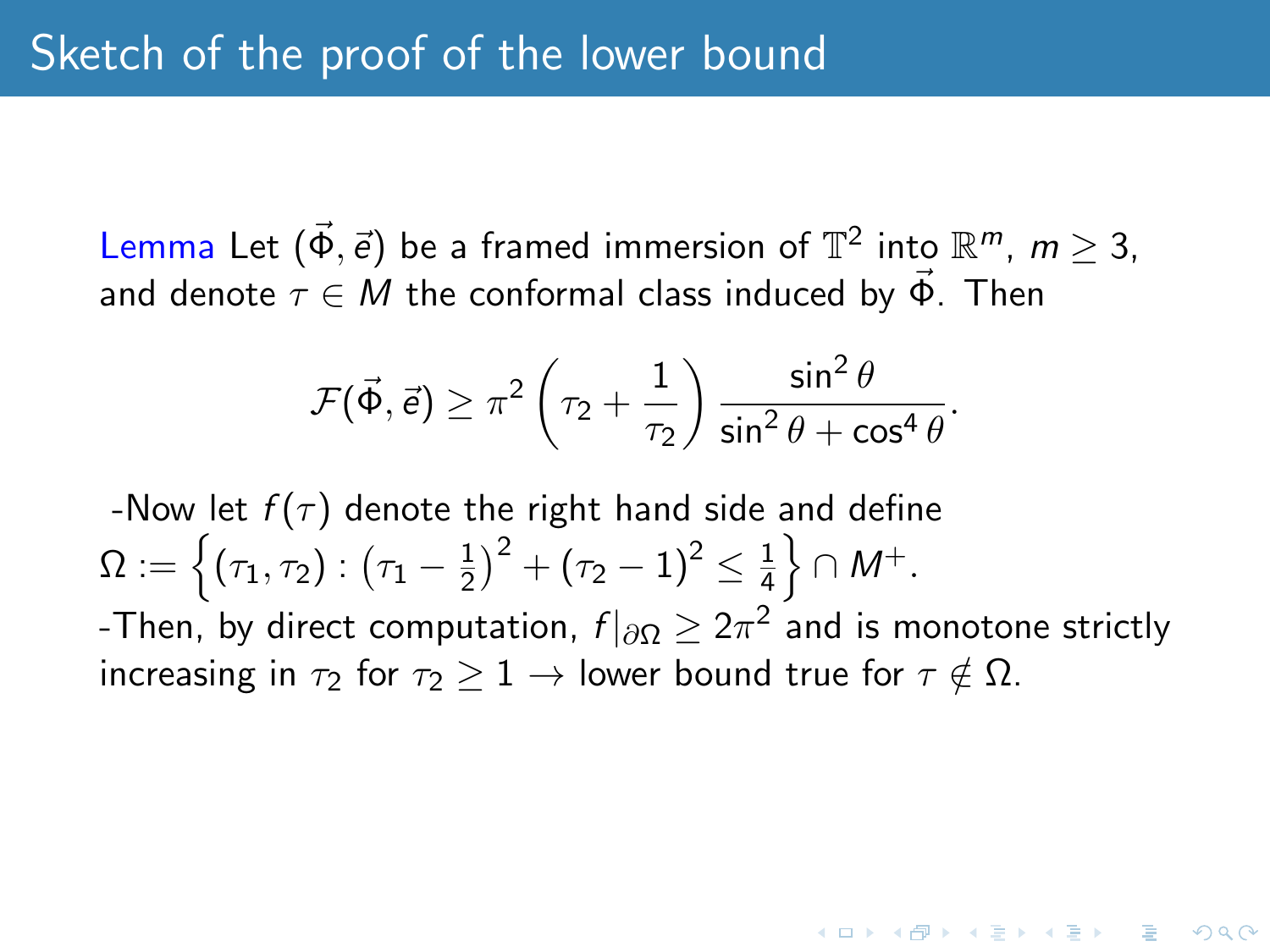$$
\mathcal{F}(\vec{\Phi}, \vec{e}) \geq \pi^2 \left(\tau_2 + \frac{1}{\tau_2}\right) \frac{\sin^2 \theta}{\sin^2 \theta + \cos^4 \theta}.
$$

-Now let  $f(\tau)$  denote the right hand side and define  $\Omega:=\Big\{(\tau_1,\tau_2): \big(\tau_1-\frac{1}{2}\big)$  $\left(\frac{1}{2}\right)^2+\left(\tau_2-1\right)^2\leq \frac{1}{4}$  $\frac{1}{4} \Big\} \cap M^+.$ -Then, by direct computation,  $f|_{\partial\Omega}\geq 2\pi^2$  and is monotone strictly increasing in  $\tau_2$  for  $\tau_2 > 1 \rightarrow$  lower bound true for  $\tau \notin \Omega$ . -But if  $\tau \in \Omega$  then the Willmore conjecture holds by the work of Li-Yau and Montiel-Ros. So we conclude.

**AD A RELATE LE POLO**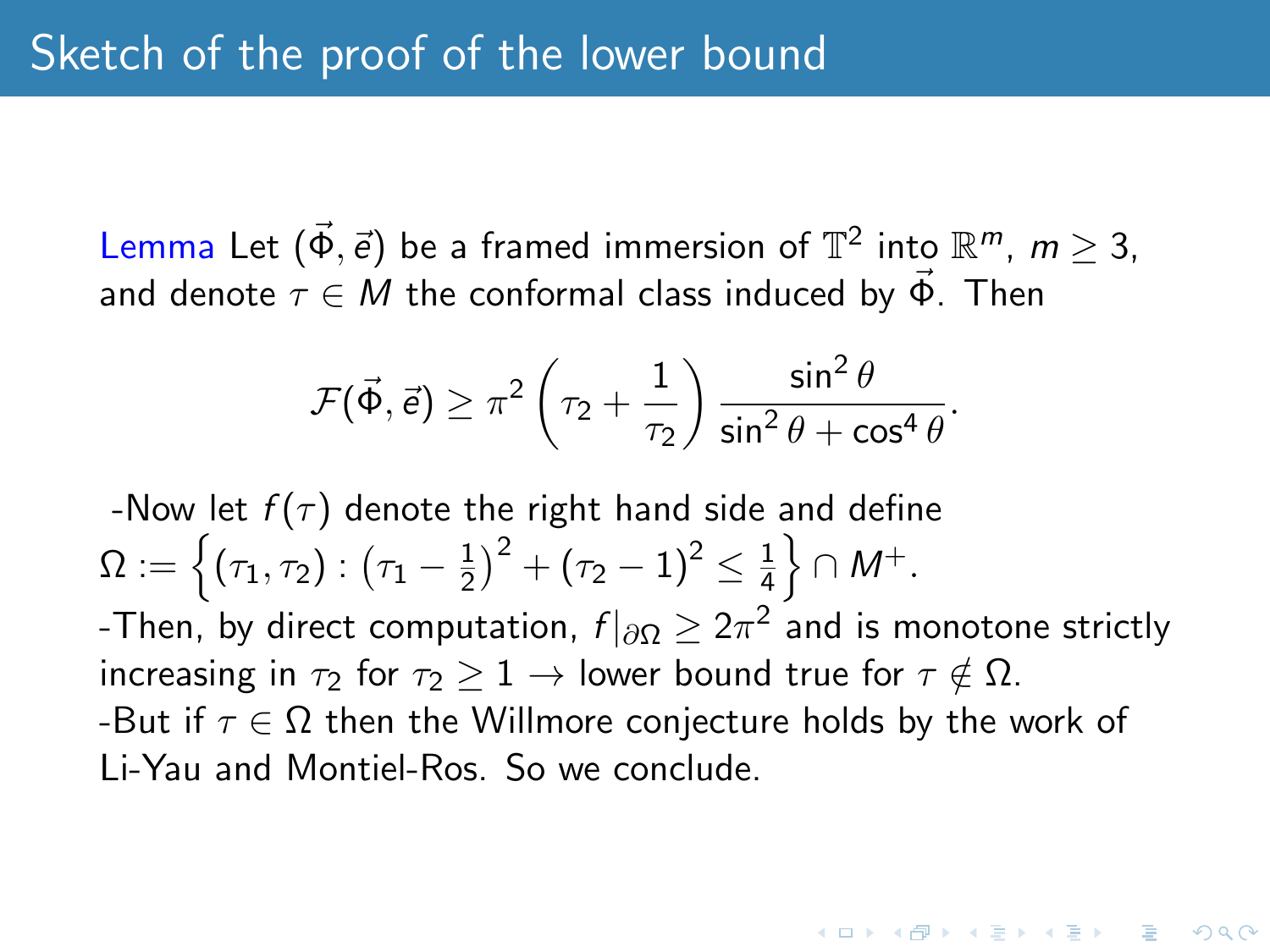$\blacktriangleright$  Who is the global minimizer of  $\mathcal F$  in  $\mathbb R^3$ ? The Clifford torus?

K ロ ▶ K @ ▶ K 할 > K 할 > 1 할 > 1 이익어

- $\blacktriangleright$  Who is the knotted minimizer of  $\mathcal F$  in  $\mathbb R^3$ ? The diagonal double cover of the Clifford torus (proposed by Kusner in 1983)?
- $\blacktriangleright$  Minimization of  ${\mathcal F}$  in regular homotopy classes in  ${\mathbb R}^4$